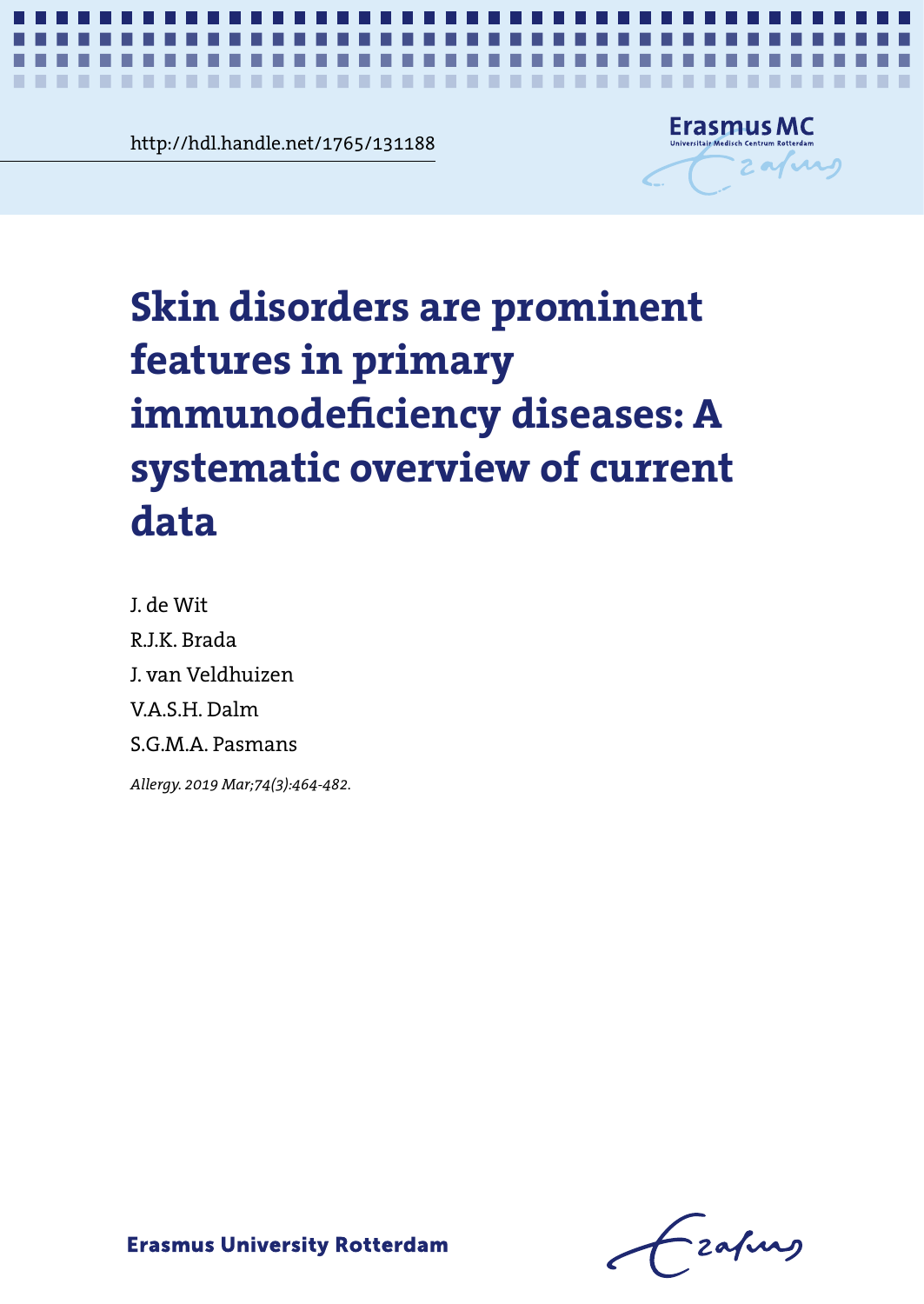### **ABSTRACT**

#### **Background**

Primary immunodeficiency diseases (PIDs) are characterized by an increased risk of infections, autoimmunity, autoinflammation, malignancy, and allergic disorders. Skin disorders are also common clinical features in PIDs and may be among the presenting manifestations. Recognition of specific PID-associated skin conditions in combination with other clinical features as described in the currently used warning signs could raise suspicion of an underlying PID.

#### **Objective**

We aimed to provide a systematically obtained overview of skin disorders and their prevalence in PIDs. Secondary, the prevalence of *Staphylococcus* (*S.*) *aureus*–associated skin disorders and atopy was reviewed, as these are the most prominent skin features in PIDs.

#### **Methods**

A systematic search was performed in EMBASE, MEDLINE, Web of Science, Cochrane, and Google Scholar (up to May 9, 2018). All original observational and experimental human studies that address the presence of skin disorders in PIDs were selected. We rated study quality using the Institute of Health Economics Quality Appraisal Checklist for Case Series Studies.

#### **Results**

Sixty-seven articles (5030 patients) were included. Study quality ranged from 18.2% to 88.5%. A broad spectrum of skin disorders was reported in 30 PIDs, mostly in single studies with a low number of included patients. An overview of associated PIDs per skin disorder was generated. Data on S. aureus-associated skin disorders and atopy in PIDs were limited.

#### **Conclusion**

Skin disorders are prominent features in PIDs. Through clustering of PIDs per skin disorder, we provide a support tool to use in clinical practice that should raise awareness of PIDs based on presenting skin manifestations.

Lzafurg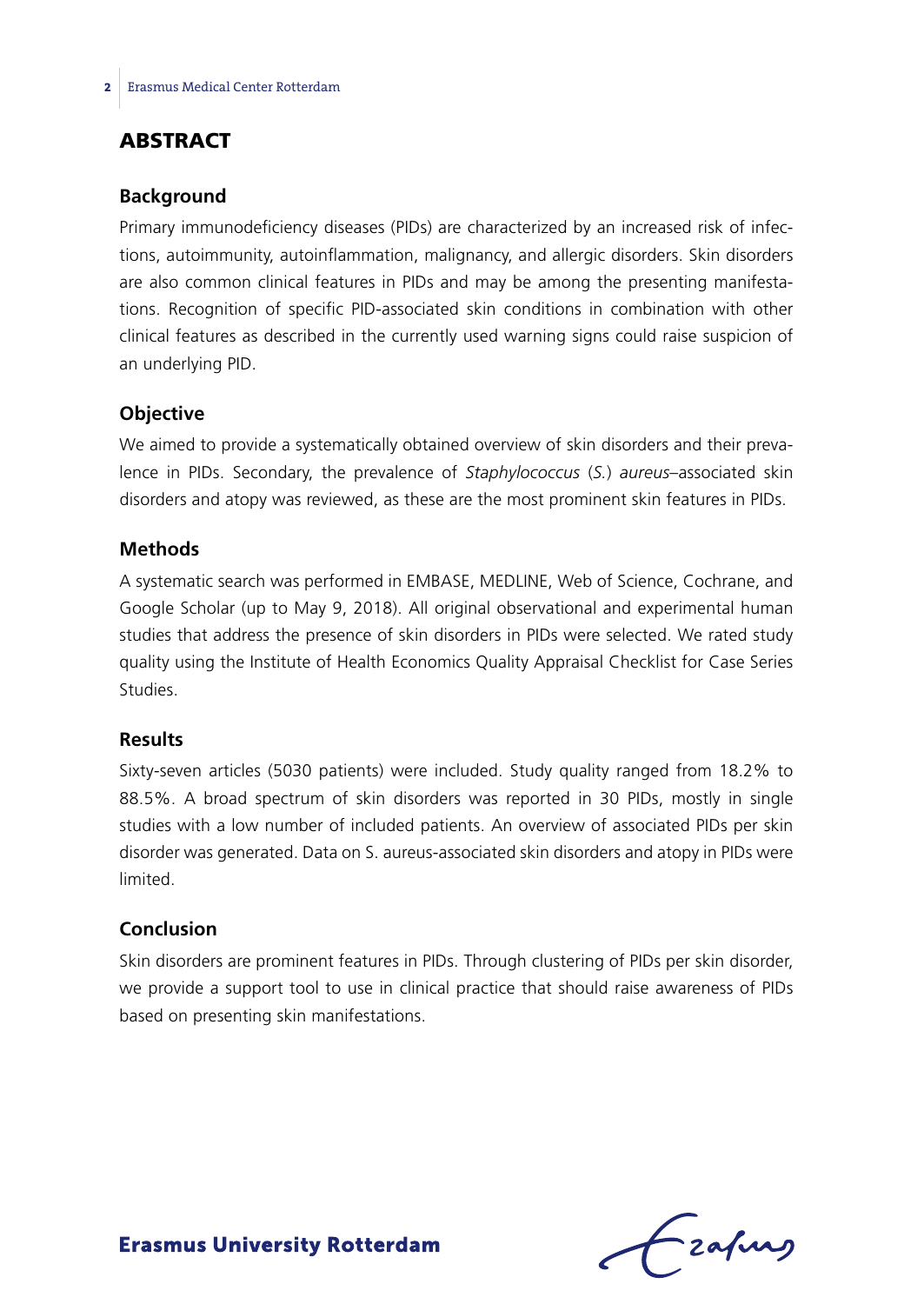#### **INTRODUCTION**

Primary immunodeficiency diseases (PIDs) represent a heterogeneous group of inherited disorders caused by mutations in genes encoding functional proteins of the immune cells. Based on registries and epidemiologic surveys, it has been suggested that six million people are living with a PID worldwide, whereas only 27.000-60.000 patients have been identified to date.<sup>1</sup> PIDs are usually characterized by recurrent and/or severe infections as well as an increased risk of autoimmunity, autoinflammation, malignancy and allergic disorders.<sup>2-4</sup> Moreover, both infectious and noninfectious skin disorders are common in PIDs and may be among the presenting clinical manifestations.5-8 *Staphylococcus* (*S.*) *aureus* induced skin infections are the most common infectious skin disorders reported in PIDs, including leukocyte adhesion defects (LAD), chronic granulomatous disease (CGD), severe congenital neutropenia and hyper immunoglobulin (Ig) E syndrome (HIES).<sup>9-11</sup> On the other hand, dermatitis is one of the most prominent noninfectious skin manifestations in PIDs and may be part of the atopic syndrome.<sup>12</sup> Patients with an atopic constitution show next to atopic dermatitis (AD) tendency towards development of food allergies, asthma and rhinoconjunctivitis.<sup>13</sup>

Based on previous narrative reviews without a systematic approach, *S. aureus* skin infections, dermatitis and other skin disorders as well as atopy seem to be all fairly common in patients with a PID, but are also frequently described in the general population.<sup>12</sup> Therefore, it is of importance to realize that presence of specific skin symptoms alone does not necessarily point towards a PID. However, recognition of specific skin conditions in combination with other clinical features suggestive of an immunodeficiency should raise awareness to an underlying PID and may facilitate earlier diagnosis of PIDs.<sup>14</sup>

The aim of this review was to provide a systematically obtained overview of skin disorders and their prevalence in patients with PIDs. Focusing on two prevalent skin disorders in PIDs, the relation between PIDs and *S. aureus*-related skin disorders and atopy will be reviewed in more detail.

### Materials and methods

#### **Studies**

This review with a systematic approach was conducted and reported according to the Meta-analysis Of Observational Studies in Epidemiology (MOOSE) guidelines, where applicable.15 All original observational and experimental human studies were included. We selected both articles reporting skin disorders in patients with PIDs and articles present-

frafing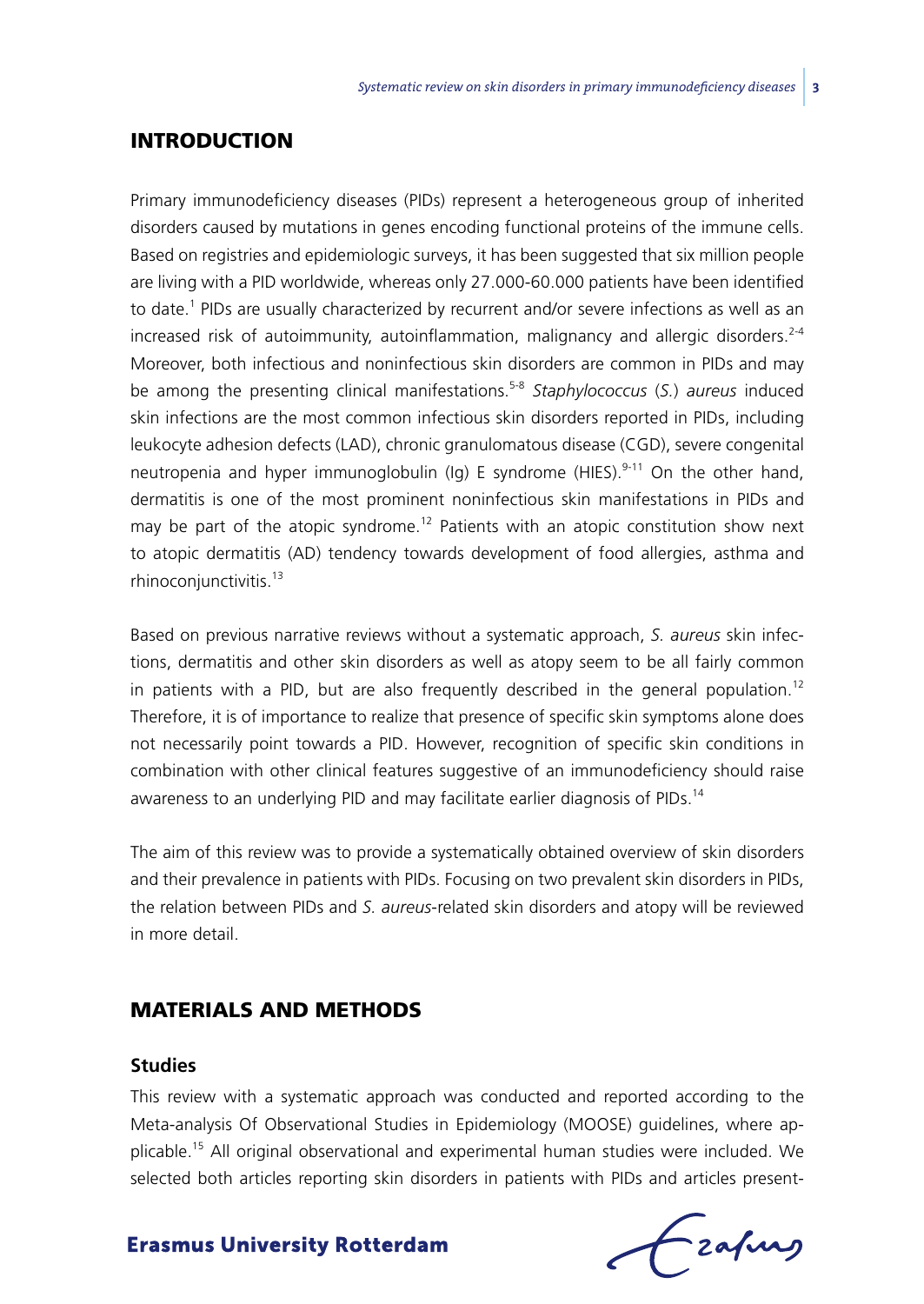ing a differential diagnosis of a specific skin disorder that includes a PID. No restrictions were made with respect to publication date and language. We excluded case reports (<5 patients), conference abstracts, letters and editorials as the quality of these types of articles can be highly variable. Also articles describing acquired immunodeficiencies, articles reporting skin disorders in PIDs that developed after or during treatment/intervention and articles in which the description of skin disorders in PIDs was not part of the results section were excluded. Data on skin disorders were only extracted if at least five patients per PID were reported.

#### **Study participants**

Patients of all ages with a PID according to Picard et al.<sup>16</sup> from both hospital setting and general population were included.

#### **Study outcomes**

The primary outcome is the presence of skin disorders in PIDs. Secondary outcomes include the prevalence of skin disorders in PIDs, *S. aureus*-associated skin disorders in PIDs, and PIDs associated with an atopic constitution (i.e. atopic dermatitis, food allergy, asthma, rhinoconjunctivitis).

#### **Search strategy**

The electronic search was conducted in EMBASE, MEDLINE, Web of Science, Cochrane, and Google Scholar up to May  $9<sup>th</sup>$  2018 (Appendix 1). The search was composed of terms of the categories primary immunodeficiency, skin disorder, *Staphylococcus aureus* and atopy supplemented by specific PIDs and skin disorders based on recent literature.<sup>12,17-19</sup>

#### **Study selection and data extraction**

All studies identified in the systematic search were screened for relevance by title and abstract. Duplicates and studies that did not meet our inclusion criteria were excluded (Appendix 2). Remaining articles were assessed for eligibility by full text review. Furthermore, a cross-reference check was performed to identify other eligible studies based on the reference lists of all included articles and relevant review articles. Translation of non-English studies was conducted officially. Study selection and data extraction were performed independently by two researchers (JdW and JvV, JdW and RB or JvV and RB). Disagreements were resolved and consensus was reached. If one population was described in different articles, we included the study with the most detailed description of the results. The methodological quality of the individual articles was rated using the Institute of Health Economics (IHE) Quality Appraisal Checklist for Case Series Studies (Appendix 3).<sup>20</sup>

frafing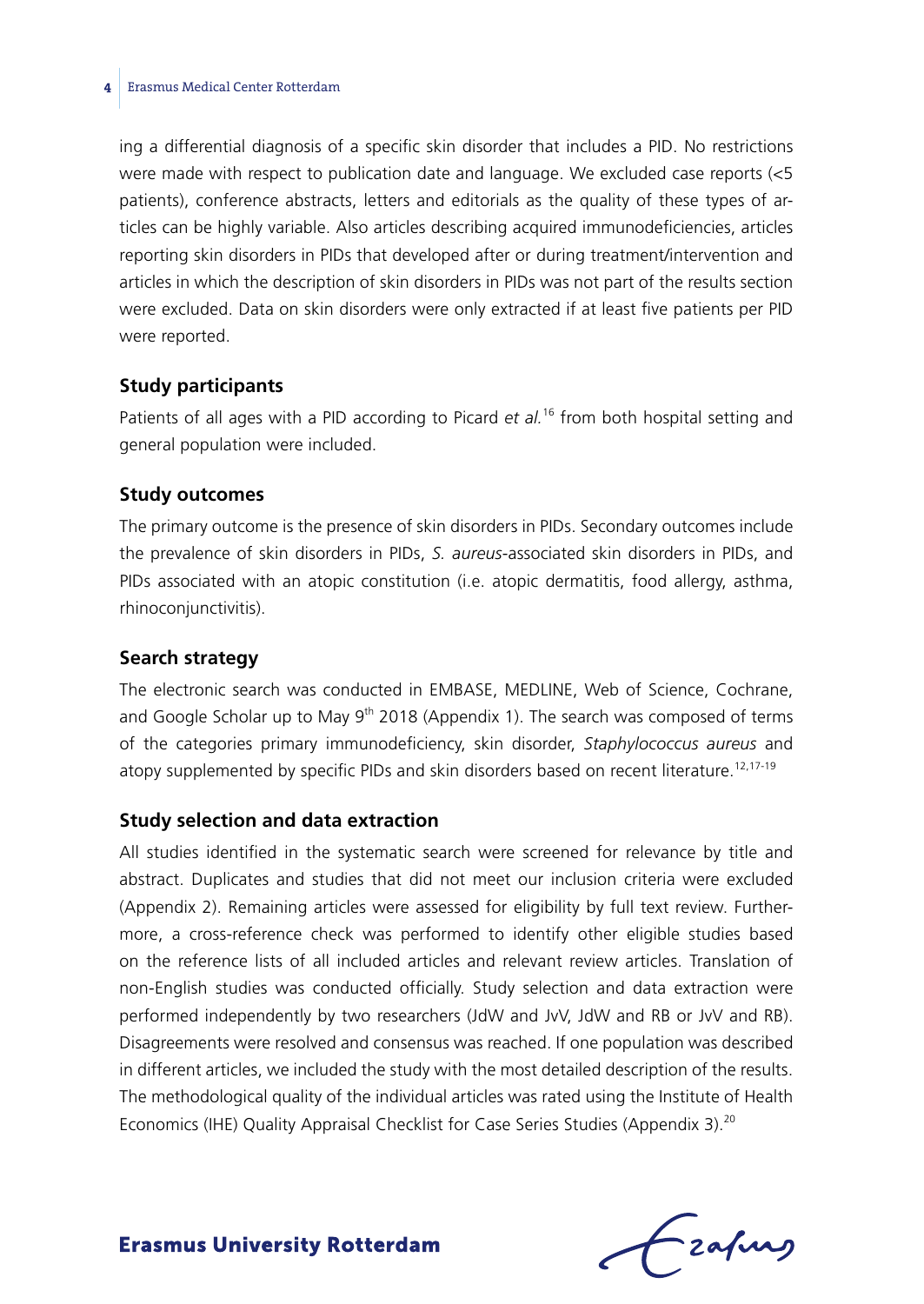#### **Analysis of data**

The prevalence of skin disorders in PIDs was extracted from the included studies. If required, the prevalence was calculated with the available raw data. Because the reported number of patients with a PID was mainly low, the proportion of patients with a PID and skin disorders was descriptively presented. Proportions of skin disorders in PIDs were compared with the prevalence of skin disorders in the general population.<sup>21-26</sup> Data from the general population were based on a birth cohort in Finland (n=1932, age 45-47 years) and a Dermatology outpatient clinic in Turkey (n=11 040, age 1-99 years).<sup>21,22</sup> In addition, a nationwide study of Furue et al.<sup>23</sup> reported the prevalence of cutaneous disorders in 67 448 Japanese patients of all ages. In the study of Verhoeven *et al*. 24, the skin disease prevalence per 1000 patient-years in family practices in the Netherlands was converted to a point prevalence in the general population (n=501, age 18-97 years). Finally, two studies from the United States of America and the United Kingdom performed in 1978 and 1976 showed the prevalence of skin disorders in community studies in respectively 20749 (age 1-74 years) and 614 (age 15-74 years) patients.<sup>25,26</sup>

### **RESULTS**

#### **Study characteristics**

The literature search identified 15 871 studies. Removal of duplicates resulted in 12 834 studies. Screening on title and abstract yielded 86 full-text articles of which 36 articles remained after full-text screening. Finally, after cross-reference check, a total of 67 articles (5030 patients) were included for further analysis (Figure 1). Skin disorders in patients with PIDs were described in 67 articles, and three articles reported PIDs as part of the differential diagnosis of a specific skin disorder. Fifty-seven studies showed a mean percentage of males of 62.2%. Both children and adults were included with a mean age of 15.8 years, reported in 26 articles. The IHE Quality Appraisal Checklist for Case Series Studies ranged from 18.2% to 88.5% (Table S1).

#### **Skin disorders and their prevalence in primary immunodeficiency diseases**

Thirty individual PIDs and their related skin manifestations were found. We categorized the skin disorders in 15 main groups and in 20 more specific subgroups (Table 1). The skin disorders per PID were mainly reported in single studies. Therefore, meta-analysis was not possible. The presence of skin telangiectasia, café au lait macules and hypopigmented macules in ataxia-telangiectasia (AT), skin abscesses in HIES, atopic dermatitis in hypogammaglobulinemia, atopic dermatitis, alopecia (areata), vitiligo and psoriasis in selective IgA deficiency (SIgAD), alopecia, vitiligo and nail dystrophy in autoimmune polyendocrinopathy candidiasis ectodermal dystrophy (APECED) and abscesses and granuloma in CGD were

Czafing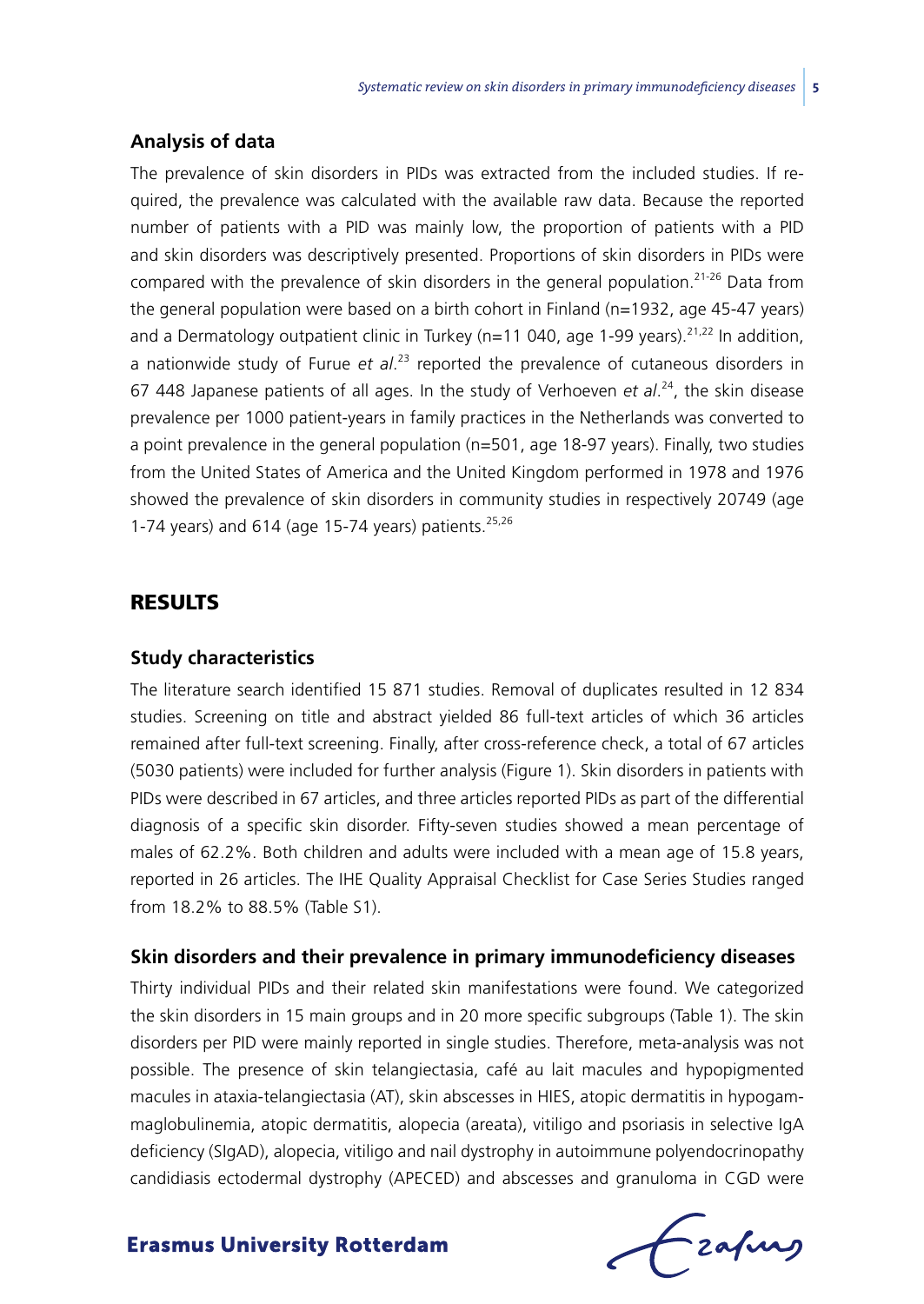

Figure 1. Flow chart of search strategy and study selection

confirmed in at least three articles. All reported skin disorders per PID were used to provide an overview of PIDs per skin disorder group (Figure 2).

# *Staphylococcus aureus***-associated skin disorders in primary immunodeficiency diseases**

Skin disorders associated with *S. aureus* in PIDs were reported in six articles (Table S1). In HIES unspecified, 4/7 patients with a papulopustular eruption had a positive *S. aureus*  culture.<sup>36</sup> *S. aureus* was also found positive in patients with AD-HIES and a papulopustular rash (2/5), eczematous dermatitis (20/20), cold abscesses (20/20) or wounds (3/4).<sup>39,41</sup> Renner *et al.*44 described that skin abscesses were frequently due to *S. aureus* infections in autosomal recessive HIES (AR-HIES). In Comèl-Netherton syndrome 8/9 described patients showed recurrent or persistent *S. aureus* skin infections once skin lesions had developed.<sup>49</sup> Lastly, *S. aureus* was isolated in 1/4 patients with CGD and suppurative dermatitis.<sup>80</sup>

 $f$  zafung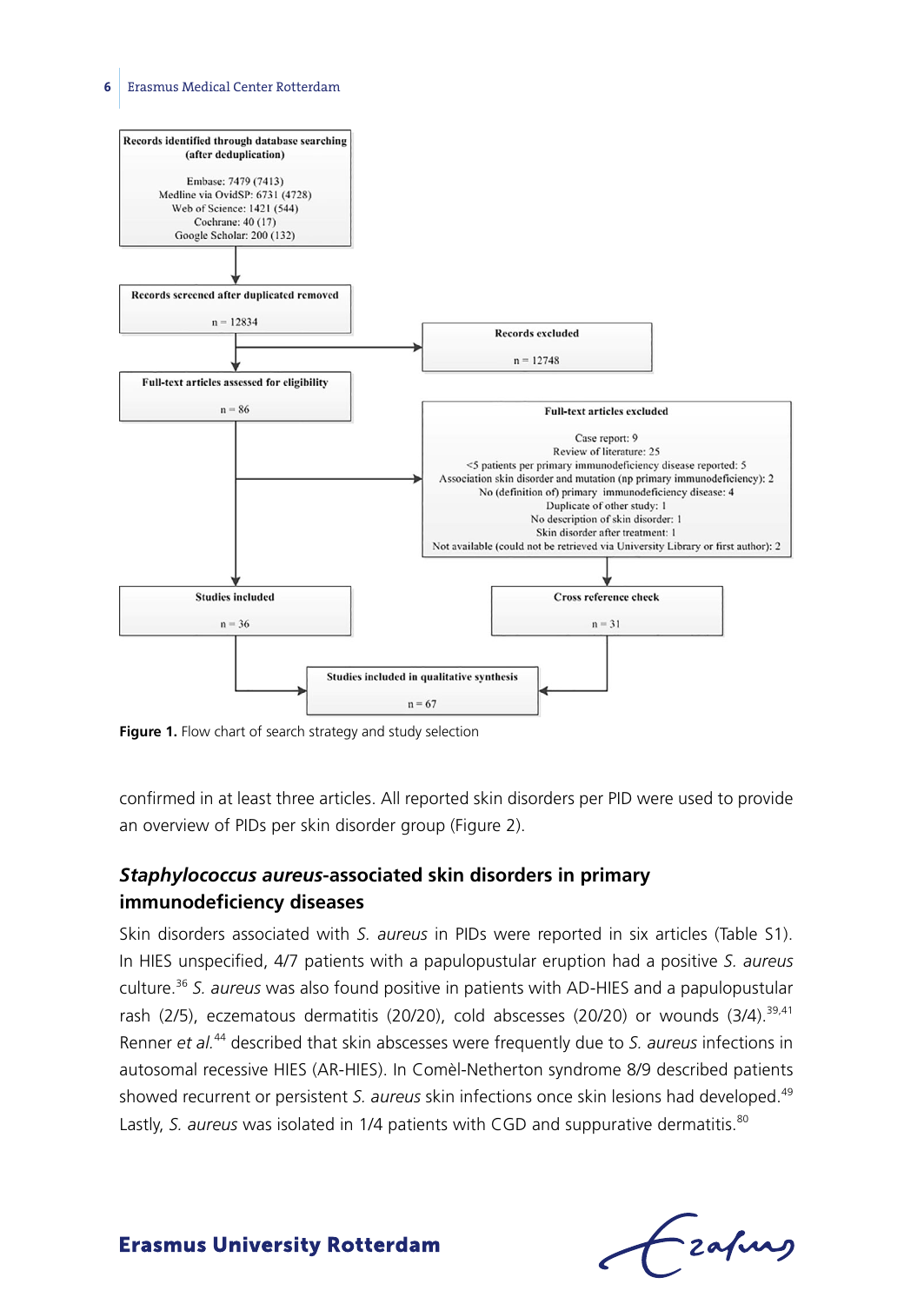| Table 1. Skin disorders and their prevalence in primary immunodeficiency diseases |                                    |                                                       |                                                                  |                                          |                                                      |
|-----------------------------------------------------------------------------------|------------------------------------|-------------------------------------------------------|------------------------------------------------------------------|------------------------------------------|------------------------------------------------------|
| Primary immunodeficiency disease                                                  |                                    |                                                       |                                                                  |                                          | population<br>General                                |
| Main groups of skin disorders                                                     | Subgroups of skin<br>disorders     | Skin disorders as reported in included<br>articles    | cases with skin disorder<br>Number of reported<br>(proportion)   | Prevalence<br>disorder<br>of skin<br>(%) | Prevalence<br>of skin<br>disorder<br>$(96)^+$        |
| Immunodeficiencies affecting cellular and humoral immunity                        |                                    |                                                       |                                                                  |                                          |                                                      |
| Severe combined immunodeficiency                                                  |                                    |                                                       |                                                                  |                                          |                                                      |
| Dermatitis-like lesions                                                           |                                    | Seborrheic dermatitis                                 | 2/9 <sup>7</sup>                                                 | 22.2                                     | $2.2 - 11.7$ <sup>21-25</sup>                        |
| Skin infections                                                                   | Fungal skin infections             | Candidiasis                                           | 4/9 <sup>7</sup>                                                 | 44.4                                     | $0.6 - 1.0^{22.23}$                                  |
| Omenn syndrome                                                                    |                                    |                                                       |                                                                  |                                          |                                                      |
| Hair abnormalities                                                                | Hair loss disorders                | Alopecia of eyelashes and eyebrows<br>Severe alopecia | $37^{27}$<br>$57^{27}$                                           | 71.4<br>42.9                             | $0.4 - 2.5^{21 - 23}$                                |
| Erythematous skin lesions                                                         |                                    | Exfoliative erythroderma <sup>a</sup>                 | $77^{27}$                                                        | 100                                      | $0.1^{23}$                                           |
| Other skin disorders                                                              |                                    | Skin induration                                       | $67^{27}$                                                        | 85.7                                     |                                                      |
| Combined immunodeficiencies with associated or syndromic features                 |                                    |                                                       |                                                                  |                                          |                                                      |
| Ataxia-telangiectasia                                                             |                                    |                                                       |                                                                  |                                          |                                                      |
| Dermatitis-like lesions                                                           |                                    | Dermatitis                                            | $1/62^{6}$                                                       | $\frac{6}{1}$                            | $32.4^{24}$                                          |
|                                                                                   |                                    | Eczema                                                |                                                                  |                                          | $9.0 - 27.4$ <sup>21,26</sup>                        |
|                                                                                   |                                    | Nummular eczema<br>Seborrheic rash                    | $\begin{array}{c} 2/22^{28}\\ 1/22^{28}\\ 2/32^{29} \end{array}$ | $9.49$<br>$9.49$                         | $2.2 - 11.7$ <sup>21-25</sup><br>$1.9 - 2.2^{21.22}$ |
| Hair abnormalities                                                                | Excessive hair growth<br>disorders | Hypertrichosis<br>Hirsutism                           | $7/32^{29}$<br>$2/12^{30}$                                       | 21.9<br>16.7                             | $0.4^{22}$                                           |
|                                                                                   | Hair pigmentation disorders        | Poliosis                                              | $5/12^{30}$                                                      | 41.7                                     |                                                      |

*Systematic review on skin disorders in primary immunodeficiency diseases* **7**

Czapus  $\epsilon$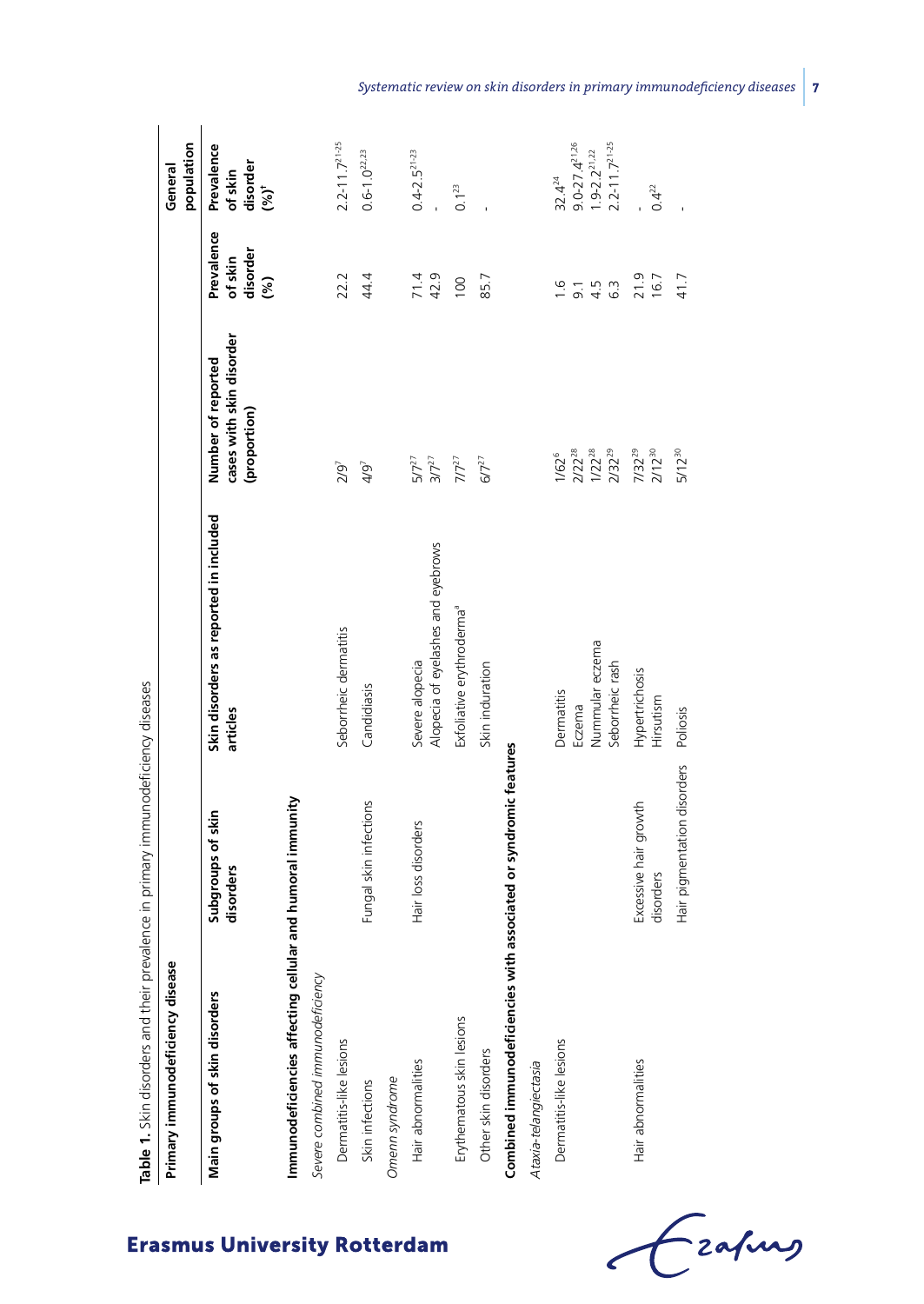| Table 1. Skin disorders and their | prevalence in primary immunodeficiency diseases (continued) |                                                                                                                             |                                                                                                                                  |                                               |                                                              |
|-----------------------------------|-------------------------------------------------------------|-----------------------------------------------------------------------------------------------------------------------------|----------------------------------------------------------------------------------------------------------------------------------|-----------------------------------------------|--------------------------------------------------------------|
| Primary immunodeficiency disease  |                                                             |                                                                                                                             |                                                                                                                                  |                                               | population<br>General                                        |
| Skin infections                   | Fungal skin infections                                      | Coccidioidomycosis<br>Oral candidiasis                                                                                      | $1/22^{28}$<br>$1/12^{30}$                                                                                                       | $\frac{3}{8}$<br>4.5                          |                                                              |
|                                   | Viral skin infections                                       | Herpes simplex<br>Viral warts                                                                                               | $2/32^{29}$ , $8/22^{28}$<br>$2/12^{30}$                                                                                         | $6.3 - 36.4$<br>16.7                          | $3.4 - 4.5^{22,23,26}$<br>$0.8 - 1.0^{22.23}$                |
|                                   | Bacterial skin infections                                   | Chronic impetigo<br>Impetigo                                                                                                | $1/22^{28}$<br>$1/12^{30}$                                                                                                       | 4.5<br>$8.\overline{3}$                       | $0.8 - 1.6$ <sup>22.23</sup><br>$0.8 - 1.6$ <sup>22,23</sup> |
| Erythematous skin lesions         |                                                             | Pinpoint erythematous macules                                                                                               | $2/12^{30}$                                                                                                                      | 16.7                                          |                                                              |
| Vascular disorders                | Telangiectasia                                              | Telangiectasia on back/ shoulders/neck<br>Telangiectasia on cheeks or nose<br>Telangiectasia on ears<br>Skin telangiectasia | 6/62°, 16/26 <sup>7</sup> , 4/12 <sup>30</sup><br>4/32 <sup>29</sup> , 18/22 <sup>28</sup><br>$15/32^{29}$<br>5/32 <sup>29</sup> | $12.5 - 81.8$<br>$9.7 - 61.5$<br>46.9<br>15.6 |                                                              |
|                                   | Vasculitis                                                  | Allergic vasculitis                                                                                                         | $1/22^{28}$                                                                                                                      | 4.5                                           |                                                              |
| Pigmentation disorders            | Hyperpigmentation<br>disorders                              | Pigmented nevi (>5 mm)<br>Café au lait macules<br>Acanthosis nigricans<br>Hyperpigmentation                                 | 27/32 <sup>29</sup> , 3/22 <sup>28</sup> , 4/12 <sup>30</sup><br>$12/32^{29}$<br>$3/12^{30}$<br>$1/62^{6}$                       | 13.6-84.4<br>37.5<br>25.0<br>$\frac{6}{1}$    | $12.4^{21}$                                                  |
|                                   | Hypopigmentation disorders                                  | Hypopigmented macules<br>Albinism<br>Vitiligo                                                                               | 3/62 <sup>6</sup> , 14/32 <sup>29</sup> , 2/12 <sup>30</sup><br>1/32 <sup>29</sup> , 8/22 <sup>38</sup><br>1/12 <sup>30</sup>    | $4.8 - 43.8$<br>$3.1 - 36.4$<br>$\frac{3}{8}$ | $1.2 - 1.7$ <sup>21-23</sup>                                 |
|                                   | Other pigmentation<br>disorders                             | <b>Blue naevus</b><br>Freckles                                                                                              | $1/22^{28}$<br>$1/22^{28}$                                                                                                       | 4.5<br>ī.                                     | $1.3^{21}$                                                   |
| Neoplastic disorders              | Others neoplastic disorders                                 | Basal cell carcinoma<br>Juvenile melanoma                                                                                   | $1/22^{28}$<br>$1/22^{28}$                                                                                                       | $4.5$<br>$4.5$                                | $0.4 - 0.5^{21,23}$                                          |
| Rash                              |                                                             | Facial papulosquamous rash                                                                                                  | $13/32^{29}$                                                                                                                     | 40.6                                          |                                                              |
| Nail disorders                    | Non-infectious nail disorders                               | Congenital nail dystrophy                                                                                                   | $2/12^{30}$                                                                                                                      | 16.7                                          |                                                              |
| Granulomatous disorders           |                                                             | Skin granulomas                                                                                                             | $8/8^{31}$                                                                                                                       | 100                                           | $0.3^{23}$                                                   |

Czapus  $\epsilon$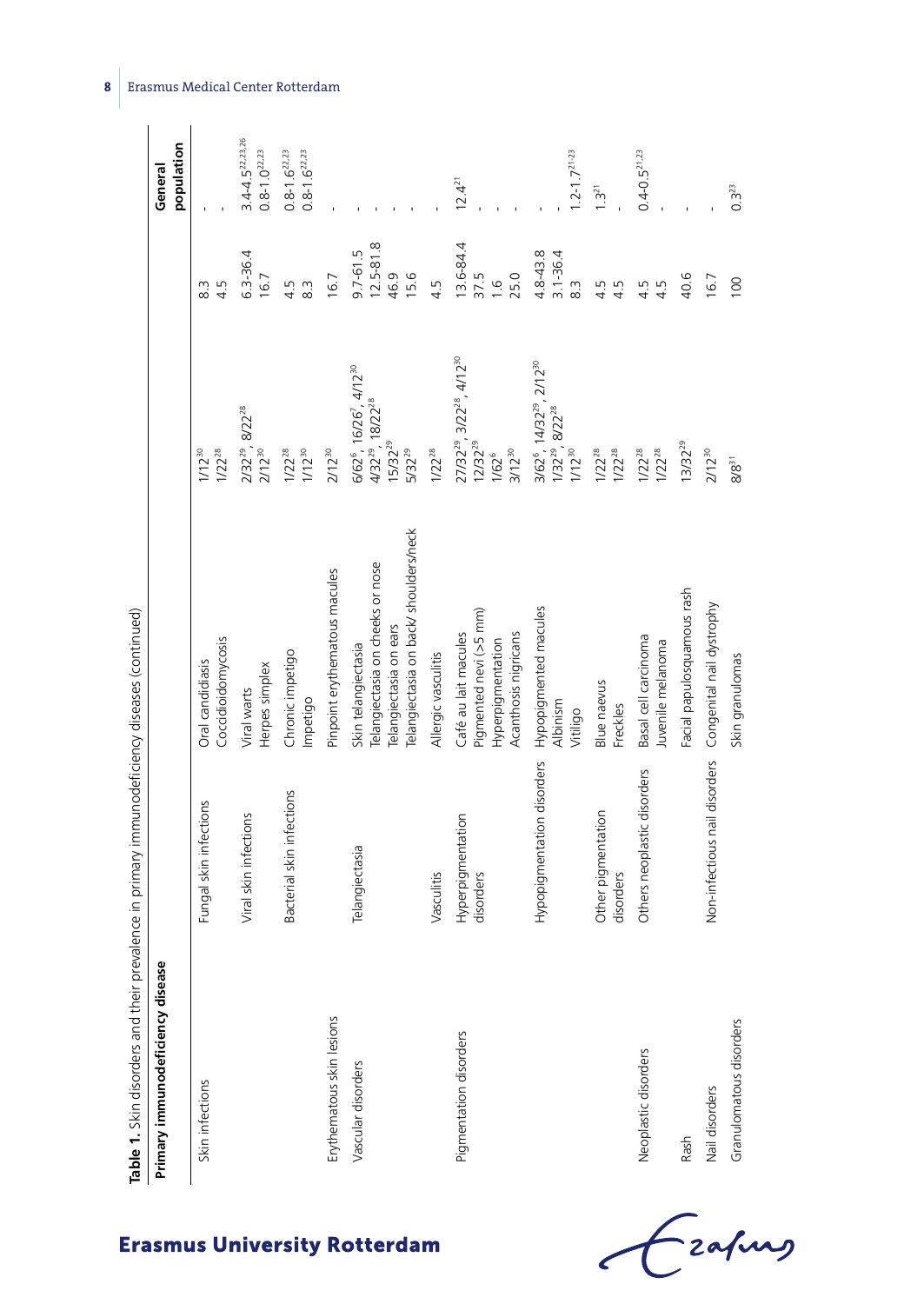| Primary immunodeficiency disease<br>Table 1. Skin disorders and their | prevalence in primary immunodeficiency diseases (continued) |                                                   |                                                                                                                          |                  | General                                               |
|-----------------------------------------------------------------------|-------------------------------------------------------------|---------------------------------------------------|--------------------------------------------------------------------------------------------------------------------------|------------------|-------------------------------------------------------|
|                                                                       |                                                             |                                                   |                                                                                                                          |                  | population                                            |
| Other skin disorders                                                  |                                                             | Lichen simplex chronicus<br>Sclerodermoid changes | $1/22^{28}$<br>$1/32^{29}$                                                                                               |                  | $3.0^{22}$                                            |
|                                                                       |                                                             | Senile keratosis (actinic keratosis)              | $1/22^{28}$                                                                                                              | 4498888          | $0.4 - 0.6$ <sup>21,23</sup>                          |
|                                                                       |                                                             | Aged skin                                         | $\begin{array}{l} 2/2^{28} \\ 1/12^{30} \\ 1/12^{30} \\ 1/12^{30} \\ 1/12^{30} \\ 1/12^{30} \\ 1/12^{30} \\ \end{array}$ |                  |                                                       |
|                                                                       |                                                             | Shagreen patch                                    |                                                                                                                          |                  |                                                       |
|                                                                       |                                                             | Lipoatrophy                                       |                                                                                                                          |                  |                                                       |
|                                                                       |                                                             | Hydroa vacciniforme                               |                                                                                                                          |                  |                                                       |
|                                                                       |                                                             | Dermatofibroma                                    |                                                                                                                          | $\frac{3}{8}$    | $0.2 - 22.2$ <sup>21,23</sup>                         |
|                                                                       |                                                             | Purpura                                           | $5/26$ <sup>7</sup>                                                                                                      | 19.2             |                                                       |
| Wiskott-Aldrich syndrome                                              |                                                             |                                                   |                                                                                                                          |                  |                                                       |
| Dermatitis-like lesions                                               |                                                             | Eczema                                            | 5/5 <sup>7</sup>                                                                                                         | 100              | $9.0 - 27.4$ <sup>21,26</sup>                         |
| Skin infections                                                       | Fungal skin infections                                      | Yeast/fungi                                       | $18/154^{32}$                                                                                                            | 11.7             |                                                       |
|                                                                       | Viral skin infections                                       | Varicella                                         | $25/154^{32}$                                                                                                            |                  |                                                       |
|                                                                       |                                                             | HSV V HSV II                                      | $24/154^{32}$                                                                                                            | $16.2$<br>$15.6$ | $0.8 - 1.0^{22.23}$                                   |
|                                                                       |                                                             | Molluscum contagiosum                             | $13/154^{32}$                                                                                                            | 8.4              | $0.8 - 0.9^{22.23}$                                   |
|                                                                       |                                                             | Warts                                             | $10/154^{32}$                                                                                                            | 6.5              | $3.4 - 4.5^{22.23.26}$                                |
|                                                                       | Bacterial skin infections                                   | Impetigo                                          | $19/154^{32}$                                                                                                            | 12.3             | $0.8 - 1.6$ <sup>22,23</sup>                          |
|                                                                       |                                                             | Abscesses                                         | $19/154^{32}$                                                                                                            | 12.3             | $1.7^{22}$                                            |
|                                                                       |                                                             | Cellulitis                                        | $19/154^{32}$                                                                                                            | 12.3             | $0.9 - 1.5^{22.23}$                                   |
| Vascular disorders                                                    | Vasculitis                                                  | Henoch-Schönlein purpura                          | $8/154^{32}$                                                                                                             | 5.2              |                                                       |
|                                                                       |                                                             | Skin vasculitis                                   | 12/55 <sup>33</sup>                                                                                                      | $7.\overline{8}$ |                                                       |
| Hyper lgE syndrome unspecified                                        |                                                             |                                                   |                                                                                                                          |                  |                                                       |
| Dermatitis-like lesions                                               |                                                             | Atopic dermatitis<br>Eczema                       | 5/6°, 5/5 <sup>34</sup> , 28/43 <sup>35</sup> , 5/8 <sup>36</sup><br>$30/30^{37}$                                        | 62.5-100<br>100  | $2.2 - 12.4^{21-24}$<br>$9.0 - 27.4$ <sup>21,26</sup> |
| Skin infections                                                       | Fungal skin infections                                      | Candida                                           | 4/6°, 25/30 <sup>37</sup>                                                                                                | 66.7-83.3        | $0.6 - 1.0^{22.23}$                                   |
|                                                                       | Bacterial skin infections                                   | Skin abscesses                                    | $6/6^6$ , 36/43 <sup>35</sup> , 3/8 <sup>36</sup> , 26/30 <sup>37</sup>                                                  | $37.5 - 100$     | $1.7^{22}$                                            |
|                                                                       | Other skin infections                                       | Skin infection                                    | $3/5^{34}$                                                                                                               | 60.0             | $4.6 - 43.5^{21,25,26}$                               |
|                                                                       |                                                             |                                                   |                                                                                                                          |                  |                                                       |

Czapus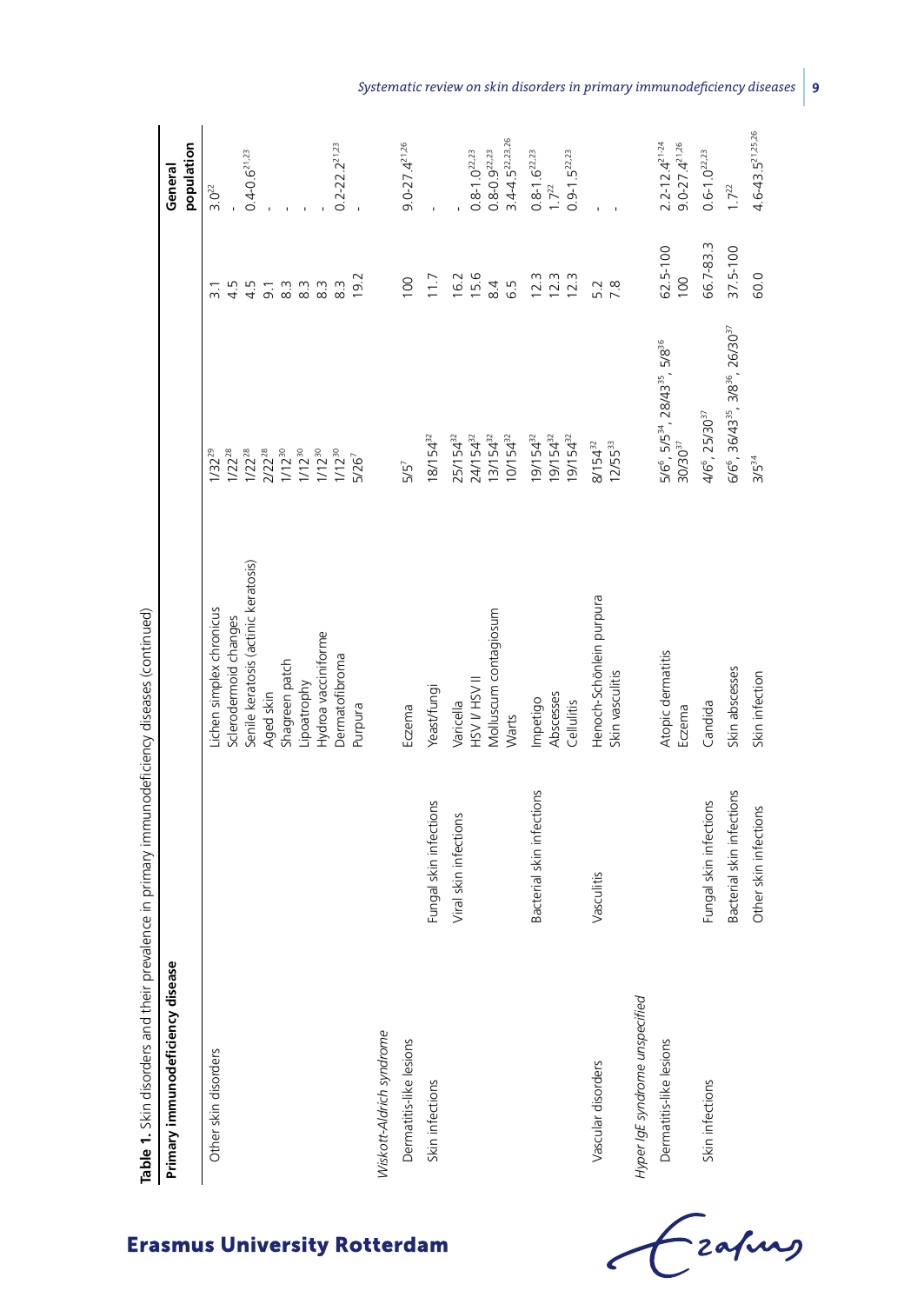| Table 1. Skin disorders and their prevalence in primary immunodeficiency diseases (continued)<br>Primary immunodeficiency disease |                            |                                                                                                                 |                                                                                                  |                                           | population<br>General                                                      |
|-----------------------------------------------------------------------------------------------------------------------------------|----------------------------|-----------------------------------------------------------------------------------------------------------------|--------------------------------------------------------------------------------------------------|-------------------------------------------|----------------------------------------------------------------------------|
| Ulcers                                                                                                                            | Oral ulcers                | Oral aphthous ulcers<br>Oral ulceration                                                                         | $8/11^{38}$<br>$1/5^{34}$                                                                        | 20.0<br>72.7                              | $0.7^{22}$<br>$0.7^{22}$                                                   |
| Rash                                                                                                                              |                            | Papulopustular eruption<br>Maculopapular rash<br>Newborn rash                                                   | $35/43^{35}$<br>8/836<br>$1/6^6$                                                                 | 81.4<br>16.7<br>100                       |                                                                            |
| Acne-like lesions                                                                                                                 |                            | Neonatal acne                                                                                                   | 6/43 <sup>35</sup>                                                                               | 14.0                                      |                                                                            |
| Other skin disorders                                                                                                              |                            | Coarse face                                                                                                     | 3/6°, 2/8 <sup>36</sup>                                                                          | 25.0-50.0                                 |                                                                            |
| Autosomal dominant hyper IgE syndrome                                                                                             |                            |                                                                                                                 |                                                                                                  |                                           |                                                                            |
| Dermatitis-like lesions                                                                                                           |                            | Eczematous dermatitis<br>Eczema                                                                                 | $47/82^{40}$ , $17/17^{41}$<br>$20/21^{39}$                                                      | 57.3-100<br>95.2                          | $9.0 - 27.4$ <sup>21,26</sup><br>$32.4^{24}$                               |
| Skin infections                                                                                                                   | Fungal skin infections     | Genitalia fungal infection<br>Oral candidiasis                                                                  | 4/21 <sup>39</sup><br>$1/17^{41}$                                                                | 19.0<br>5.9                               |                                                                            |
|                                                                                                                                   | Viral skin infections      | Varicella-zoster virus infection<br>Herpes simplex virus infection<br>Molluscum contagiosum<br>Herpes infection | $1/21^{39}$ , $1/82^{40}$<br>5/67 <sup>40</sup><br>4/21 <sup>39</sup><br>9/21 <sup>39</sup>      | $1.2 - 4.8$<br>0.61<br>42.9<br>7.5        | $0.8 - 1.0^{22.23}$<br>$0.8 - 0.9$ <sup>22,23</sup><br>$0.8 - 1.0^{22.23}$ |
|                                                                                                                                   | Bacterial skin infections  | Cold abscesses<br>Skin abscesses<br>Pustulosis<br><b>Folliculitis</b><br>Cellulitis                             | $20/21^{39}$ , $9/17^{41}$<br>$61/82^{40}$<br>15/82 <sup>40</sup><br>$14/17^{41}$<br>$7/17^{41}$ | 52.9-95.2<br>74.4<br>18.3<br>82.4<br>41.2 | $1.1 - 6.0^{21.23}$<br>$0.9 - 1.5^{22.23}$<br>$1.7^{22}$<br>$1.7^{22}$     |
|                                                                                                                                   | Other skin infections      | Recurrent skin infections                                                                                       | 17/17 <sup>41</sup>                                                                              | 100                                       | $4.6 - 43.5^{21,25,26}$                                                    |
| Ulcers                                                                                                                            | Oral ulcers                | Oral ulcer                                                                                                      | $1/17^{41}$                                                                                      | 2.4                                       | $0.7^{22}$                                                                 |
| Neoplastic disorders                                                                                                              | Cutaneous lymphomas        | Pilotropic cutaneous T-cell lymphoma                                                                            | $1/21^{39}$                                                                                      | 4.8                                       |                                                                            |
|                                                                                                                                   | Other neoplastic disorders | Squamous cell carcinoma                                                                                         | $1/82^{40}$                                                                                      | 1.2                                       | $0.3 - 0.7$ <sup>23,24</sup>                                               |
| Rash                                                                                                                              |                            | Papulopustular rash (<2 months)                                                                                 | $14/21^{39}$                                                                                     | 66.7                                      |                                                                            |

 $\epsilon$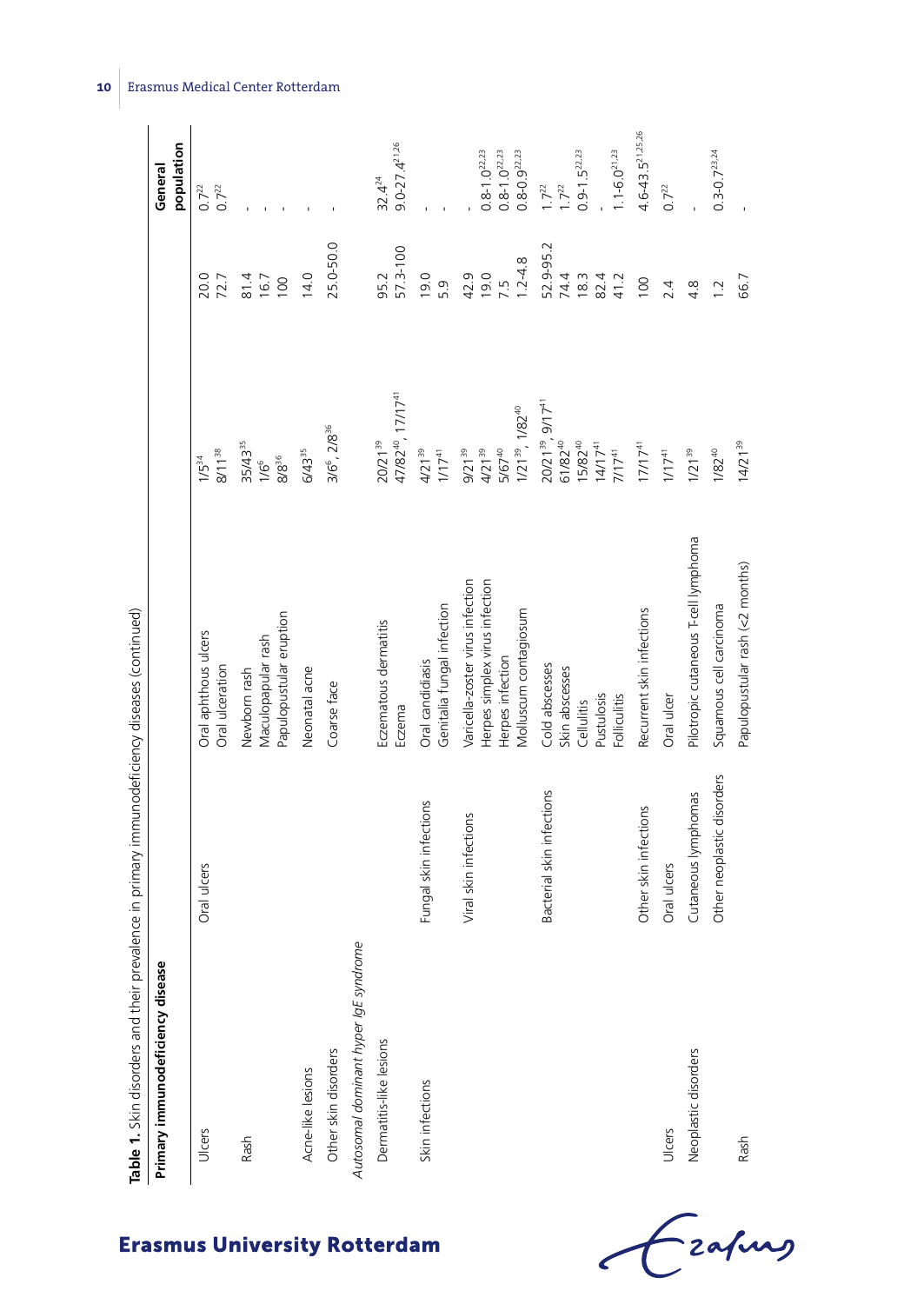| Table 1. Skin disorders and their      | prevalence in primary immunodeficiency diseases (continued) |                                                                                                                                                       |                                                                                                                                                                         |                                                                          |                                                                                                                                                                |
|----------------------------------------|-------------------------------------------------------------|-------------------------------------------------------------------------------------------------------------------------------------------------------|-------------------------------------------------------------------------------------------------------------------------------------------------------------------------|--------------------------------------------------------------------------|----------------------------------------------------------------------------------------------------------------------------------------------------------------|
| Primary immunodeficiency disease       |                                                             |                                                                                                                                                       |                                                                                                                                                                         |                                                                          | population<br>General                                                                                                                                          |
| Nail disorders                         | Infectious nail disorders                                   | Chronic paronychia<br>Onychomycosis                                                                                                                   | 23/8240, 4/1741<br>8/21 <sup>39</sup>                                                                                                                                   | 23.5-28.0<br>38.1                                                        | $9.4^{21}$                                                                                                                                                     |
| Urticaria                              |                                                             | Urticaria                                                                                                                                             | 13/82 <sup>40</sup>                                                                                                                                                     | 15.9                                                                     | $0.5 - 8.3^{21 - 23}$                                                                                                                                          |
| Other skin disorders                   |                                                             | Lichenification<br>Coarse facies<br>Angioedema<br>Dry skin<br>Thrush                                                                                  | $17/82^{40}$ , 6/17 <sup>41</sup><br>9/82 <sup>40</sup><br>$18/21^{39}$<br>$10/21^{39}$<br>$1/21^{39}$                                                                  | 20.7-35.3<br>11.0<br>47.6<br>85.7<br>4.8                                 |                                                                                                                                                                |
| Autosomal recessive hyper lgE syndrome |                                                             |                                                                                                                                                       |                                                                                                                                                                         |                                                                          |                                                                                                                                                                |
| Dermatitis-like lesions                |                                                             | Atopic dermatitis<br>Eczema                                                                                                                           | $19/21^{42}$ , 7/10 <sup>43</sup><br>7/10 <sup>43</sup>                                                                                                                 | 70.0-90.5<br>70.0                                                        | $2.2 - 12.4$ <sup>21-24</sup><br>$9.0 - 27.4$ <sup>21,26</sup>                                                                                                 |
| Skin infections                        | Fungal skin infections                                      | Chronic candidiasis of mucosal sites<br>Mucocutaneous candidiasis                                                                                     | $10/13^{44}$<br>$9/21^{42}$                                                                                                                                             | 42.9<br>76.9                                                             | $0.6 - 1.0^{22.23}$                                                                                                                                            |
|                                        | Viral skin infections                                       | Severe primary varicella zoster<br>Molluscum contagiosum<br>Herpes simplex virus<br>Recurrent herpes<br>Verruca plana<br>Herpes zoster<br>Viral warts | $12/21^{42}$ , 8/13 <sup>44</sup><br>1/10 <sup>43</sup><br>$10/21^{42}$ , $4/13^{44}$<br>$7/21^{42}$ , $2/13^{44}$<br>5/21 <sup>42</sup><br>$13/21^{42}$<br>$1/10^{43}$ | ŗ.<br>30.8-47.6<br>$15.4 - 33.3$<br>$57.1 - 61.$<br>23.8<br>61.9<br>10.0 | $3.4 - 4.5^{22.23.26}$<br>$3.4 - 4.5^{22.23.26}$<br>$0.8 - 1.0^{22.23}$<br>$0.8 - 1.0^{22.23}$<br>$0.8 - 0.9$ <sup>22,23</sup><br>$1.4 - 2.4$ <sup>22,23</sup> |
|                                        | Bacterial skin infections                                   | MRSA wound infected eczema<br>Bacterial skin infection<br>Skin abscesses                                                                              | $11/13^{44}$<br>$17/21^{42}$<br>$1/10^{43}$                                                                                                                             | 84.6<br>81.0<br>10.0                                                     | $1.7^{22}$                                                                                                                                                     |
|                                        | Other skin infections                                       | Recurrent stomatitis                                                                                                                                  | $1/10^{43}$                                                                                                                                                             | 10.0                                                                     |                                                                                                                                                                |
| Neoplastic disorders                   | Cutaneous lymphomas                                         | Cutaneous T-cell lymphoma                                                                                                                             | $1/21^{42}$                                                                                                                                                             | 4.8                                                                      |                                                                                                                                                                |
|                                        | Other neoplastic disorders                                  | Squamous cell carcinoma                                                                                                                               | $4/21^{42}$                                                                                                                                                             | 19.0                                                                     | $0.3 - 0.7$ <sup>23,24</sup>                                                                                                                                   |
| Rash                                   |                                                             | Severe eczematoid rash<br>Newborn rash                                                                                                                | $13/13^{44}$<br>$5/21^{42}$                                                                                                                                             | 23.8<br>100                                                              | $9.0 - 27.4$ <sup>21,26</sup>                                                                                                                                  |

*Systematic review on skin disorders in primary immunodeficiency diseases* **11**

Czafurg

 $\epsilon$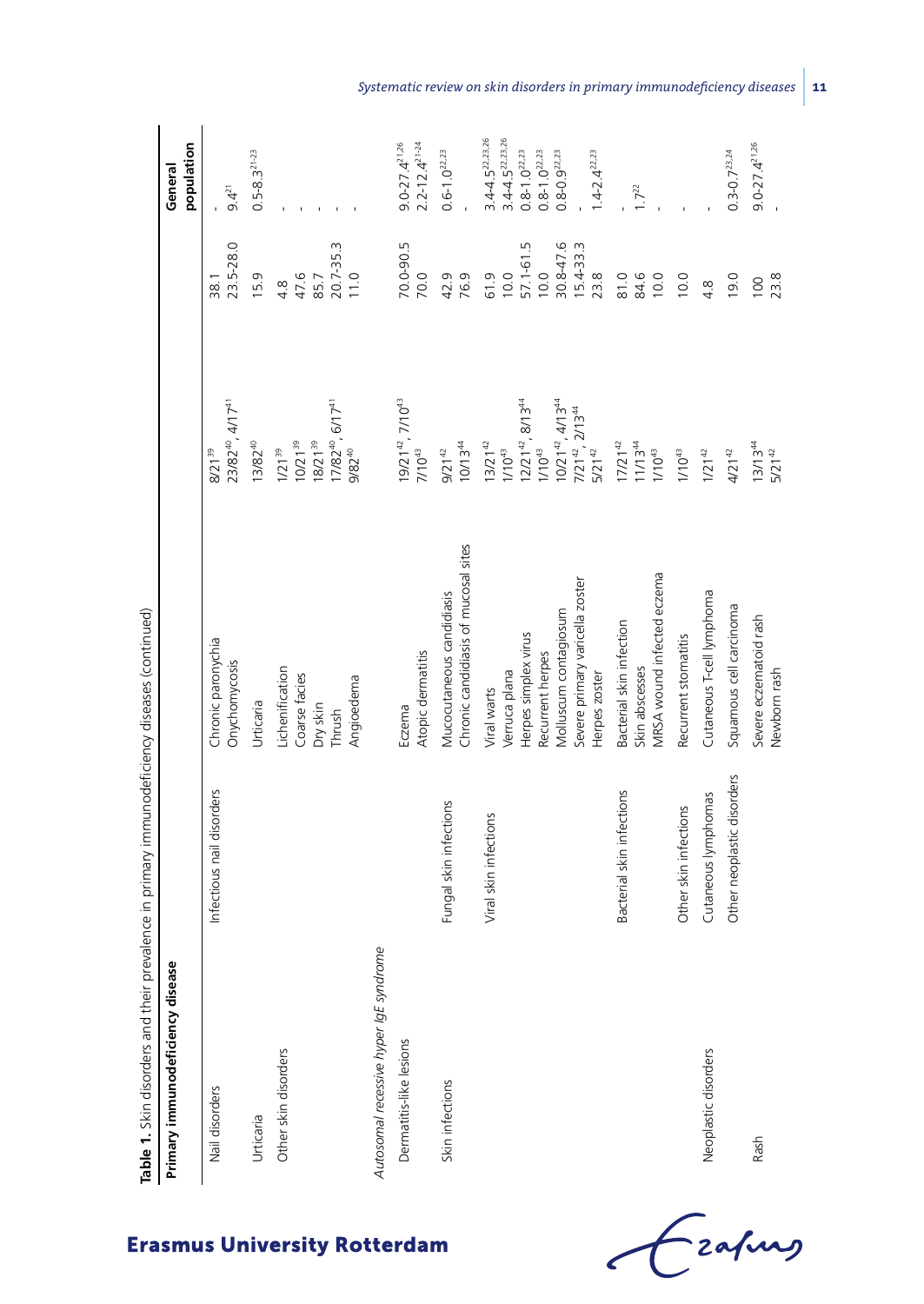| Table 1. Skin disorders and their prevalence in primary immunodeficiency diseases (continued) |                                |                                                       |                             |                          |                               |
|-----------------------------------------------------------------------------------------------|--------------------------------|-------------------------------------------------------|-----------------------------|--------------------------|-------------------------------|
| Primary immunodeficiency disease                                                              |                                |                                                       |                             |                          | population<br>General         |
| Other skin disorders                                                                          |                                | Immune thrombocytopenic purpura                       | $1/10^{43}$                 | 10.0                     |                               |
| Nijmegen breakage syndrome                                                                    |                                |                                                       |                             |                          |                               |
| Skin infections                                                                               | Fungal skin infections         | Candidiasis                                           | $6/21^{45}$                 | 28.6                     | $0.6 - 1.0^{22.23}$           |
|                                                                                               | Viral skin infections          | Herpes virus lip infection                            | $2/21^{45}$                 | 9.5                      | $0.8 - 1.0^{22.23}$           |
|                                                                                               | Other skin infections          | Angular cheilitis                                     | $2/21^{45}$                 | 9.5                      | $0.1 - 0.3$ <sup>22,23</sup>  |
| Vascular disorders                                                                            | Telangiectasia                 | Cutaneous telangiectasia                              | $3/32^{46}$                 | 9.4                      |                               |
| Pigmentation disorders                                                                        | Hyperpigmentation<br>disorders | Café au lait spots                                    | $18/21^{46}$                | 85.7                     | $12.4^{21}$                   |
|                                                                                               | Hypopigmentation disorders     | Vitiligo                                              | $14/21^{46}$                | 66.7                     | $1.2 - 1.7^{21-23}$           |
| Granulomatous disorders                                                                       |                                | Skin granuloma                                        | $5/35^{47}$                 | 14.3                     | $0.3^{23}$                    |
| Other skin disorders                                                                          |                                | Hyperkeratosis<br>Gingivitis                          | $19/21^{45}$<br>$1/21^{45}$ | 90.5<br>$4.\overline{8}$ |                               |
| DiGeorge syndrome                                                                             |                                |                                                       |                             |                          |                               |
| Rash                                                                                          |                                | Rash                                                  | 5/5 <sup>48</sup>           | 100                      |                               |
| Comèl-Netherton syndrome                                                                      |                                |                                                       |                             |                          |                               |
| Dermatitis-like lesions                                                                       |                                | Eczema <sup>b</sup>                                   | 8/9 <sup>49</sup>           | 88.9                     | $9.0 - 27.4$ <sup>21,26</sup> |
| Hair abnormalities                                                                            | Hair loss disorders            | Alopecia of eyelashes and eyebrows<br>Severe alopecia | $9/9^{27}$<br>$5/9^{27}$    | 55.6<br>100              | $0.4 - 2.5^{21 - 23}$         |
|                                                                                               | Other hair abnormalities       | Bamboo hair                                           | 9/949                       | 100                      |                               |
| Skin infections                                                                               | Bacterial skin infections      | Recurrent/persistent S. aureus skin<br>infections     | 9/9 <sup>49</sup>           | 100                      |                               |
| Erythematous skin lesions                                                                     |                                | Exfoliative erythroderma <sup>c</sup>                 | $9/9^{27}$                  | 100                      | $0.1^{23}$                    |
| Other skin disorders                                                                          |                                | Congenital ichthyosis                                 | 9/9 <sup>49</sup>           | 100                      | $0.1^{22.23}$                 |
| Predominantly antibody deficiencies                                                           |                                |                                                       |                             |                          |                               |
| X-linked agammaglobulinemia                                                                   |                                |                                                       |                             |                          |                               |

zafung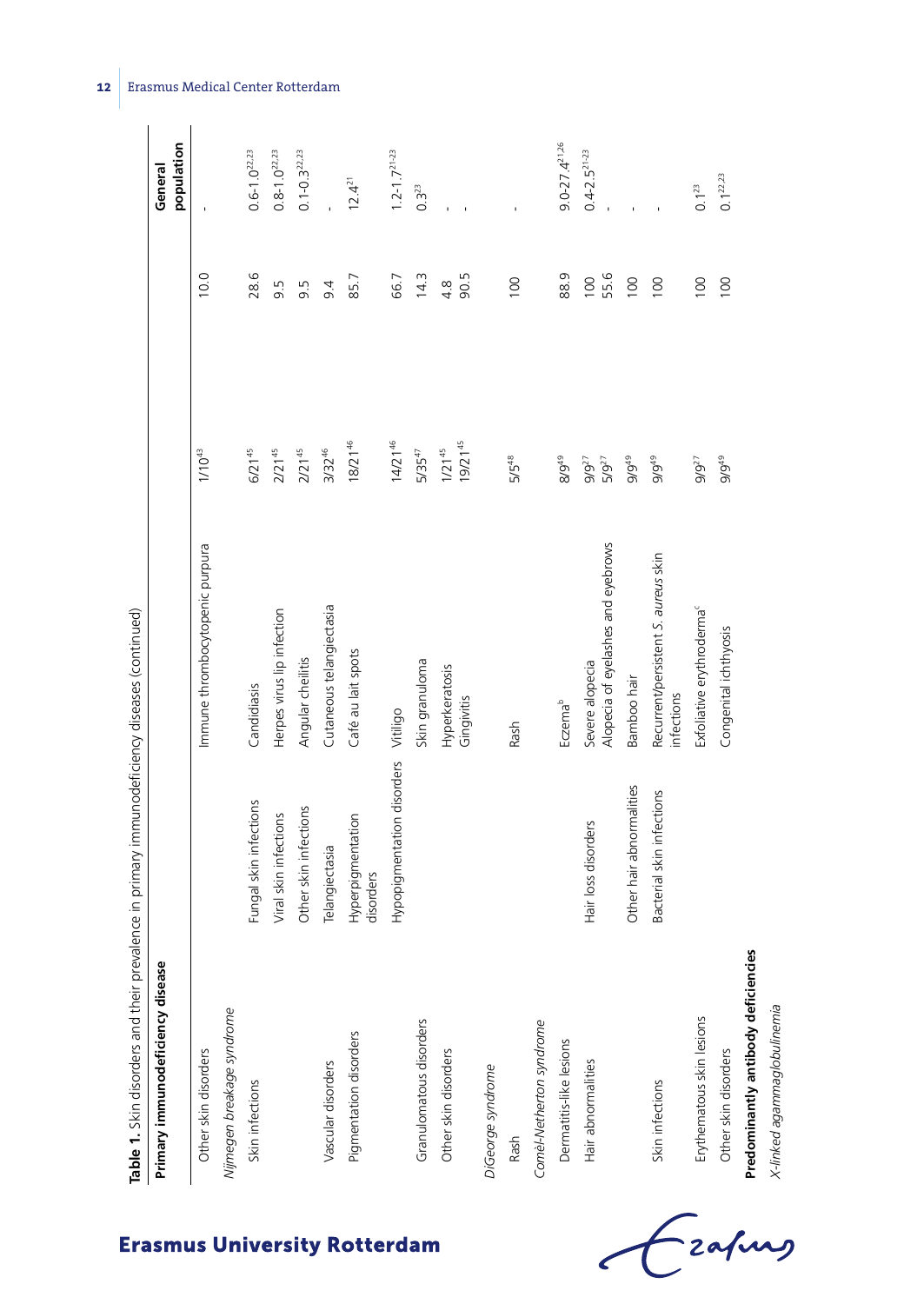| Table 1. Skin disorders and their         | prevalence in primary immunodeficiency diseases (continued) |                                           |                                                                |                              |                                                                               |
|-------------------------------------------|-------------------------------------------------------------|-------------------------------------------|----------------------------------------------------------------|------------------------------|-------------------------------------------------------------------------------|
| Primary immunodeficiency disease          |                                                             |                                           |                                                                |                              | population<br>General                                                         |
| Dermatitis-like lesions                   |                                                             | Dermatitis                                | 4/23 <sup>6</sup>                                              | 17.4                         | $32.4^{24}$                                                                   |
| Hair abnormalities                        | Hair loss disorders                                         | Alopecia                                  | $1/110^{50}$                                                   | $\overline{0}$ .             | $0.4 - 2.5^{21 - 23}$                                                         |
| Skin infections                           | Bacterial skin infections                                   | Abscesses                                 | $3/23^6$                                                       | 13.0                         | $1.7^{22}$                                                                    |
|                                           |                                                             | Furunculosis<br>Impetigo                  | $2/23^{6}$<br>$2/23^{6}$                                       | $8.7\,$<br>$\overline{8}$ .7 | $0.8 - 1.6$ <sup>22,23</sup><br>$1.7^{22}$                                    |
| Pigmentation disorders                    | Hypopigmentation disorders                                  | Vitiligo                                  | 0/110 <sup>50</sup>                                            | 0.0                          | $1.2 - 1.7$ <sup>21-23</sup>                                                  |
| Rash                                      |                                                             | Maculopapular rash                        | $3/23^6$                                                       | 13.0                         |                                                                               |
| Psoriasis-like lesions                    |                                                             | Psoriasis                                 | 0/110 <sup>50</sup>                                            | 0.0                          | $1.4 - 8.0^{21 - 26}$                                                         |
| Urticaria                                 |                                                             | Urticaria                                 | $2/23^6$                                                       | $\overline{8}$ .7            | $0.5 - 8.3^{21 - 23}$                                                         |
| Other skin disorders                      |                                                             | Lichen planus<br>Pyoderma                 | $O/110^{50}$<br>$1/10^7$                                       | 10.0<br>$\overline{0}$ .     | $0.3 - 14.1^{21.23.25}$<br>$1.0^{22}$                                         |
| Hypogammaglobulinemia                     |                                                             |                                           |                                                                |                              |                                                                               |
| Dermatitis-like lesions                   |                                                             | Atopic dermatitis                         | 28/28 <sup>51</sup> , 0/12 <sup>52</sup> , 46/78 <sup>53</sup> | $0.0 - 100$                  | $2.2 - 12.4$ <sup>21-24</sup>                                                 |
| Common variable immunodeficiency disorder |                                                             |                                           |                                                                |                              |                                                                               |
| Dermatitis-like lesions                   |                                                             | Atopic dermatitis<br>Dermatitis<br>Eczema | $4/15^{55}$<br><b>PSLV6</b><br>6/28 <sup>6</sup>               | 21.4<br>19.1<br>26.7         | $2.2 - 12.4$ <sup>21-24</sup><br>$9.0 - 27.4$ <sup>21,26</sup><br>$32.4^{24}$ |
| Hair abnormalities                        | Hair loss disorders                                         | Alopecia areata<br>Alopecia               | 1/28°, 1/47 <sup>54</sup><br>4/244 <sup>50</sup>               | $2.1 - 3.6$<br>1.6           | $0.4-2.5^{21-23}$<br>$0.4-2.5^{21-23}$                                        |
| Skin infections                           | Fungal skin infections                                      | Pseudomembraneous candidiasis<br>Candida  | $4/15^{55}$<br>4/28 <sup>6</sup>                               | 14.3<br>26.7                 | $0.6 - 1.0^{22.23}$                                                           |
|                                           | Viral skin infections                                       | Recurrent herpes labialis                 | $1/15^{55}$                                                    | 6.7                          | $0.8 - 1.0^{22.23}$                                                           |
|                                           | Bacterial skin infections                                   | Recurrent skin abscesses                  | 2/31 <sup>56</sup>                                             | 6.5                          | $1.7^{22}$                                                                    |
|                                           | Other skin infections                                       | Skin infections                           | 7/47 <sup>54</sup>                                             | 14.9                         | $4.6 - 43.5^{21,25,26}$                                                       |

*Systematic review on skin disorders in primary immunodeficiency diseases* **13**

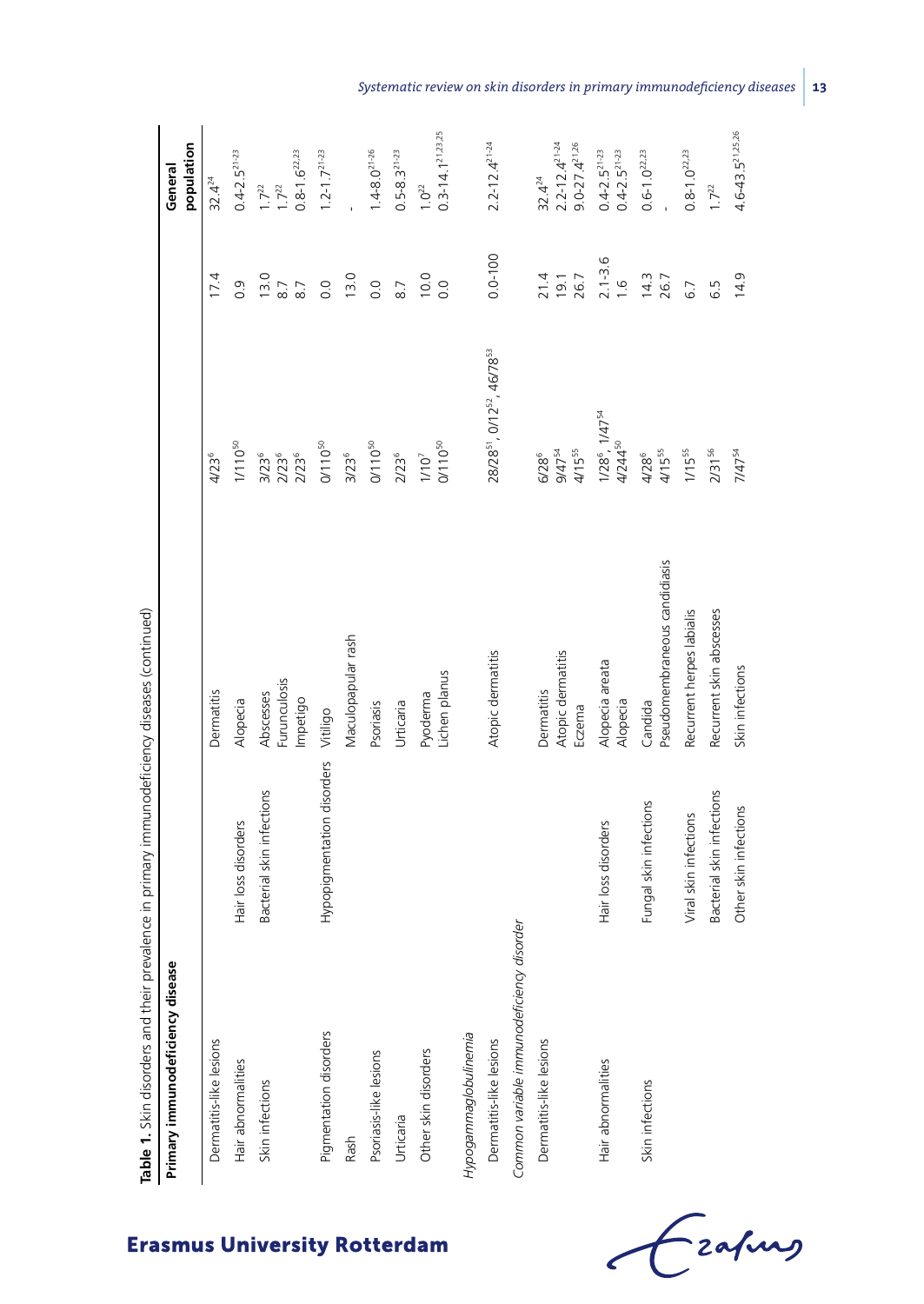| Table 1. Skin disorders and their prevalence in primary immunodeficiency diseases (continued) |                            |                                                                  |                                                                                                                                                                |                                      |                                                                         |
|-----------------------------------------------------------------------------------------------|----------------------------|------------------------------------------------------------------|----------------------------------------------------------------------------------------------------------------------------------------------------------------|--------------------------------------|-------------------------------------------------------------------------|
| Primary immunodeficiency disease                                                              |                            |                                                                  |                                                                                                                                                                |                                      | population<br>General                                                   |
| Ulcers                                                                                        | Oral ulcers                | Recurrent aphthosis<br>Oral aphthae<br>Oral ulcers               | 10/31 <sup>56</sup><br>9/1555<br>5/47 <sup>54</sup>                                                                                                            | 60.0<br>32.3<br>10.6                 | $0.7^{22}$<br>$0.7^{22}$<br>$0.7^{22}$                                  |
| Pigmentation disorders<br>Rash                                                                | Hypopigmentation disorders | Maculopapular rash<br>Vitiligo                                   | 8/244 <sup>50</sup> , 2/47 <sup>54</sup><br>$1/28^6$                                                                                                           | $3.3 - 4.3$<br>$\frac{6}{3}$         | $1.2 - 1.7^{21-23}$                                                     |
| Psoriasis-like lesions                                                                        |                            | Psoriasis                                                        | 2/244 <sup>50</sup> , 9/47 <sup>54</sup>                                                                                                                       | $0.8 - 19.1$                         | $1.4 - 8.0^{21 - 26}$                                                   |
| Acne-like lesions                                                                             |                            | Acne                                                             | 6/47 <sup>54</sup>                                                                                                                                             | 12.8                                 | $0.8 - 13.1^{22 - 24}$                                                  |
| Urticaria                                                                                     |                            | Urticaria <sup>d</sup>                                           | $1/28^6$                                                                                                                                                       | 3.6                                  | $0.5 - 8.3^{21 - 23}$                                                   |
| Other skin disorders                                                                          |                            | Lichen planus<br>Pyoderma                                        | 1/244 <sup>50</sup><br>$2/5$ <sup>7</sup>                                                                                                                      | 40.0<br>$\overline{0}$ .             | $0.3 - 14.1^{21.23.25}$<br>$1.0^{22}$                                   |
| Selective IgA deficiency                                                                      |                            |                                                                  |                                                                                                                                                                |                                      |                                                                         |
| Dermatitis-like                                                                               |                            | Dermatitis                                                       | $5/17^6$                                                                                                                                                       | 29.4                                 | $32.4^{24}$                                                             |
|                                                                                               |                            | Eczema                                                           | 2/3957                                                                                                                                                         | $\overline{5}$ .                     | $9.0 - 27.4$ <sup>21,26</sup>                                           |
|                                                                                               |                            | Atopic dermatitis                                                | $12/159^{58}$ , $12/23^{59}$ , $9/123^{60}$ ,<br>$13/13^{51}$ , $4/12^{52}$ , 59/102 <sup>54</sup> ,<br>$1/8^{61}$ , 9/81 <sup>62</sup> , 16/347 <sup>63</sup> | 4.6-100                              | $2.2 - 12.4$ <sup>21-24</sup>                                           |
|                                                                                               |                            | Allergic contact dermatitis<br>Seborrheic dermatitis             | 11/34763<br>4/34763                                                                                                                                            | $\overline{1}$<br>3.2                | $2.2 - 11.7$ <sup>21-25</sup><br>$1.0 - 8.5^{21 - 25}$                  |
| Hair abnormalities                                                                            | Hair loss disorders        | Infection related alopecia areata<br>Alopecia areata<br>Alopecia | 2/60 <sup>50</sup> , 1/102 <sup>54</sup> , 1/8 <sup>61</sup><br>1/8 <sup>64</sup> , 1/123 <sup>60</sup> , 2/347 <sup>63</sup><br>$1/8^{64}$                    | $1.0 - 12.5$<br>$0.6 - 12.5$<br>12.5 | $0.4 - 2.5^{21 - 23}$<br>$0.4 - 2.5^{21 - 23}$<br>$0.4 - 2.5^{21 - 23}$ |

**Erasmus University Rotterdam** 

Czafing  $\epsilon$ 

# **14** Erasmus Medical Center Rotterdam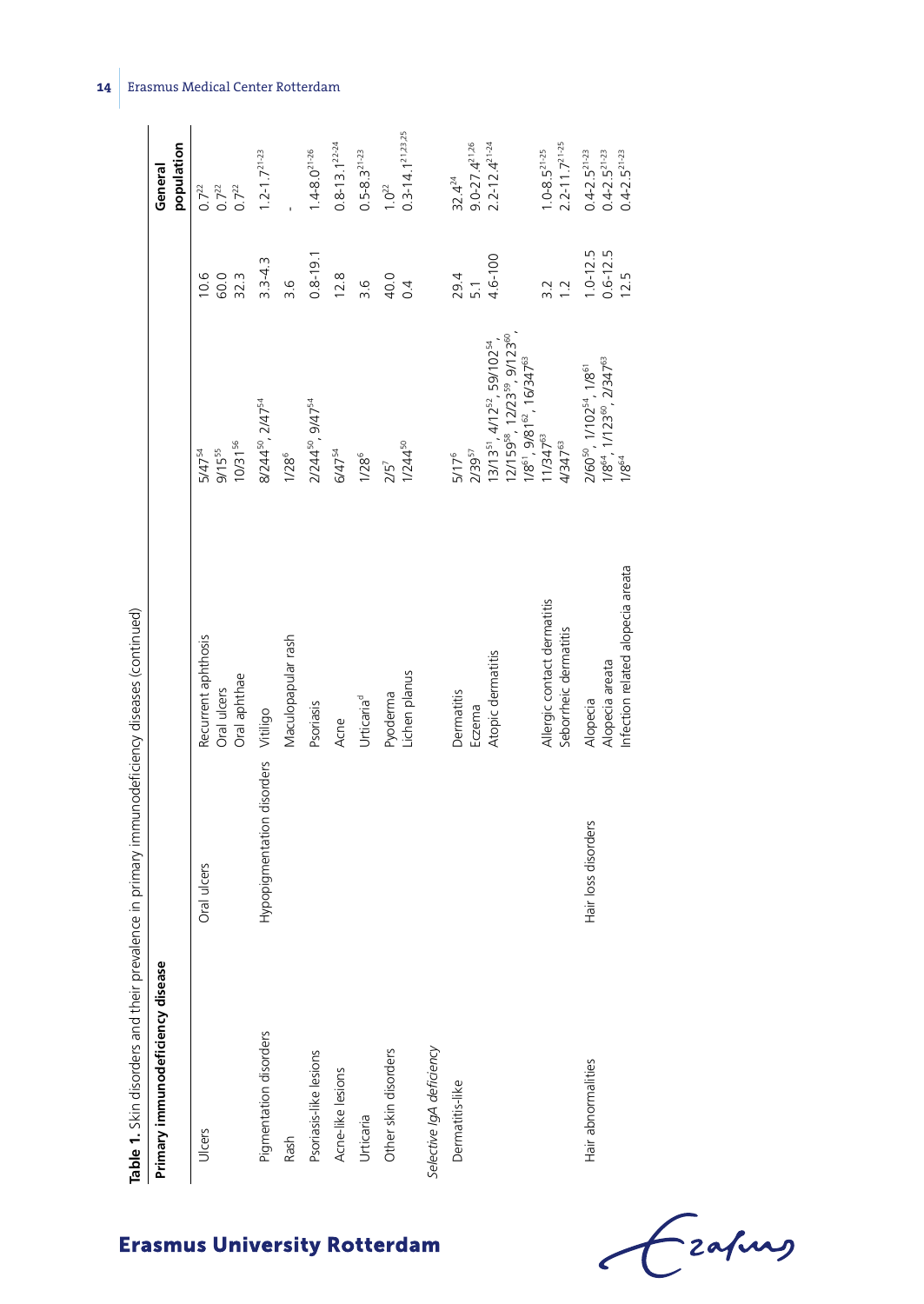| Primary immunodeficiency disease |                            |                                                                                              |                                                                                                                                                                                              |                                                             | population<br>General                                                                           |
|----------------------------------|----------------------------|----------------------------------------------------------------------------------------------|----------------------------------------------------------------------------------------------------------------------------------------------------------------------------------------------|-------------------------------------------------------------|-------------------------------------------------------------------------------------------------|
| Skin infections                  | Fungal skin infections     | Pseudomembraneous candidiasis<br>Candida                                                     | 10/39 <sup>57</sup><br>$2/17^6$                                                                                                                                                              | 25.6<br>11.8                                                | $0.6 - 1.0^{22.23}$                                                                             |
|                                  | Viral skin infections      | Molluscum contagiosum<br>Recurrent herpes labialis<br>Herpes simplex<br>Herpes zoster        | 10/3957, 2/12360<br>4/34763<br>$1/347^{63}$<br>2/34763                                                                                                                                       | $1.6 - 25.6$<br>$\overline{a}$<br>$\overline{0}$ .<br>$0.3$ | $1.4-2.4^{22.23}$<br>$0.8 - 0.9$ <sup>22,23</sup><br>$0.8 - 1.0^{22.23}$<br>$0.8 - 1.0^{22.23}$ |
|                                  | Bacterial skin infections  | Chronic recurrent furunculosis<br>Erysipelas recidivans<br><b>Folliculitis</b><br>Cellulitis | 5/347 <sup>63</sup><br>$1/17^6$<br>$1/8^{64}$<br>$1/8^{64}$                                                                                                                                  | 12.5<br>12.5<br>5.9<br>$\overline{4}$                       | $1.1 - 6.021.23$<br>$0.9 - 1.5^{22.23}$<br>$1.7^{22}$<br>$0.1^{23}$                             |
|                                  | Other skin infections      | Angular stomatitis<br>Skin infections<br>Scabies                                             | 2/10254<br>3/34763<br>$1/39^{57}$                                                                                                                                                            | $0.69$<br>$0.70$                                            | $4.6 - 43.5^{21,25,26}$<br>$0.2 - 1.5^{22.23}$                                                  |
| Ulcers                           | Oral ulcers                | Aphthosis recidivans<br>Recurrent aphthosis<br>Oral ulcers                                   | 5/102 <sup>54</sup><br>24/39 <sup>57</sup><br>$1/8^{64}$                                                                                                                                     | 12.5<br>61.5<br>4.9                                         | $0.7^{22}$<br>$0.7^{22}$<br>$0.7^{22}$                                                          |
| Erythematous skin lesions        |                            | Erythema nodosum<br>Erythroderma                                                             | $1/123^{60}$<br>$1/8^{64}$                                                                                                                                                                   | 12.5<br>$0.\overline{8}$                                    | $0.2 - 0.3$ <sup>22,23</sup><br>$0.1^{23}$                                                      |
| Vascular disorders               | Vasculitis                 | Kawasaki disease<br>Vasculitis                                                               | $1/8^{61}$<br>$37^7$                                                                                                                                                                         | 42.9<br>12.5                                                |                                                                                                 |
|                                  | Other vascular disorders   | Raynaud syndrome                                                                             | $1/8^{61}$                                                                                                                                                                                   | 12.5                                                        |                                                                                                 |
| Pigmentation disorder            | Hypopigmentation disorders | Vitiligo                                                                                     | $1/7^7$ , 3/60 <sup>50</sup> , 3/102 <sup>54</sup> , 1/8 <sup>64</sup> ,<br>iv≥ , است ، است , الا<br>1/159 <sup>58</sup> , 3/123 <sup>60</sup> , 1/81 <sup>62</sup> ,<br>2/347 <sup>63</sup> | $0.6 - 14.3$                                                | $1.2 - 1.7^{21-23}$                                                                             |
| Psoriasis-like disorders         |                            | Psoriasis                                                                                    | 0/60 <sup>50</sup> , 2/102 <sup>54</sup> , 7/159 <sup>58</sup> ,<br>1/12360, 7/34763                                                                                                         | $0.0 - 4.4$                                                 | $1.4 - 8.0^{21 - 26}$                                                                           |
| Acne-like lesions                |                            | Acne                                                                                         | 6/102 <sup>54</sup> , 69/347 <sup>63</sup>                                                                                                                                                   | 5.9-19.9                                                    | $0.8 - 13.1^{22 - 24}$                                                                          |

Frahing

 $\epsilon$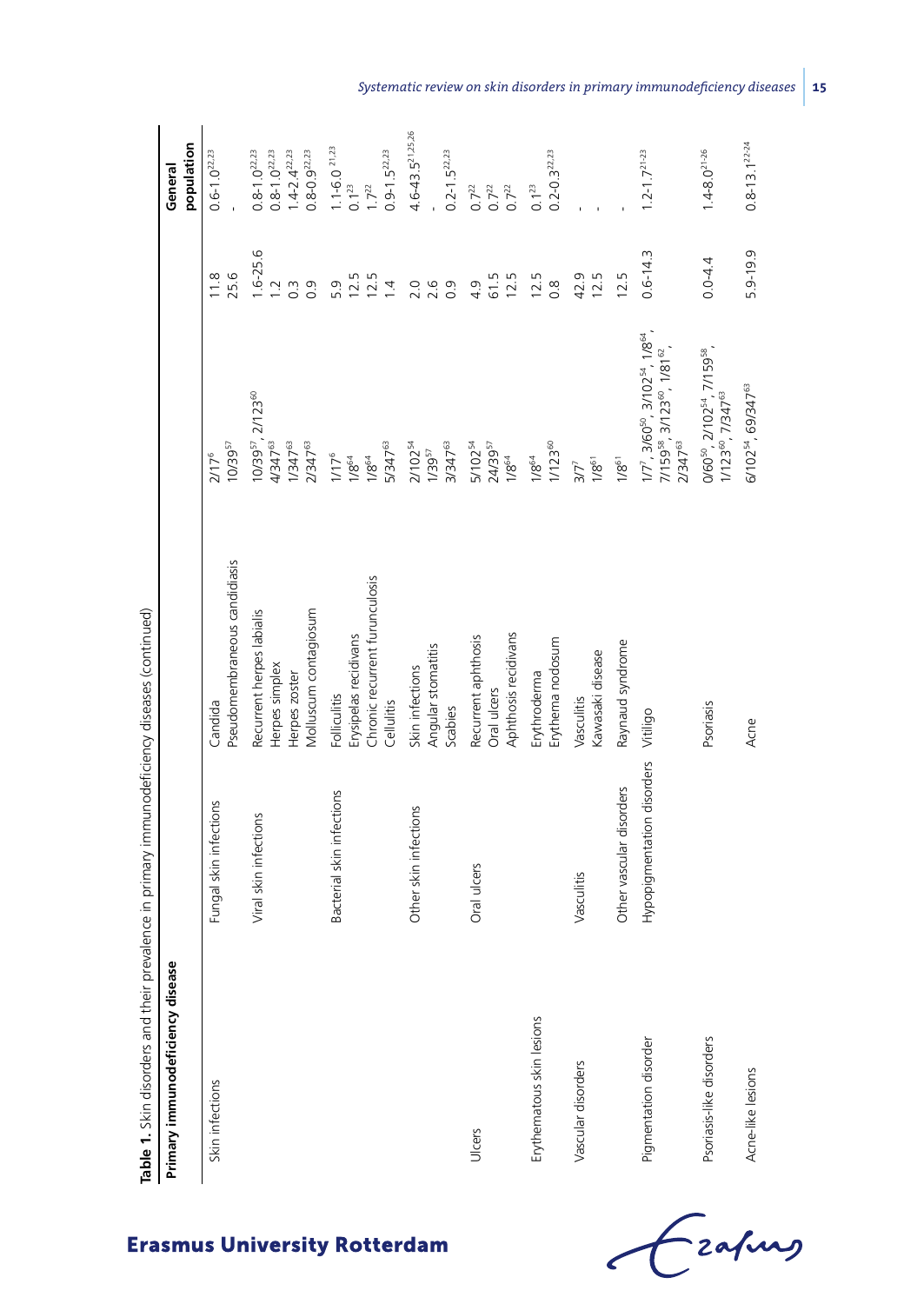|                                                                | Table 1. Skin disorders and their prevalence in primary immunodeficiency diseases (continued) |                                                                                                  |                                                                                                                      |                         |                                                |
|----------------------------------------------------------------|-----------------------------------------------------------------------------------------------|--------------------------------------------------------------------------------------------------|----------------------------------------------------------------------------------------------------------------------|-------------------------|------------------------------------------------|
| Primary immunodeficiency disease                               |                                                                                               |                                                                                                  |                                                                                                                      |                         | population<br>General                          |
| Urticaria                                                      |                                                                                               | Urticaria                                                                                        | 5/2359                                                                                                               | 21.7                    | $0.5 - 8.3^{21 - 23}$                          |
|                                                                |                                                                                               | Chronic spontaneous urticaria<br>Atopic urticaria                                                | 17/34763<br>4/12360                                                                                                  | 4.9<br>$3.\overline{3}$ | $0.5 - 8.3^{21 - 23}$<br>$0.5 - 8.3^{21 - 23}$ |
| Other skin disorders                                           |                                                                                               | Lichen planus                                                                                    | 0/60 <sup>50</sup> , 2/159 <sup>58</sup>                                                                             | $0.0 - 1.3$             | $0.3 - 14.1^{21.23.25}$                        |
|                                                                |                                                                                               | Immune thrombocytopenic purpura                                                                  | $1/17^6$                                                                                                             | 5.9                     |                                                |
|                                                                |                                                                                               | Idiopathic thrombocytopenic purpura                                                              | 2/12360                                                                                                              | $\frac{6}{1}$           |                                                |
|                                                                |                                                                                               | Chronic idiopathic thrombocytopenic<br>purpura                                                   | $1/81^{62}$                                                                                                          | $\overline{1}$          |                                                |
|                                                                |                                                                                               | Epidermolysis bullosa dystrophica                                                                | $1/8^{64}$                                                                                                           | 12.5                    |                                                |
|                                                                |                                                                                               | Local skin scleroderma                                                                           | $1/123^{60}$                                                                                                         | $\frac{8}{2}$           |                                                |
|                                                                |                                                                                               | Dermatitis herpetiformis                                                                         | $1/123^{60}$                                                                                                         | $\frac{8}{2}$           | $0.2 - 0.3$ <sup>21,22</sup>                   |
|                                                                |                                                                                               | Ichthyosis and keratoderma of handpalms<br>and footsoles in epileptic patients (Rud<br>syndrome) | $1/123^{60}$                                                                                                         | $\frac{8}{2}$           |                                                |
| IgM deficiency                                                 |                                                                                               |                                                                                                  |                                                                                                                      |                         |                                                |
| Dermatitis-like lesions                                        |                                                                                               | Atopic dermatitis                                                                                | $14/14^{51}$ , $11/53^{52}$                                                                                          | 20.8-100                | $2.2 - 12.4$ <sup>21-24</sup>                  |
| IgG deficiency                                                 |                                                                                               |                                                                                                  |                                                                                                                      |                         |                                                |
| Dermatitis-like lesions                                        |                                                                                               | Atopic dermatitis                                                                                | $11/11^{51}$                                                                                                         | 100                     | $2.2 - 12.4$ <sup>21-24</sup>                  |
| Diseases of immune dysregulation                               |                                                                                               |                                                                                                  |                                                                                                                      |                         |                                                |
| Autoimmune polyendocrinopathy candidiasis ectodermal dystrophy |                                                                                               |                                                                                                  |                                                                                                                      |                         |                                                |
| Dermatitis-like lesions                                        |                                                                                               | Recurrent and troublesome napkin<br>dermatitis                                                   | 5/18 <sup>65</sup>                                                                                                   | 27.8                    |                                                |
| Hair abnormalities                                             | Hair loss disorders                                                                           | Alopecia                                                                                         | 2/15 <sup>6</sup> ', 6/18 <sup>65</sup> , 20/68 <sup>66</sup> , 6/35 <sup>67</sup> , 13.3-33.3<br>6/22 <sup>68</sup> |                         | $0.4 - 2.5^{21 - 23}$                          |
|                                                                | Hair pigmentation disorders                                                                   | Poliosis                                                                                         | $1/18^{65}$                                                                                                          | 5.6                     |                                                |

Czapus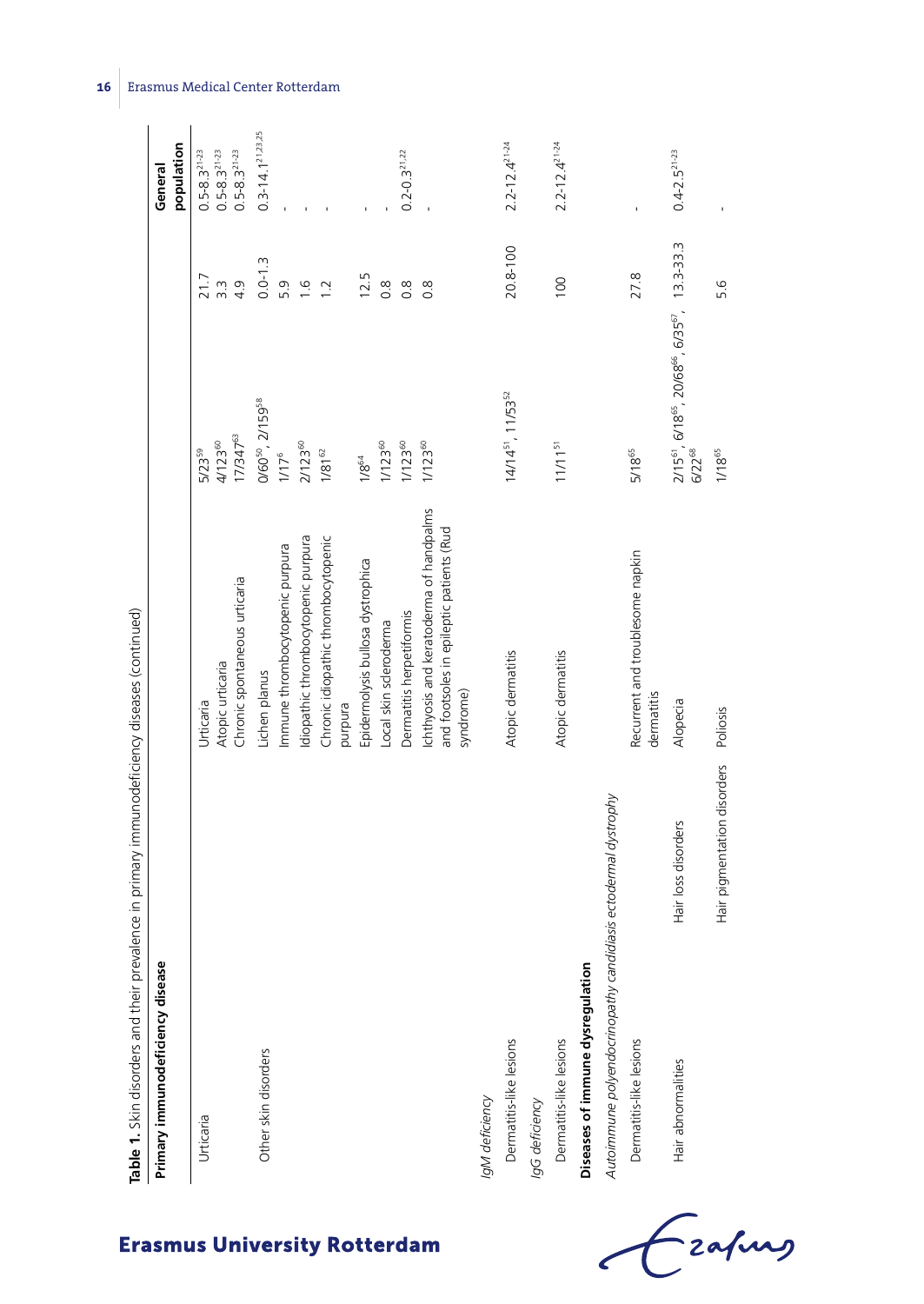| Primary immunodeficiency disease                                     |                               |                                                                                                                                          |                                                                                                                                                   |                                                 | population<br>General                                                                                                   |
|----------------------------------------------------------------------|-------------------------------|------------------------------------------------------------------------------------------------------------------------------------------|---------------------------------------------------------------------------------------------------------------------------------------------------|-------------------------------------------------|-------------------------------------------------------------------------------------------------------------------------|
| Skin infections                                                      | Fungal skin infections        | Chronic mucocutaneous candidiasis<br>Mucocutaneous candidiasis<br>Life-long genital moniliasis<br>Dermal candidiasis<br>Oral candidiasis | 18/18 <sup>65</sup> , 30/35 <sup>67</sup><br>6/68 <sup>66</sup> , 6/35 <sup>67</sup><br>21/22 <sup>68</sup><br>41/68 <sup>66</sup><br>$1/18^{65}$ | 85.7-100<br>$8.8 - 17.1$<br>95.5<br>60.3<br>5.6 | $0.6 - 1.0^{22.23}$<br>$0.6 - 1.0^{22.23}$<br>$0.6 - 1.0^{22.23}$                                                       |
|                                                                      | Other skin infections         | Angular cheilitis                                                                                                                        | $13/18^{65}$                                                                                                                                      | 72.2                                            | $0.1 - 0.3$ <sup>22,23</sup>                                                                                            |
| Vascular disorders                                                   | Vasculitis                    | Cutaneous vasculitis                                                                                                                     | 2/68%                                                                                                                                             | 2.9                                             |                                                                                                                         |
| Pigmentation disorders                                               | Hypopigmentation disorders    | Halo naevi<br>Vitiligo                                                                                                                   | 1/15°', 2/18° <sup>5</sup> , 9/68° <sup>6</sup> , 13/35° <sup>7</sup> , 6.7-37.1<br>6/22 <sup>88</sup><br>$1/18^{65}$                             | 5.6                                             | $1.2 - 1.7$ <sup>21-23</sup><br>$0.8^{21}$                                                                              |
| Nail disorders                                                       | Infectious nail disorders     | Candidal paronychia and/or onychomycosis<br>Ungual candidiasis<br>Nail candidiasis                                                       | $13/18^{65}$<br>33/50 <sup>66</sup><br>12/3567                                                                                                    | 66.0<br>72.3<br>34.3                            | $9.4^{21}$                                                                                                              |
|                                                                      | Non-infectious nail disorders | Nail dystrophy                                                                                                                           | 26/50 <sup>66</sup> , 6/35 <sup>67</sup> , 4/22 <sup>68</sup>                                                                                     | $17.1 - 52.0$                                   |                                                                                                                         |
| Urticaria                                                            |                               | Urticarial eruption<br><b>Jrticarial</b> rash                                                                                            | 23/35 <sup>67</sup><br>2/22 <sup>68</sup>                                                                                                         | 8.6<br>$\overline{9}$ .                         | $0.5 - 8.3^{21 - 23}$<br>$0.5 - 8.3^{21 - 23}$                                                                          |
| Other skin disorders                                                 |                               | Oral thrush                                                                                                                              | 35/35 <sup>67</sup>                                                                                                                               | 100                                             |                                                                                                                         |
| Immunodysregulation polyendocrinopathy enteropathy X-linked syndrome |                               |                                                                                                                                          |                                                                                                                                                   |                                                 |                                                                                                                         |
| Dermatitis-like                                                      |                               | Atopic dermatitis<br>Severe eczema<br>Mild eczema<br>Eczema                                                                              | $5/5^{71}$ , $2/5^{72}$<br>$5/14^{70}$<br>4/14 $^{70}$<br>7/10 <sup>69</sup>                                                                      | 40.0-100<br>28.6<br>70.0<br>35.7                | $2.2 - 12.4$ <sup>21-24</sup><br>$9.0 - 27.4$ <sup>21,26</sup><br>$9.0 - 27.4^{21.26}$<br>$9.0 - 27.4$ <sup>21,26</sup> |
| Hair abnormalities                                                   | Hair loss disorders           | Alopecia <sup>e</sup>                                                                                                                    | $2/14^{70}$                                                                                                                                       | 14.3                                            | $0.4 - 2.5^{21 - 23}$                                                                                                   |

-zafung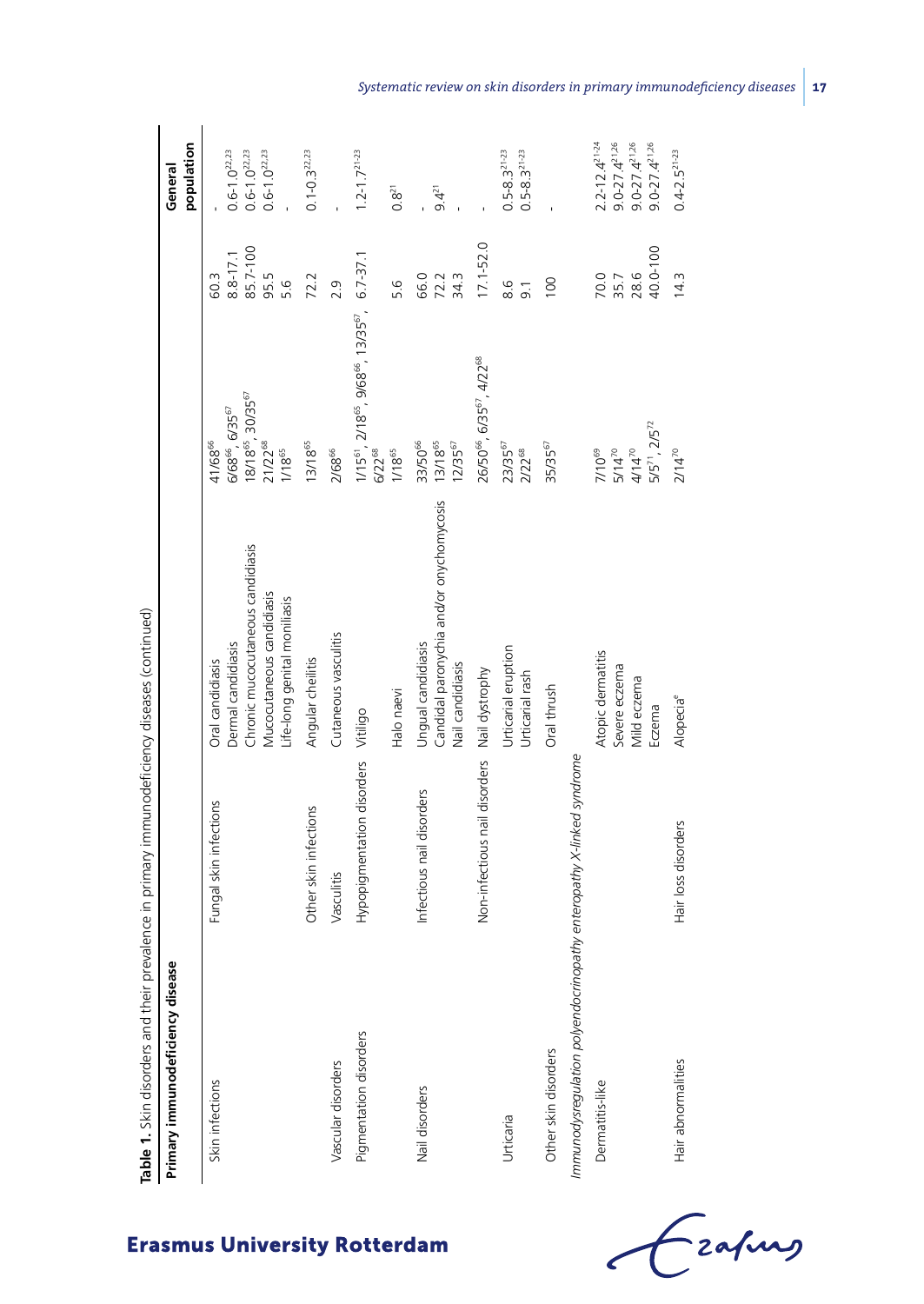| Table 1. Skin disorders and their prevalence in primary immunodeficiency diseases (continued) |                            |                                                                                                                                    |                                                         |                                          |                                                     |
|-----------------------------------------------------------------------------------------------|----------------------------|------------------------------------------------------------------------------------------------------------------------------------|---------------------------------------------------------|------------------------------------------|-----------------------------------------------------|
| Primary immunodeficiency disease                                                              |                            |                                                                                                                                    |                                                         |                                          | population<br>General                               |
| Skin infections                                                                               | Fungal skin infections     | Chronic mucocutaneous candidiasis                                                                                                  | $4/5^{71}$                                              | 80.0                                     | $0.6 - 1.0^{22.23}$                                 |
|                                                                                               | Viral skin infections      | HSV skin infection<br>Herpes zoster                                                                                                | $1/5^{71}$<br>$1/5^{71}$                                | 20.0<br>20.0                             | $1.4 - 2.4$ <sup>22,23</sup><br>$0.8 - 1.0^{22.23}$ |
|                                                                                               | Bacterial skin infections  | Staphylococcal superinfection of eczema                                                                                            | $1/5^{71}$                                              | 20.0                                     |                                                     |
|                                                                                               | Other skin infections      | Cheilitis                                                                                                                          | 4/1069                                                  | 40.0                                     | $0.1 - 0.3$ <sup>22,23</sup>                        |
| Erythematous skin lesions                                                                     |                            | Exfoliative erythroderma                                                                                                           | 2/10 <sup>69</sup>                                      | 20.0                                     | $0.1^{23}$                                          |
| Nail disorders                                                                                | Infectious nail disorders  | Onychodystrophy <sup>1</sup><br>(Peri-)onyxis                                                                                      | $2/10^{69}$<br>$1/10^{69}$                              | 20.0<br>10.0                             |                                                     |
| Psoriasis-like lesions                                                                        |                            | Psoriasiform rash                                                                                                                  | 2/10 <sup>69</sup>                                      | 20.0                                     | $1.4 - 8.0^{21 - 26}$                               |
| Other skin disorders                                                                          |                            | Inflammatory oedema (lips and perioral) or<br>Acrodermatitis enteropathica<br>Palmar keratoderma<br>Quincke oedema<br>Mild xerosis | $1/10^{69}$<br>$3/10^{69}$<br>$1/14^{70}$<br>$1/5^{71}$ | 10.0<br>30.0<br>20.0<br>$\overline{7.1}$ |                                                     |
| Adenosine deaminase 2 deficiency                                                              |                            |                                                                                                                                    |                                                         |                                          |                                                     |
| Dermatitis-like lesions                                                                       |                            | Eczema                                                                                                                             | 5/9 <sup>73</sup>                                       | 55.6                                     | $9.0 - 27.4$ <sup>21,26</sup>                       |
| Ulcers                                                                                        | Oral ulcers                | Oral aphthae                                                                                                                       | $3/9^{73}$                                              | 33.3                                     | $0.7^{22}$                                          |
|                                                                                               | Other ulcers               | Livedoid vascuclaropathy/ulcers                                                                                                    | $1/9^{73}$                                              | 11.1                                     |                                                     |
| Erythematous skin lesions                                                                     |                            | Erythema nodosum                                                                                                                   | $2/9^{73}$ , $1/8^{74}$                                 | $12.5 - 22.2$                            | $0.2 - 0.3$ <sup>22,23</sup>                        |
| Vascular disorders                                                                            | Vasculitis                 | Cutaneous vasculitis<br>Polyarteritis nodosa                                                                                       | $3/9^{73}$<br>$1/9^{73}$                                | 33.3<br>11.1                             |                                                     |
|                                                                                               | Other vascular disorders   | Raynaud's phenomenon                                                                                                               | $1/8^{74}$                                              | 12.5                                     |                                                     |
| Neoplastic disorder                                                                           | Other neoplastic disorders | AML chloroma                                                                                                                       | $1/9^{73}$                                              | 11.1                                     |                                                     |
| Rash                                                                                          |                            | Rash                                                                                                                               | $3/9^{73}$                                              | 33.3                                     |                                                     |
| Urticaria                                                                                     |                            | Urticaria-like rash                                                                                                                | $1/8^{74}$                                              | 12.5                                     | $0.5 - 8.3^{21 - 23}$                               |

18 Erasmus Medical Center Rotterdam

Czapus  $\epsilon$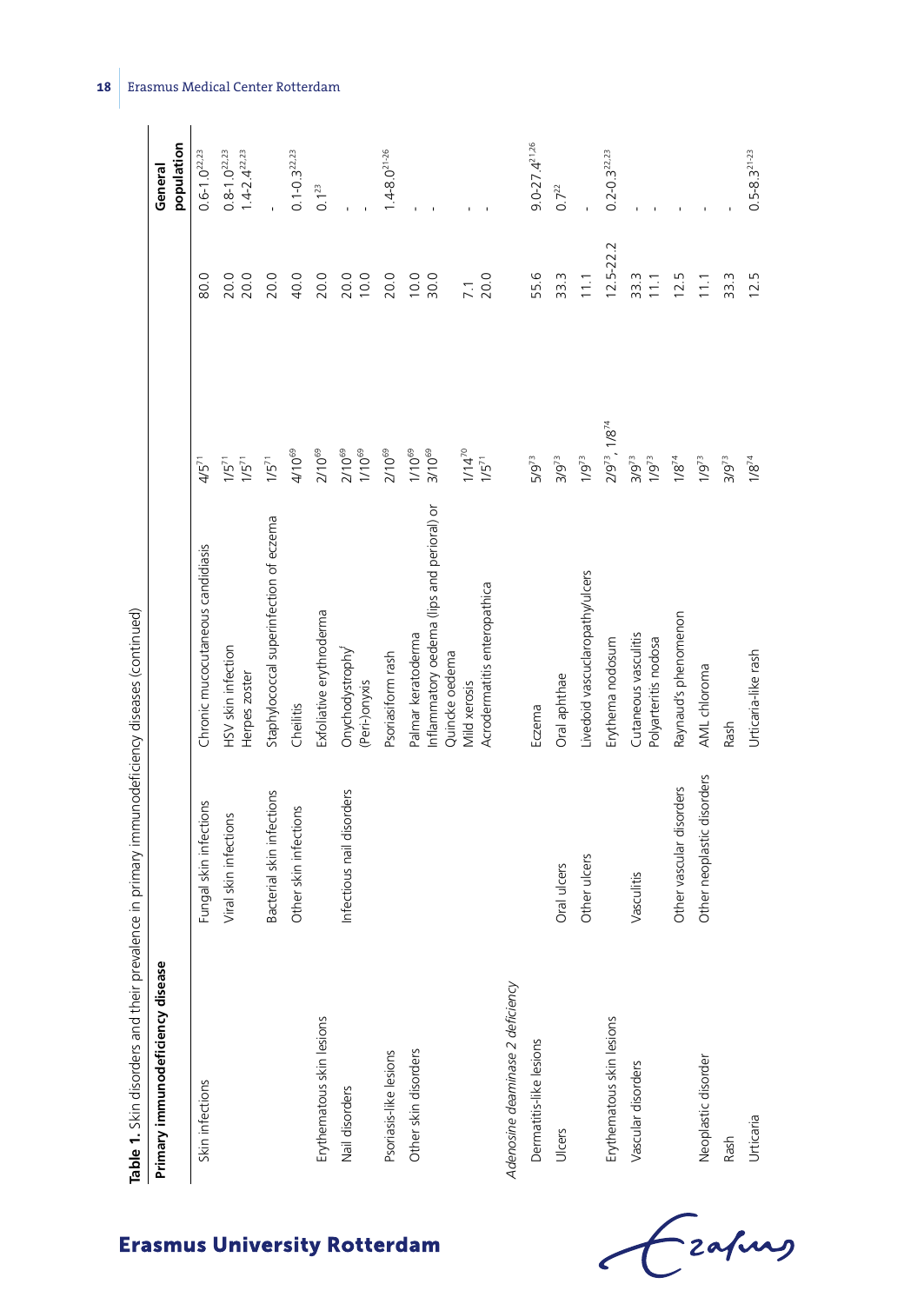| Table 1. Skin disorders and their                  | prevalence in primary immunodeficiency diseases (continued) |                                                                                     |                                                                                                     |                                       |                                                                               |
|----------------------------------------------------|-------------------------------------------------------------|-------------------------------------------------------------------------------------|-----------------------------------------------------------------------------------------------------|---------------------------------------|-------------------------------------------------------------------------------|
| Primary immunodeficiency disease                   |                                                             |                                                                                     |                                                                                                     |                                       | population<br>General                                                         |
| Other skin disorders                               |                                                             | Aspecific skin induration<br>Livedo racemose<br>ivedo reticularis                   | $.6/8^{74}$<br>$1/9^{73}$<br>$3/9^{73}$<br>4/973                                                    | 33.3-75.0<br>44.4<br>$\overline{111}$ | $0.1^{23}$<br>$0.1^{23}$                                                      |
| Congenital defects of phagocyte number or function |                                                             |                                                                                     |                                                                                                     |                                       |                                                                               |
| Leukocyte adhesion defect unspecified              |                                                             |                                                                                     |                                                                                                     |                                       |                                                                               |
| Skin infections                                    | Bacterial skin infections                                   | <b>Folliculitis</b><br>Cellulitis                                                   | $2/6^6$<br>$2/6^6$                                                                                  | 33.3<br>33.3                          | $0.9 - 1.5^{22.23}$<br>$1.1 - 6.0^{21.23}$                                    |
| Other skin disorders                               |                                                             | Periodontitis                                                                       | $2/6^6$                                                                                             | 33.3                                  |                                                                               |
| Leukocyte adhesion defect type 1                   |                                                             |                                                                                     |                                                                                                     |                                       |                                                                               |
| Skin infections                                    | Fungal skin infections                                      | Candida infection                                                                   | $8/15^{75}$                                                                                         | 53.3                                  | $0.6 - 1.0^{22.23}$                                                           |
|                                                    | Bacterial skin infections                                   | Skin abscesses<br>Cellulitis                                                        | $12/15^{75}$<br>$4/15^{75}$                                                                         | 80.0<br>26.7                          | $0.9 - 1.5^{22.23}$<br>$1.7^{22}$                                             |
| Ulcers                                             | Oral ulcers                                                 | Oral ulcers                                                                         | $13/15^{75}$                                                                                        | 86.7                                  | $0.7^{22}$                                                                    |
| Other skin disorders                               |                                                             | Gingivitis                                                                          | $9/15^{75}$                                                                                         | 60.0                                  |                                                                               |
| Chronic granulomatous disease                      |                                                             |                                                                                     |                                                                                                     |                                       |                                                                               |
| Dermatitis-like lesions                            |                                                             | Dermatitis<br>Eczema                                                                | nm/429 <sup>76</sup> , nm/39 <sup>77</sup><br>$8/48^{78}$                                           | 16.7                                  | $9.0 - 27.4$ <sup>21,26</sup><br>$32.4^{24}$                                  |
| Skin infections                                    | Bacterial skin infections                                   | Abscesses                                                                           | 23/34°, nm/429 <sup>76</sup> , nm/39 <sup>77</sup> ,<br>$1/48^{78}$ , $156/368^{79}$ , $11/49^{80}$ | $2.1 - 67.6$                          | $1.7^{22}$                                                                    |
|                                                    |                                                             | Folliculitis                                                                        | 5/34 <sup>6</sup>                                                                                   | 14.7                                  | $1.1 - 6.0^{21.23}$                                                           |
|                                                    |                                                             | Impetigo                                                                            | 3/34 <sup>6</sup> , 16/95 <sup>80</sup>                                                             | 8.8-16.8                              | $0.8 - 1.6$ <sup>22,23</sup>                                                  |
|                                                    |                                                             | Furunculosis<br>Cellulitis                                                          | nm/429 <sup>76</sup><br>$18/368^{79}$                                                               | 4.9                                   | $0.9 - 1.5^{22.23}$                                                           |
|                                                    |                                                             | Pustular eruption                                                                   | $10/48^{78}$                                                                                        | 20.8                                  |                                                                               |
|                                                    | Other skin infections                                       | Cutaneous/subcutaneous infections<br>Chronic cutaneous infections<br>Skin infection | 22/48 <sup>78</sup> , 43/84 <sup>82</sup><br>59/130 <sup>80</sup><br>$1/6^{81}$                     | 45.8-51.2<br>45.4<br>16.7             | $4.6 - 43.5^{21,25,26}$<br>$4.6 - 43.5^{21,25,26}$<br>$4.6 - 43.5^{21,25,26}$ |

*Systematic review on skin disorders in primary immunodeficiency diseases* **19**

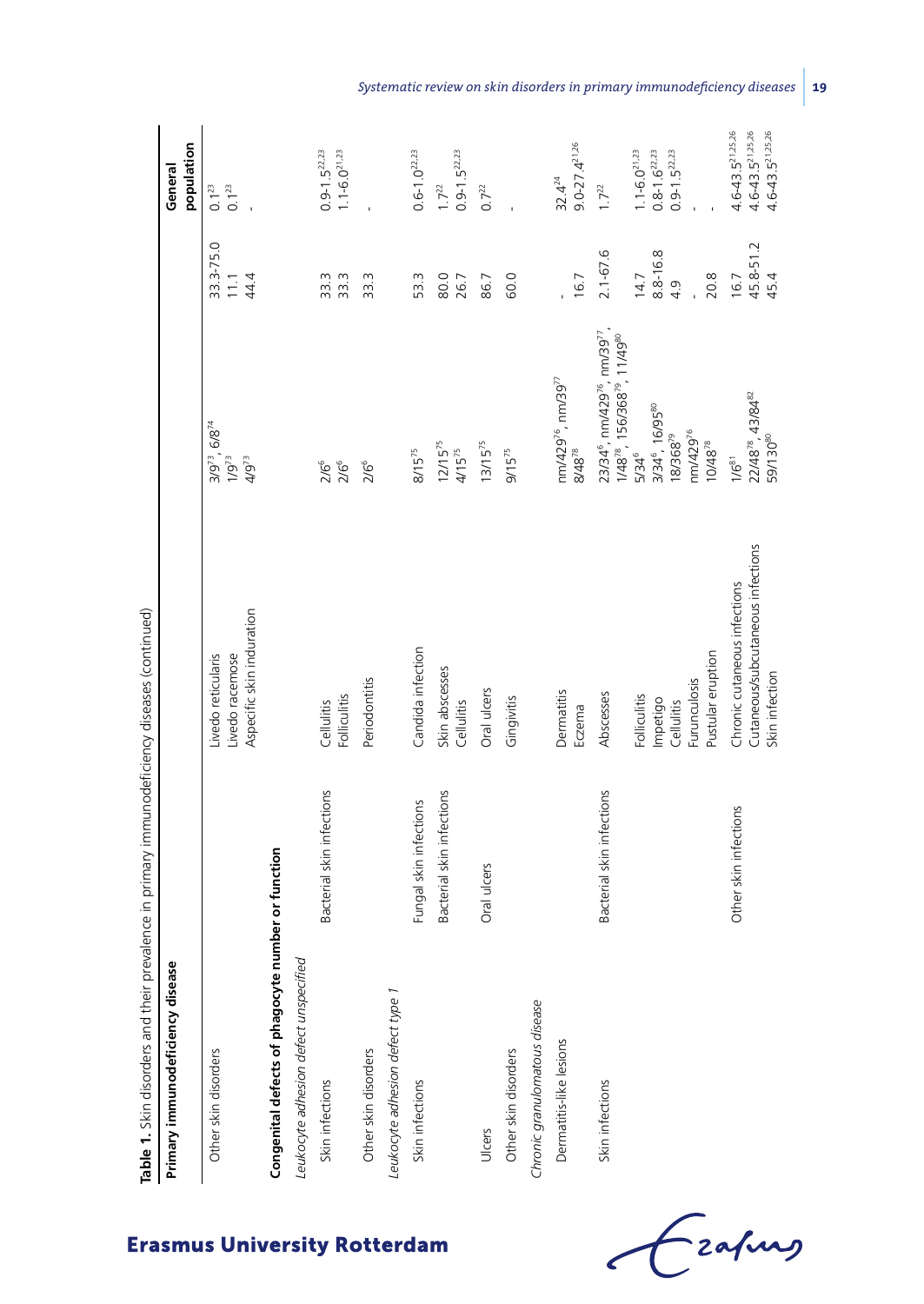| Table 1. Skin disorders and their prevalence in primary immunodeficiency diseases (continued) |                              |                                                                                              |                                                                |                  |                         |
|-----------------------------------------------------------------------------------------------|------------------------------|----------------------------------------------------------------------------------------------|----------------------------------------------------------------|------------------|-------------------------|
| Primary immunodeficiency disease                                                              |                              |                                                                                              |                                                                |                  | population<br>General   |
| Ulcers                                                                                        | Oral ulcers                  | Oral ulceration                                                                              | 7/9 <sup>38</sup> , 2/6 <sup>8</sup>                           | 33.3-77.8        | $0.7^{22}$              |
|                                                                                               | Other ulcers                 | Nose ulcers                                                                                  | 5/34 <sup>6</sup>                                              | 14.7             |                         |
| Vascular disorders                                                                            | Vasculitis                   | Kawasaki disease                                                                             | $2/48^{78}$                                                    | 4.2              |                         |
| Nail disorders                                                                                | Infectious nail disorders    | Paronychia                                                                                   | 2/34 <sup>6</sup>                                              | 5.9              |                         |
| Granulomatous disorders                                                                       |                              | Granuloma                                                                                    | 2/11 <sup>61</sup> , nm/429 <sup>76</sup> , 4/48 <sup>78</sup> | $8.3 - 18.2$     | $0.3^{23}$              |
| Acne-like lesions                                                                             |                              | Acne                                                                                         | $nm/429^{76}$                                                  |                  | $0.8 - 13.1^{22.24}$    |
| Urticaria                                                                                     |                              | Urticaria                                                                                    | $1/48^{78}$                                                    | 2.1              | $0.5 - 8.3^{21 - 23}$   |
| Other skin disorders                                                                          |                              | Discoid lupus erythematosus <sup>9</sup><br>Thrush                                           | 30/340 <sup>79</sup><br>$11/48^{78}$                           | 22.9<br>8.8      | $0.1 - 0.3^{21.22}$     |
| Severe congenital neutropenia                                                                 |                              |                                                                                              |                                                                |                  |                         |
| Skin infections                                                                               | Fungal skin infections       | Mucocutaneous candidiasis                                                                    | $5/18^{83}$                                                    | 27.8             | $0.6 - 1.0^{22.23}$     |
|                                                                                               | Bacterial skin infections    | Cutaneous abscesses                                                                          | $10/18^{83}$                                                   | 55.6             | $1.7^{22}$              |
|                                                                                               | Other skin infections        | Cutaneous infections                                                                         | $7/18^{83}$                                                    | 38.9             | $4.6 - 43.5^{21,25,26}$ |
| Ulcers                                                                                        | Oral ulcers                  | Oral ulcers                                                                                  | $13/18^{83}$                                                   | 72.2             | $0.7^{22}$              |
| Papillon-Lefèvre syndrome                                                                     |                              |                                                                                              |                                                                |                  |                         |
| Nail disorders                                                                                | Noninfectious nail disorders | Nail changes (mainly slight thickening of<br>nails)                                          | $13/47^{84}$                                                   | 27.7             | $3.3 - 3.4.26$          |
| Psoriasis-like lesions                                                                        |                              | Extensive psoriasiform plaques                                                               | 3/47 <sup>84</sup>                                             | 6.4              | $1.4 - 8.0^{21 - 26}$   |
| Other skin disorders                                                                          |                              | Punctate hyperkeratosis on palms and soles<br>Well-demarcated hyperkeratosis of knees<br>and | 23/47 <sup>84</sup><br>8/47 <sup>84</sup>                      | 17.0<br>48.9     |                         |
|                                                                                               |                              | Ichthyosis<br>elbows                                                                         | $2/47$ <sup>84</sup>                                           | $4.\overline{3}$ | $0.1^{22.23}$           |
| GATA2 deficiency                                                                              |                              |                                                                                              |                                                                |                  |                         |
| Neoplastic disorders                                                                          | Other neoplastic disorders   | Cutaneous melanoma                                                                           | $1/71^{85}$                                                    | $1\overline{4}$  | $0.1 - 1.2^{21.23}$     |

Crafing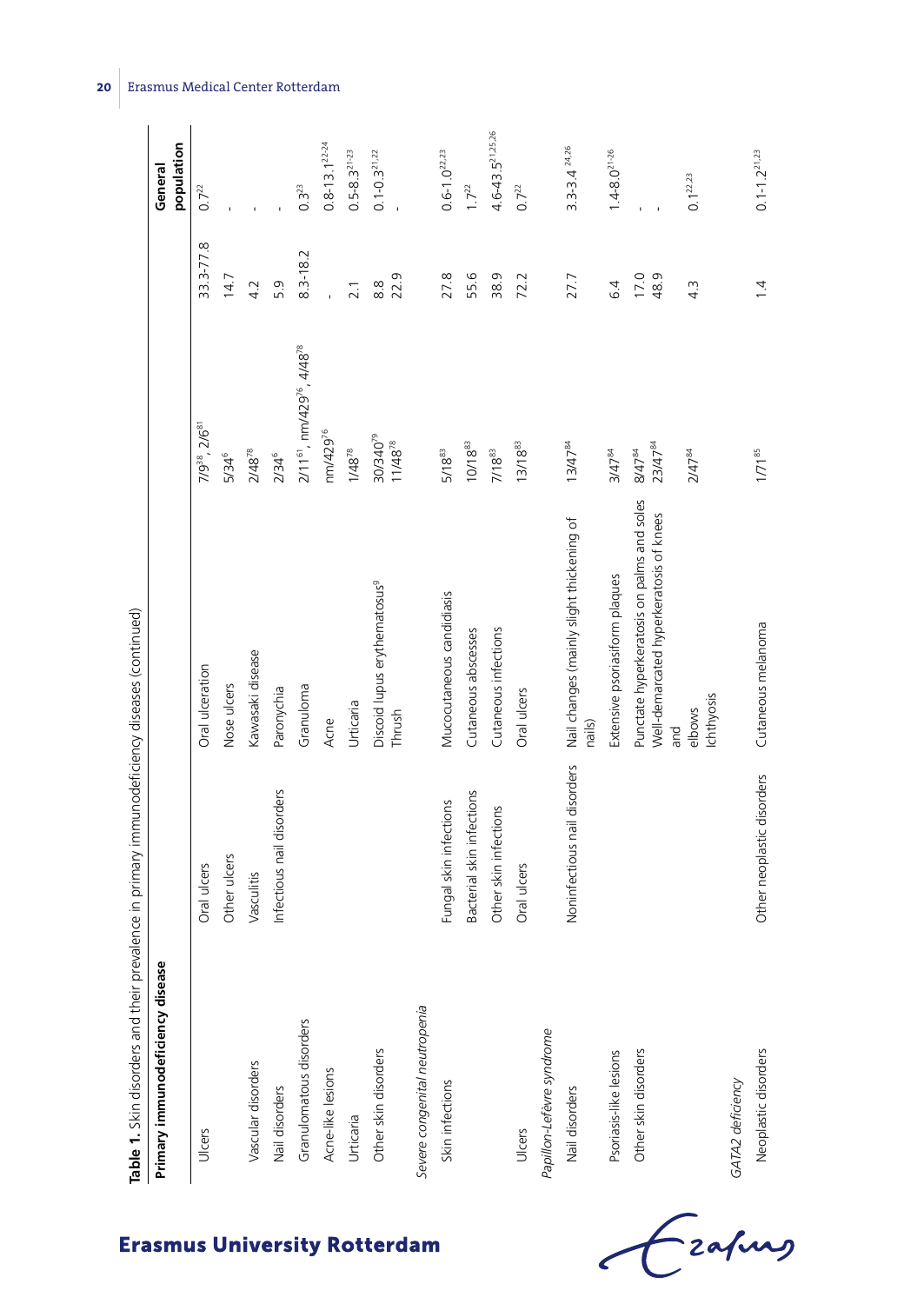| Primary immunodeficiency disease                              |                                |                                                                       |                                                        |                     | population<br>General                                                   |
|---------------------------------------------------------------|--------------------------------|-----------------------------------------------------------------------|--------------------------------------------------------|---------------------|-------------------------------------------------------------------------|
| Defects in intrinsic and innate immunity                      |                                |                                                                       |                                                        |                     |                                                                         |
| Chronic mucocutaneous candidiasis                             |                                |                                                                       |                                                        |                     |                                                                         |
| Skin infections                                               | Other skin infections          | Perleche (angular cheilitis)                                          | $3/7^6$                                                | 42.9                | $0.1 - 0.3^{22.23}$                                                     |
| Other skin disorders                                          |                                | Thrush <sup>h</sup>                                                   | $77^6$                                                 | 100                 |                                                                         |
| Autoinflammatory disorders                                    |                                |                                                                       |                                                        |                     |                                                                         |
| PLCG2 associated antibody deficiency and immune dysregulation |                                |                                                                       |                                                        |                     |                                                                         |
| Ulcers                                                        | Other ulcers                   | Neonatal-onset ulcerative lesions (cold-<br>sensitive<br>regions)     | 8/36 <sup>86</sup>                                     | 22.2                | $2.0^{23}$                                                              |
| Erythematous skin lesions                                     |                                | Recurrent red papules and patches                                     | 1/36%                                                  | 2.8                 |                                                                         |
| Pigmentation disorders                                        | Hypopigmentation disorders     | Vitiligo                                                              | $1/36$ %                                               | 2.8                 | $1.2 - 1.7^{21-23}$                                                     |
| Granulomatous disorders                                       |                                | Granulomatous inflammation                                            | 4/36%                                                  | $\frac{1}{11}$      | $0.3^{23}$                                                              |
| Urticaria                                                     |                                | Cold urticaria                                                        | 36/36 <sup>86</sup>                                    | 100                 | $0.5 - 8.3^{21 - 23}$                                                   |
| Muckle-Wells syndrome                                         |                                |                                                                       |                                                        |                     |                                                                         |
| Ulcers                                                        | Oral ulcers                    | Oral ulcers                                                           | 7/2987                                                 | 24.1                | $0.7^{22}$                                                              |
| Pigmentation disorders                                        | Hyperpigmentation<br>disorders | Hyperpigmented, sclerotic and<br>hypertrichotic<br>plaques            | 6/6 <sup>88</sup>                                      | 100                 |                                                                         |
| Rash                                                          |                                | Skin rash                                                             | $15/15^{87}$                                           | 100                 |                                                                         |
| Urticaria                                                     |                                | Attacks of recurrent urticaria<br>Cold-induced urticaria<br>Urticaria | $14/29^{87}$<br>2/6 <sup>88</sup><br>$8/8^\mathrm{89}$ | 33.3<br>48.3<br>100 | $0.5 - 8.3^{21 - 23}$<br>$0.5 - 8.3^{21 - 23}$<br>$0.5 - 8.3^{21 - 23}$ |
| Other skin disorders                                          |                                | Weals caused by cold                                                  | 16/16%                                                 | 100                 |                                                                         |
| Neonatal onset multisystem inflammatory disease               |                                |                                                                       |                                                        |                     |                                                                         |
| Urticaria                                                     |                                | Urticaria                                                             | 8/8 <sup>89</sup>                                      | 100                 | $0.5 - 8.3^{21 - 23}$                                                   |
|                                                               |                                |                                                                       |                                                        |                     |                                                                         |

# **Erasmus University Rotterdam**

Grafing

*Systematic review on skin disorders in primary immunodeficiency diseases* **21**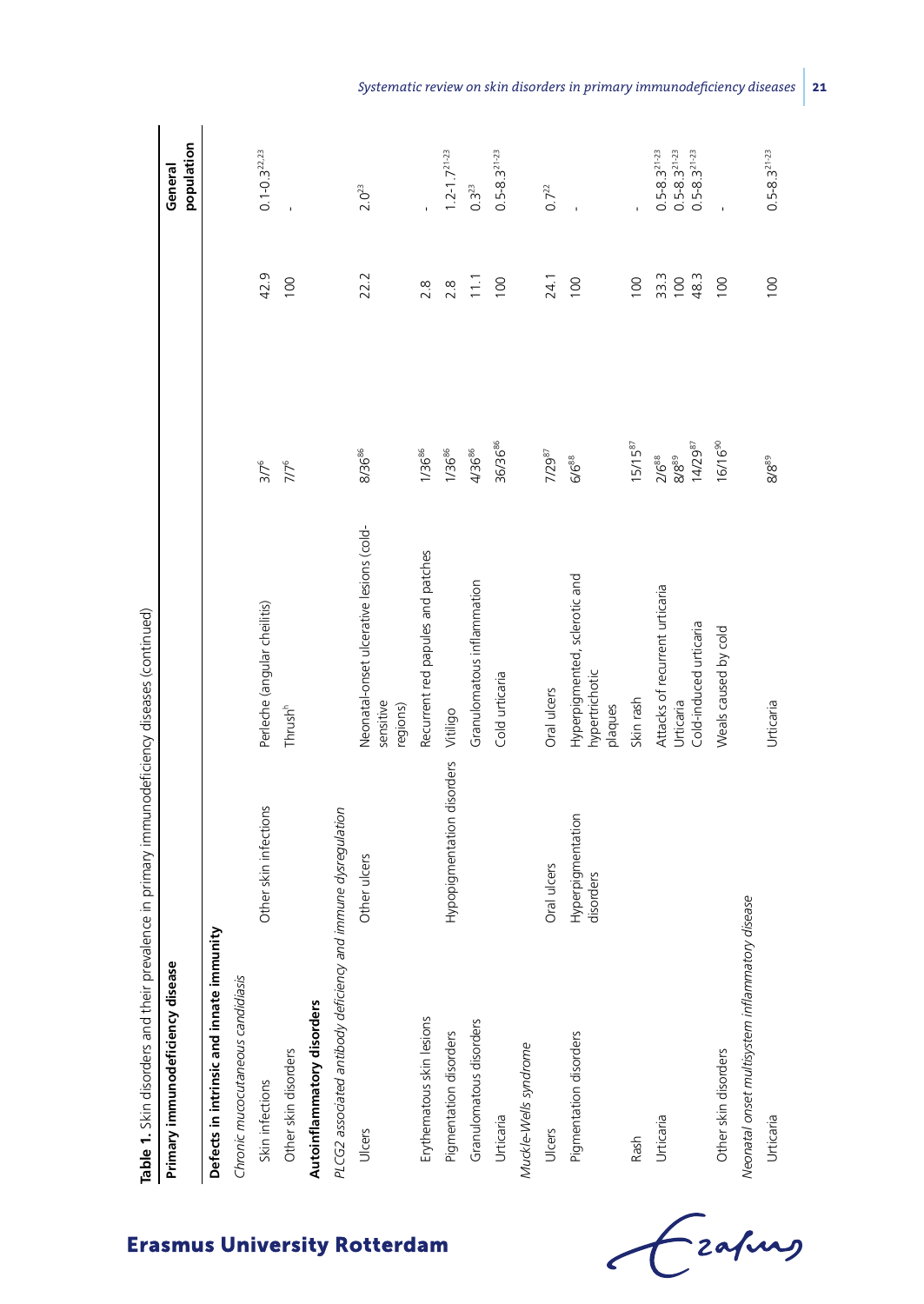| Primary immunodeficiency disease |                                        |                      |                  | General               |
|----------------------------------|----------------------------------------|----------------------|------------------|-----------------------|
|                                  |                                        |                      |                  | population            |
| Complement deficiencies          |                                        |                      |                  |                       |
| C2 deficiency                    |                                        |                      |                  |                       |
| Irticaria                        | Chronic urticaria                      | $2/47^{91}$          | 4.3              | $0.5 - 8.3^{21 - 23}$ |
| Other skin disorders             | Subacute cutaneous lupus erythematosus | $2/47$ <sup>91</sup> | $\frac{3}{4}$    | $0.3^{22}$            |
|                                  | Dermatitis herpetiformis               | $1/47^{91}$          | $\overline{2.1}$ | $0.2 - 0.321,22$      |

**Erasmus University Rotterdam** 

in Turkey (n=11 040, age 1-99 years).21,22 In addition, a nationwide study of Furue *et al*.23 reported the prevalence of cutaneous disorders in 67 448 Japanese patients of all ages. In the study of Verhoeven et al.<sup>24</sup>, the skin disease prevalence per 1000 patient-years in family practices in the Netherlands was converted to a point prevalence in the general In the study of Verhoeven *et al*.24, the skin disease prevalence per 1000 patient-years in family practices in the Netherlands was converted to a point prevalence in the general population (n=501, age 18-97 years). Finally, two studies from the United States of America and the United Kingdom performed in 1978 and 1976 showed the prevalence of population (n=501, age 18-97 years). Finally, two studies from the United States of America and the United Kingdom performed in 1978 and 1976 showed the prevalence of in Turkey (n=11 040, age 1-99 years).<sup>21,22</sup> In addition, a nationwide study of Furue et al<sup>, 23</sup> reported the prevalence of cutaneous disorders in 67 448 Japanese patients of all ages. skin disorders in community studies in respectively 20749 (age 1-74 years) and 614 (age 15-74 years) patients.<sup>25,26</sup> <sup>A+1</sup>See Figure S1. skin disorders in community studies in respectively 20749 (age 1-74 years) and 614 (age 15-74 years) patients.25,26 A-HSee Figure S1.

Frahing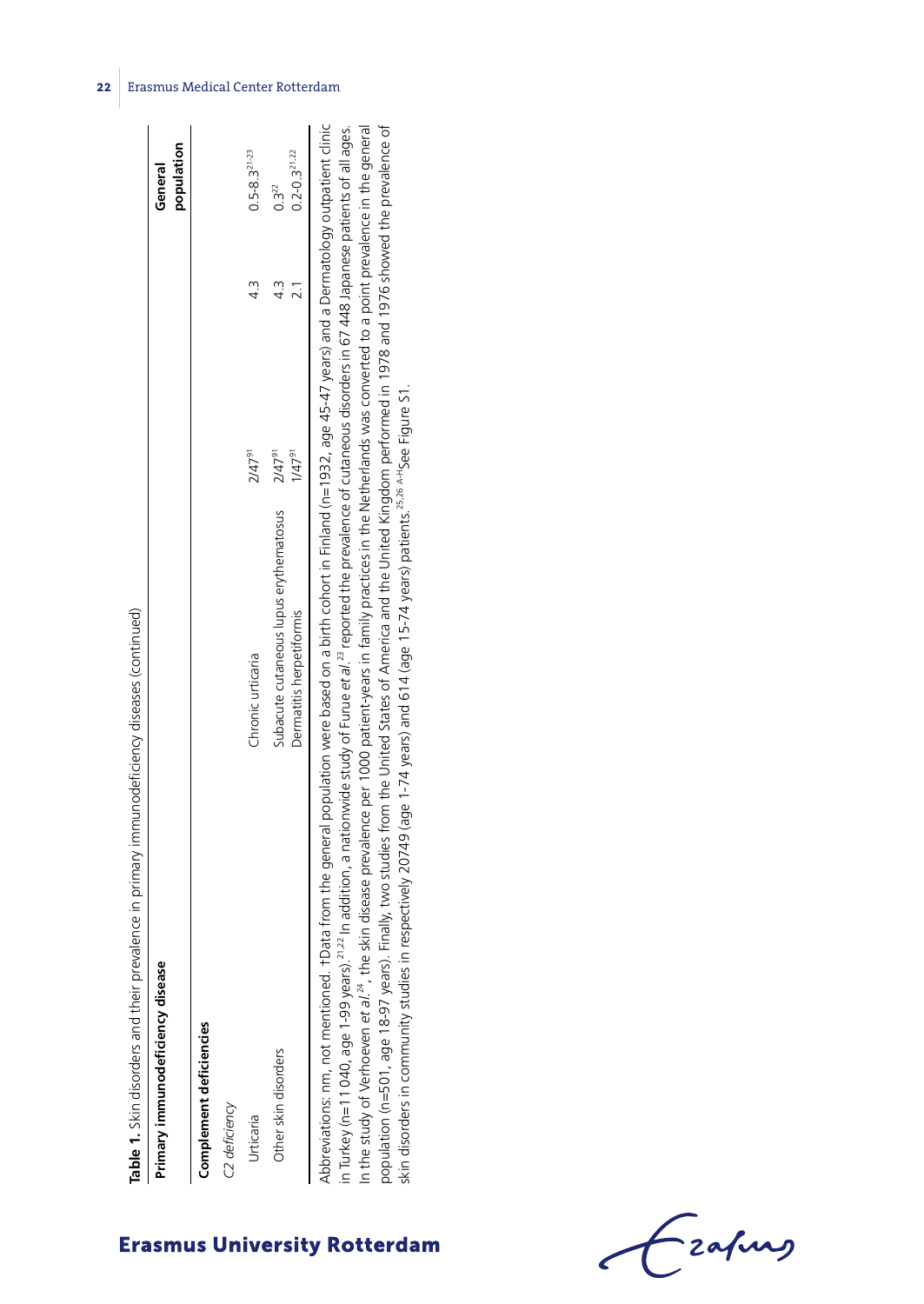

Figure 2. Differential diagnosis of primary immunodeficiency diseases per skin disorder **Figure 2.** Differential diagnosis of primary immunodeficiency diseases per skin disorder

Abbreviations: nm, not mentioned†. † The exact prevalence of acne-like lesions in chronic granulomatous disease was not reported in the included article. The prevalence of skin disorders per primary immunodeficiency disease was based on the reported proportion of patients with the skin disorders in the total group of patients with the primary skin disorders per primary immunodeficiency disease was based on the reported proportion of patients with the skin disorders in the total group of patients with the primary immunodeficiency disease. In case of multiple studies reporting a skin disorder in a primary immunodeficiency disease, the general prevalence was calculated by dividing the Abbreviations: nm, not mentioned". <sup>†</sup> The exact prevalence of acne-like lesions in chronic granulomatous disease was not reported in the included article. The prevalence of mmunodeficiency disease. In case of multiple studies reporting a skin disorder in a primary immunodeficiency disease, the general prevalence was calculated by dividing the total number of affected patients (skin disorder) by the total number of patients with the primary immunodeficiency disease. total number of affected patients (skin disorder) by the total number of patients with the primary immunodeficiency disease.

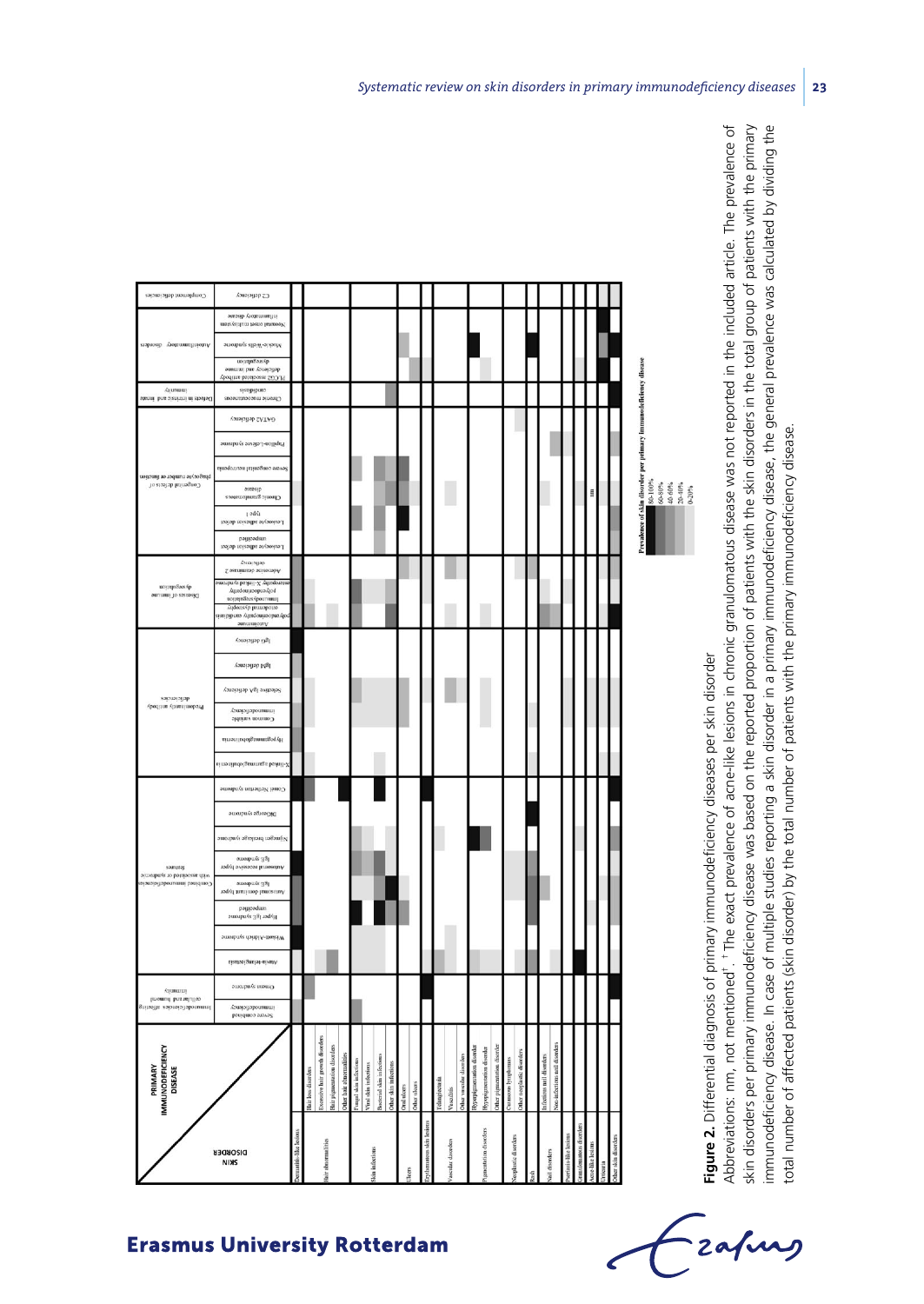### **Primary immunodeficiency diseases associated with atopy**

The prevalence of at least two atopic symptoms (i.e. eczema, food allergy, asthma and/ or rhinoconjunctivitis) in PIDs was described in 17 articles (Table S1). Cohen *et al.*30 found no atopy in patients with AT. In HIES unspecified, AD-HIES and AR-HIES, all of the atopic symptoms, if reported, were present in about half of the patients.<sup>35,39-43</sup> Renner *et al.*<sup>49</sup> described the presence of atopy in most Comèl-Netherton patients. The number of patients with eczema, food allergy, asthma, and rhinoconjunctivitis were presented in two studies with hypogammaglobulinemia patients.<sup>52,53</sup> Eight studies reported the prevalence of atopy in a total of 398 patients with SIgAD, in which 11.6% (46/398) patients had eczema, 3.4% (9/263) had food allergy, 37.1% (43/116) had asthma, and 20.0% (55/275) had rhinoconjunctivitis.<sup>52,58-60,62</sup> In IgM-deficient patients, eczema, asthma, and rhinoconjunctivitis were prevalent symptoms.52 Immunodysregulation polyendocrinopathy enteropathy X-linked syndrome (IPEX) patients were mainly positive for eczema.<sup>70</sup> Eight of 48 CGD patients had eczema and one out of 18 had rhinoconjunctivitis.<sup>78</sup> Finally, Aderibigbe *et al.*<sup>86</sup> have shown that one to three out of eight patients with Phospholipase C Gamma 2 (PLCG2) gene associated antibody deficiency and immune dysregulation (PLAID) had eczema, food allergy, asthma, and/or rhinoconjunctivitis.

#### **DISCUSSION**

This review demonstrates that skin disorders are common symptoms in both children and adult patients with PIDs based on data from 67 systematically selected studies. Only a few PIDs related to *S. aureus*-associated skin disorders or atopy were reported in mainly single studies.

This is the first review using a systematic approach without limitations on skin disorders or PIDs. Therefore, we managed to obtain a complete spectrum of skin disorders in PIDs. A recent study of Ettinger *et al.*92 that focused on PIDs and the respective gene defects included an overview of PIDs per skin disorder in a nonsystematic approach. Although some PIDs are characterized by skin disorders, such as telangiectasia in AT and granuloma in CGD, the novelty of this review is showing an overview of all skin disorders in PIDs including skin disorders of which an association with a PID was not yet known.

Furthermore, we succeeded in composing an overview of PIDs per skin disorder that could serve as a valuable support tool for PID awareness in clinical practice and for registries. In the Netherlands, the diagnostic delay in PIDs (i.e. time period between the date of onset of first symptoms and the date of diagnosis) ranges from 0 to 14.5 years and is dominated by the defects in innate immunity (14.5 years), HIES (10.5 years) and hypogammaglobulinemia

frafing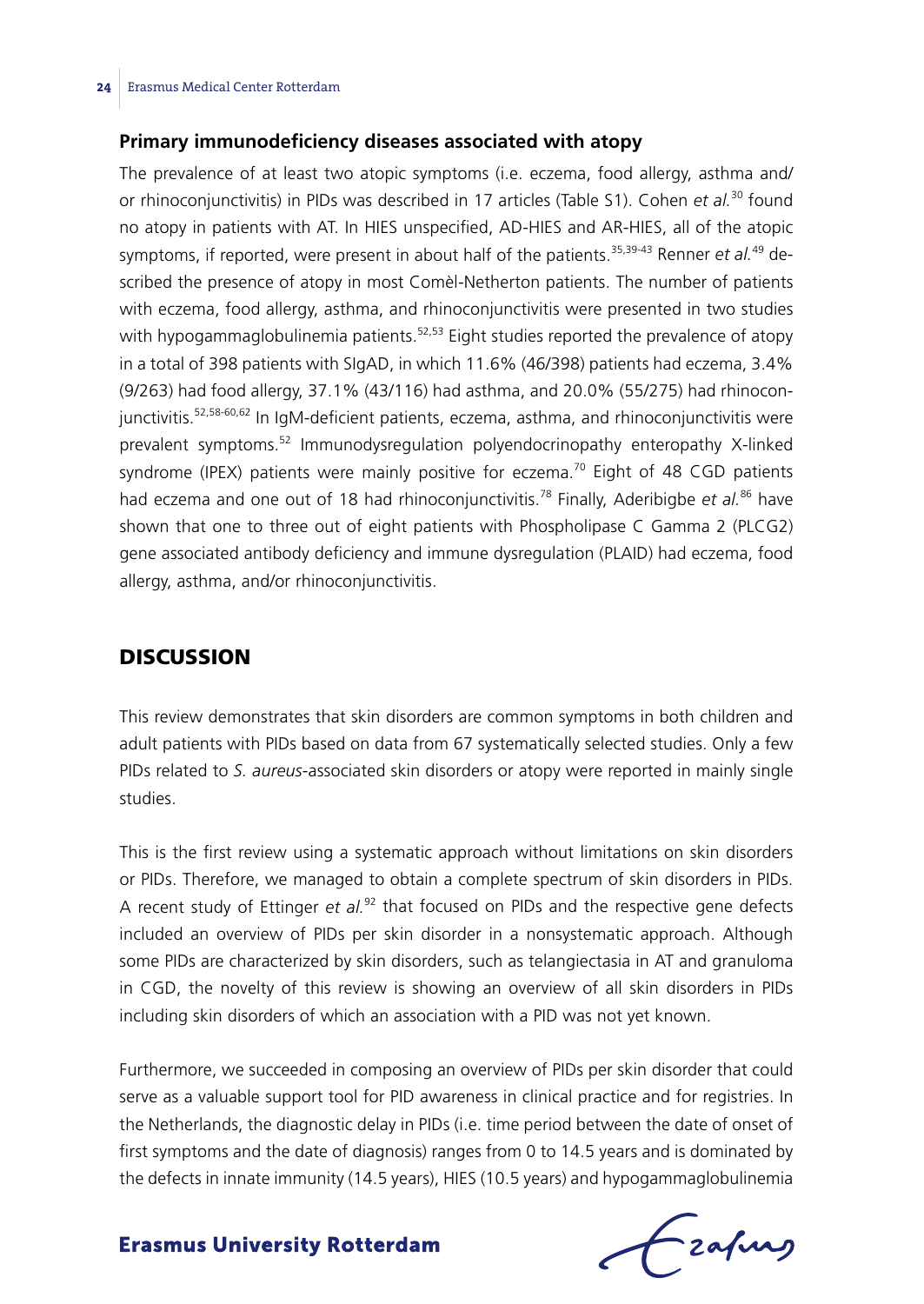(10.0 years).<sup>93</sup> Moin *et al.*<sup>6</sup> and Berron-Ruiz *et al.<sup>7</sup>* reported that in, respectively, 31.8% and 78.9% of the PIDs the cutaneous alterations preceded and were the basis for the clinical immunological diagnosis. Increased attention for these cutaneous manifestations as signal function of PIDs in combination with presence of the current warning signs for the suspicion of PIDs might improve earlier diagnosis of PIDs. These warning signs include (a) four or more new ear infections within 1 year; (b) two or more serious sinus infections within 1 year; (c) two or more months on antibiotics with little effect; (d) two or more pneumonias within 1 year; (e) failure of an infant to gain weight or grow normally; (f) recurrent, deep skin or organ abscesses; (g) persistent thrush in mouth or fungal infection on skin; (h) need for intravenous antibiotics to clear infections; (i) two or more deep-seated infections including septicemia; and (j) a family history of PID.<sup>94</sup> In addition, narrowing the number of eligible PIDs through clustering of skin disorders could further reduce the diagnostic delay in PIDs. Using the multi-stage diagnostic protocol of de Vries<sup>4</sup> or the phenotypic approach for PID classification and diagnosis by Bousfiha *et al.*95, the diagnosis of suspected PIDs or PID-classes based on clinical symptoms could be confirmed with laboratory tests. For example, a first diagnostic step in case of a supposed antibody deficiency or neutropenia could be blood count and differentiation, IgG, IgA, IgM and IgE. In case of a possible combined immunodeficiency disease, these tests should be supplemented by lymphocyte subpopulations.

Our review has some limitations. First of all, exclusion of case reports describing fewer than five cases in our analysis might have resulted in loss of information about skin disorders in rare PIDs. However, the quality of case reports is highly variable, potential publication bias plays a role, and thus, exclusion of these case reports might have improved the reliability of this review. Furthermore, through the addition of selected PIDs and skin disorders to our electronic search we could have caused a selection bias. Although we used a crossreference check, we cannot exclude that we might have missed some articles. Thirdly, demonstrating that specific skin disorders are characteristic for PIDs was not possible. We could only compare the presence of a number of skin disorders in patients with a PID with the prevalence of skin disorders in the general population based on six studies varying in publication year and age of the studied population.<sup>21-26</sup> However, most of these skin disorders were more prevalent in patients with a PID compared with the general population. Lastly, the reliability of the description of skin disorders might be questioned since in only 27 of the 67 included articles the department of Dermatology was involved. Probably, the described skin disorders were not all diagnosed by a dermatologist, but by an immunologist or pediatrician. Moreover, the majority of studies did not use skin biopsy to confirm the diagnosis of the cutaneous manifestations histopathologically. In severe combined immunodeficiency (SCID) patients, it was shown by Denianke *et al*. 96 that clinically comparable skin lesions could demonstrate different histopathological images, possibly due an altered

frafing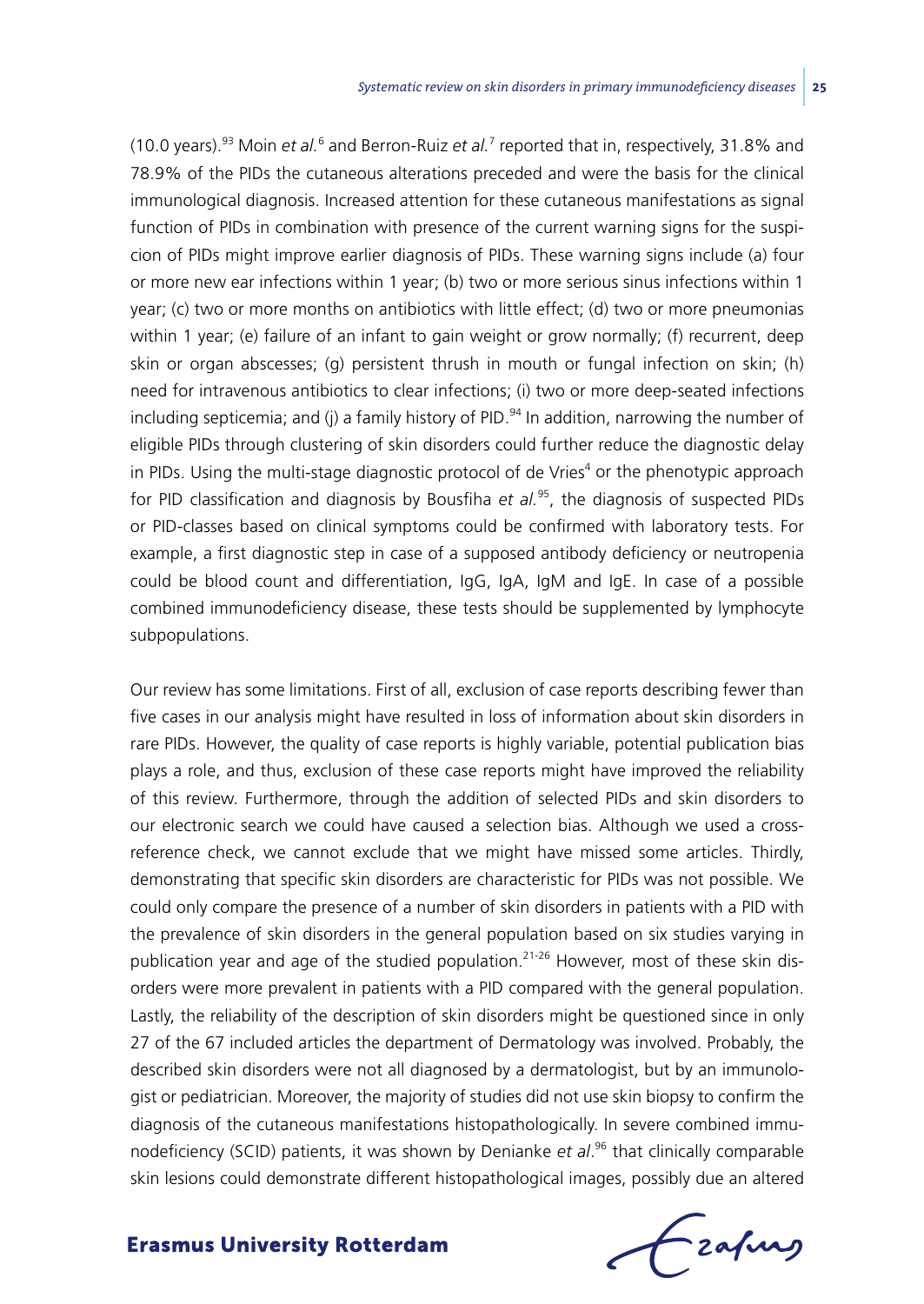immune system. Subsequently, the reported clinical diagnosis of skin disorders reported in articles included in this review might not correlate with the corresponding histopathological diagnosis as well.

Because most PIDs are rare, reliable prevalence of skin disorders in PIDs can only be obtained by reporting skin disorders on an international basis. The international PID database of The European Society for Immunodeficiencies (ESID) registers, among others, data on warning signs of PIDs. These warning signs give only attention to infectious skin disorders. Noninfectious cutaneous symptoms are not included. Based on data of this review we suggest to start to collect more detailed data on all skin disorders in the ESID registry.

Future research is needed to validate these data and support an association between specific cutaneous symptoms and PIDs. Given the low number of articles reporting *S. aureus*-associated skin disorders and atopy in PIDs, more data have to be collected to further improve earlier recognition of PIDs. In addition, data on *S. aureus-*associated skin disorders might provide new treatment options for skin disorders, such as targeted therapy directed against *S. aureus*.

#### **Conclusion**

This review with a systematic approach shows that skin disorders are a prominent feature in PIDs. Earlier diagnosis of PIDs can be facilitated by recognition of specific skin conditions as signal function of PIDs in combination with the current warnings signs for PIDs or by recognizing PID specific clusters of skin conditions. We provide a support tool to use in clinical practice that should raise awareness of PIDs based on the presenting skin manifestations. Limited data are available on *S. aureus*-associated skin disorders and atopy in PIDs.

Lzafurg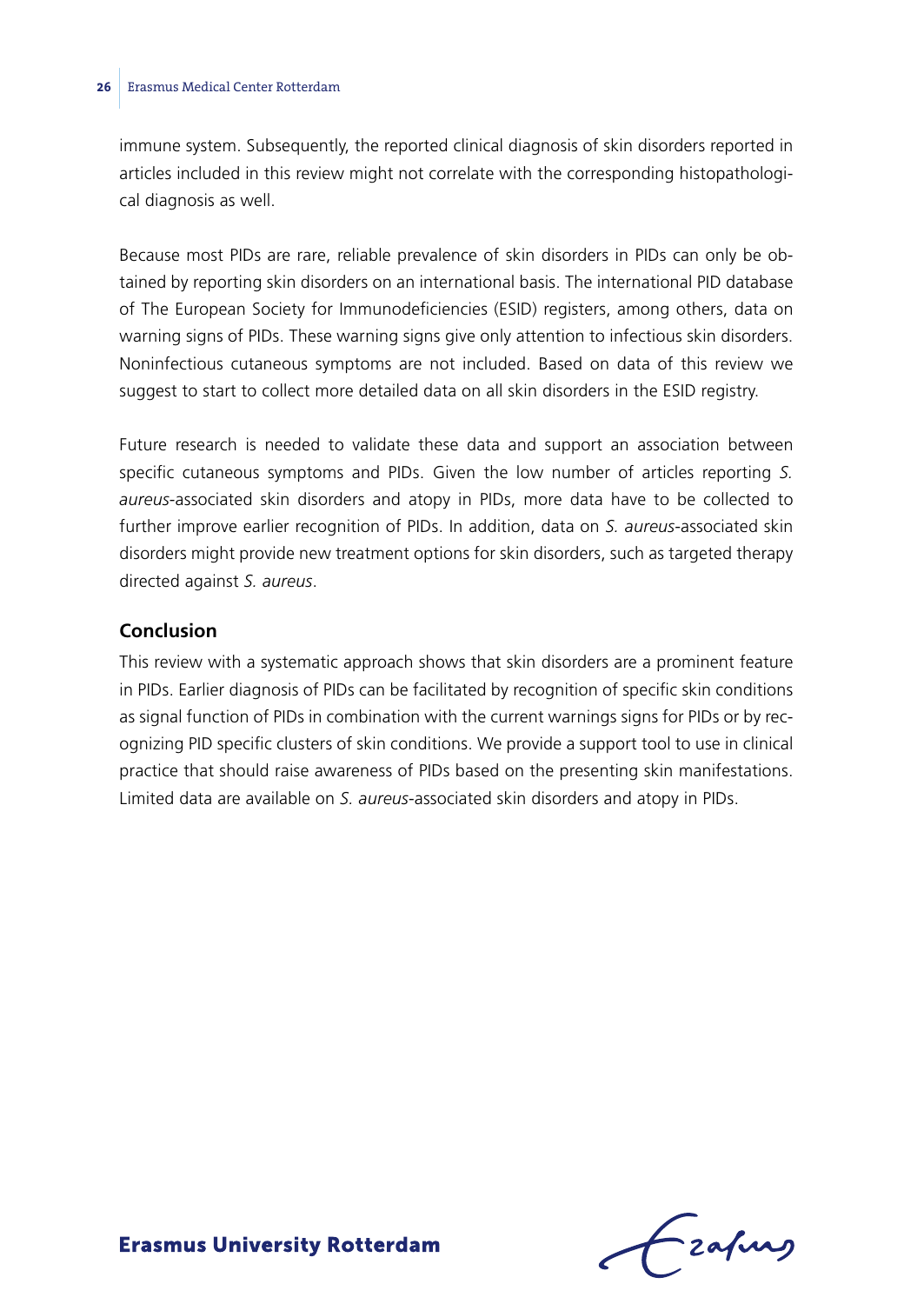### **REFERENCES**

- 1. Bousfiha AA, Jeddane L, Ailal F, Benhsaien I, Mahlaoui N, Casanova JL, et al. Primary immunodeficiency diseases worldwide: more common than generally thought. *J Clin Immunol* 2013;**33**(1):1-7.
- 2. Samarghitean C, Ortutay C, Vihinen M. Systematic classification of primary immunodeficiencies based on clinical, pathological, and laboratory parameters. *J Immunol* 2009;**183**(11):7569- 7575.
- 3. Notarangelo L, Casanova JL, Fischer A, Puck J, Rosen F, Seger R, et al. Primary immunodeficiency diseases: an update. *J Allergy Clin Immunol* 2004;**114**(3):677-687.
- 4. de Vries E, European Society for Immunodeficiencies m. Patient-centred screening for primary immunodeficiency, a multi-stage diagnostic protocol designed for non-immunologists: 2011 update. *Clin Exp Immunol* 2012;**167**(1):108-119.
- 5. Al-Herz W, Nanda A. Skin manifestations in primary immunodeficient children. *Pediatr Dermatol* 2011;**28**(5):494-501.
- 6. Moin A, Farhoudi A, Moin M, Pourpak Z, Bazargan N. Cutaneous manifestations of primary immunodeficiency diseases in children. *Iran J Allergy Asthma Immunol* 2006;**5**(3):121-126.
- 7. Berron-Ruiz A, Berron-Perez R, Ruiz-Maldonado R. Cutaneous markers of primary immunodeficiency diseases in children. *Pediatr Dermatol* 2000;**17**(2):91-96.
- 8. Sillevis Smitt JH, Kuijpers TW. Cutaneous manifestations of primary immunodeficiency. *Curr Opin Pediatr* 2013;**25**(4):492-497.
- 9. Johnston SL. Clinical immunology review series: an approach to the patient with recurrent superficial abscesses. *Clin Exp Immunol* 2008;**152**(3):397-405.
- 10. Rosenzweig SD, Holland SM. Phagocyte immunodeficiencies and their infections. *J Allergy Clin Immunol* 2004;**113**(4):620-626.
- 11. Slatter MA, Gennery AR. Clinical immunology review series: an approach to the patient with recurrent infections in childhood. *Clin Exp Immunol* 2008;**152**(3):389-396.
- 12. Pichard DC, Freeman AF, Cowen EW. Primary immunodeficiency update: Part I. Syndromes associated with eczematous dermatitis. *J Am Acad Dermatol* 2015;**73**(3):355-364; quiz 365-356.
- 13. Spergel JM, Paller AS. Atopic dermatitis and the atopic march. *J Allergy Clin Immunol* 2003;**112**(6 Suppl):S118-127.
- 14. http://esid.org/Working-Parties/Clinical/Resources/6-Warning-Signs-for-PIDin-Adults. Accessed September 6, 2015.
- 15. Moher D, Liberati A, Tetzlaff J, Altman DG. Preferred reporting items for systematic reviews and meta-analyses: the PRISMA statement. *Int J Surg* 2010;**8**(5):336-341.
- 16. Picard C, Bobby Gaspar H, Al-Herz W, Bousfiha A, Casanova JL, Chatila T, et al. International Union of Immunological Societies: 2017 Primary Immunodeficiency Diseases Committee Report on Inborn Errors of Immunity. *J Clin Immunol* 2018;**38**(1):96-128.
- 17. Pichard DC, Freeman AF, Cowen EW. Primary immunodeficiency update: Part II. Syndromes associated with mucocutaneous candidiasis and noninfectious cutaneous manifestations. *J Am Acad Dermatol* 2015;**73**(3):367-381; quiz 381-362.
- 18. Rook's Textbook of Dermatology, Chapter 148 The Skin and Disorders of the Haematopoietic and Immune Systems. ninth ed; 2016.
- 19. Bolognia Dermatology, Chapter 60 Primary Immunodeficiencies. third ed; 2012.
- 20. Huizing M, Anikster Y, Gahl WA. Hermansky-Pudlak syndrome and related disorders of organelle formation. *Traffic* 2000;**1**(11):823-835.

Czafing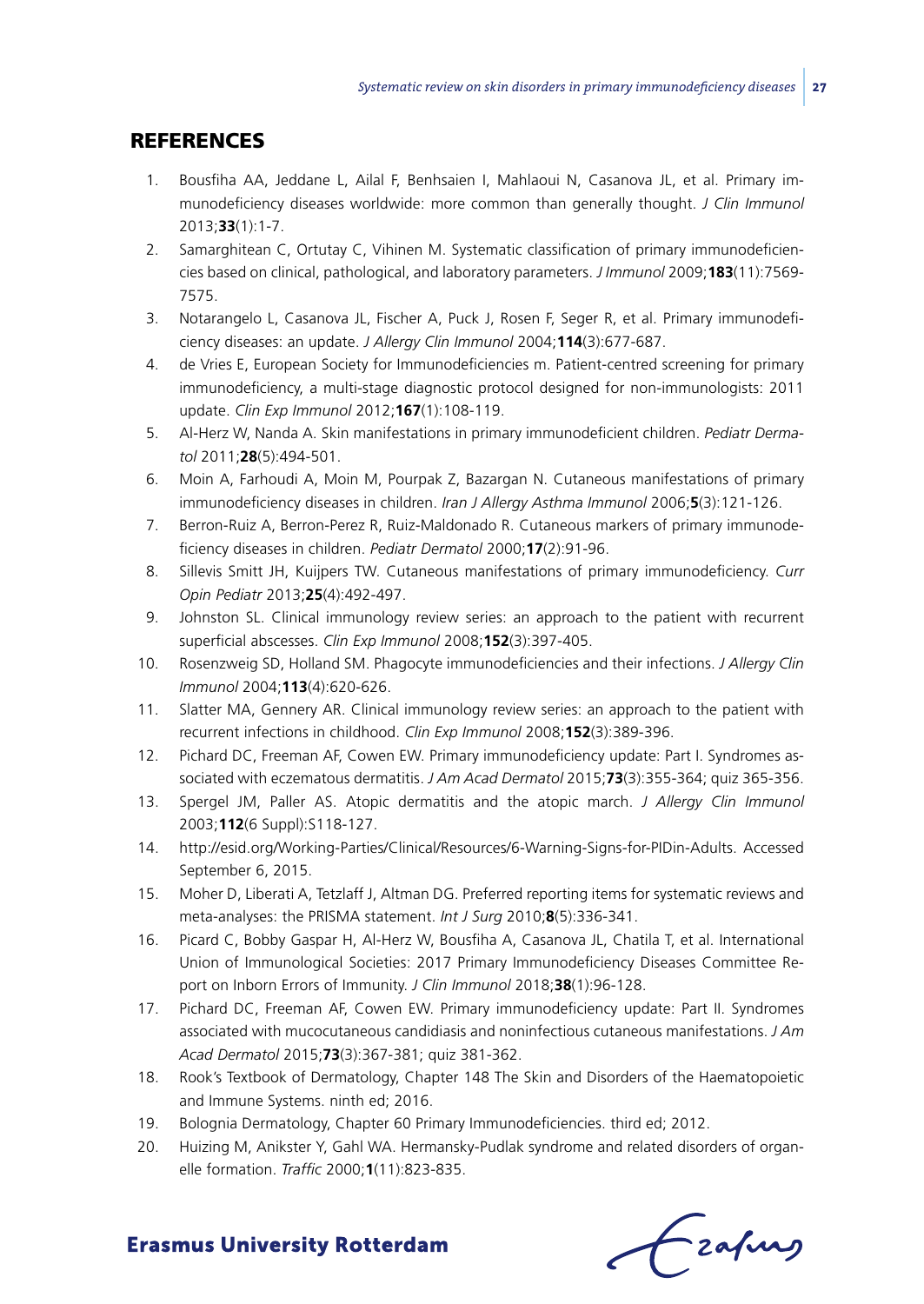- 21. Sinikumpu SP, Huilaja L, Jokelainen J, Koiranen M, Auvinen J, Hagg PM, et al. High prevalence of skin diseases and need for treatment in a middle-aged population. A Northern Finland Birth Cohort 1966 study. *PLoS One* 2014;**9**(6):e99533.
- 22. Bilgili ME, Yildiz H, Sarici G. Prevalence of skin diseases in a dermatology outpatient clinic in Turkey. A cross-sectional, retrospective study. *J Dermatol Case Rep* 2013;**7**(4):108-112.
- 23. Furue M, Yamazaki S, Jimbow K, Tsuchida T, Amagai M, Tanaka T, et al. Prevalence of dermatological disorders in Japan: a nationwide, cross-sectional, seasonal, multicenter, hospital-based study. *The Journal of dermatology* 2011;**38**(4):310-320.
- 24. Verhoeven EW, Kraaimaat FW, van Weel C, van de Kerkhof PC, Duller P, van der Valk PG, et al. Skin diseases in family medicine: prevalence and health care use. *Ann Fam Med* 2008;**6**(4):349- 354.
- 25. Johnson M-LT, Roberts J. Skin conditions and related need for medical care among persons 1-74 years, United States, 1971-1974. 1978.
- 26. Rea JN, Newhouse ML, Halil T. Skin disease in Lambeth. A community study of prevalence and use of medical care. *Br J Prev Soc Med* 1976;**30**(2):107-114.
- 27. Chamlin SL, McCalmont TH, Cunningham BB, Esterly NB, Lai CH, Mallory SB, et al. Cutaneous manifestations of hyper-IgE syndrome in infants and children. *J Pediatr* 2002;**141**(4):572-575.
- 28. Olaiwan A, Chandesris MO, Fraitag S, Lortholary O, Hermine O, Fischer A, et al. Cutaneous findings in sporadic and familial autosomal dominant hyper-IgE syndrome: a retrospective, single-center study of 21 patients diagnosed using molecular analysis. *J Am Acad Dermatol* 2011;**65**(6):1167-1172.
- 29. Wu J, Chen J, Tian ZQ, Zhang H, Gong RL, Chen TX, et al. Clinical Manifestations and Genetic Analysis of 17 Patients with Autosomal Dominant Hyper-IgE Syndrome in Mainland China: New Reports and a Literature Review. *J Clin Immunol* 2017;**37**(2):166-179.
- 30. Renner ED, Puck JM, Holland SM, Schmitt M, Weiss M, Frosch M, et al. Autosomal recessive hyperimmunoglobulin E syndrome: a distinct disease entity. *J Pediatr* 2004;**144**(1):93-99.
- 31. Renner ED, Hartl D, Rylaarsdam S, Young ML, Monaco-Shawver L, Kleiner G, et al. Comel-Netherton syndrome defined as primary immunodeficiency. *J Allergy Clin Immunol* 2009;**124**(3):536-543.
- 32. Zhou Q, Hui X, Ying W, Hou J, Wang W, Liu D, et al. A Cohort of 169 Chronic Granulomatous Disease Patients Exposed to BCG Vaccination: a Retrospective Study from a Single Center in Shanghai, China (2004–2017). *J Clin Immunol* 2018:1-13.
- 33. Cohen LE, Tanner DJ, Schaefer HG, Levis WR. Common and uncommon cutaneous findings in patients with ataxia-telangiectasia. *J Am Acad Dermatol* 1984;**10**(3):431-438.
- 34. Eberting CL, Davis J, Puck JM, Holland SM, Turner ML. Dermatitis and the newborn rash of hyper-IgE syndrome. *Arch Dermatol* 2004;**140**(9):1119-1125.
- 35. Gernez Y, Freeman AF, Holland SM, Garabedian E, Patel NC, Puck JM, et al. Autosomal Dominant Hyper-IgE Syndrome in the USIDNET Registry. *J Allergy Clin Immunol Pract* 2018;**6**(3):996- 1001.
- 36. Chu EY, Freeman AF, Jing H, Cowen EW, Davis J, Su HC, et al. Cutaneous manifestations of DOCK8 deficiency syndrome. *Arch Dermatol* 2012;**148**(1):79-84.
- 37. Broides A, Mandola AB, Levy J, Yerushalmi B, Pinsk V, Eldan M, et al. The clinical and laboratory spectrum of dedicator of cytokinesis 8 immunodeficiency syndrome in patients with a unique mutation. *Immunol Res* 2017;**65**(3):651-657.
- 38. Altun D, Akpinar M, Haskoloğlu ZS, Köste Bal S, Kavgaci A, Doğu EF, et al. Immunoglobulin isotype deficiency together with allergic diseases. *Asim Allerji Immunoloji* 2016;**14**(3):164-169.

Fraques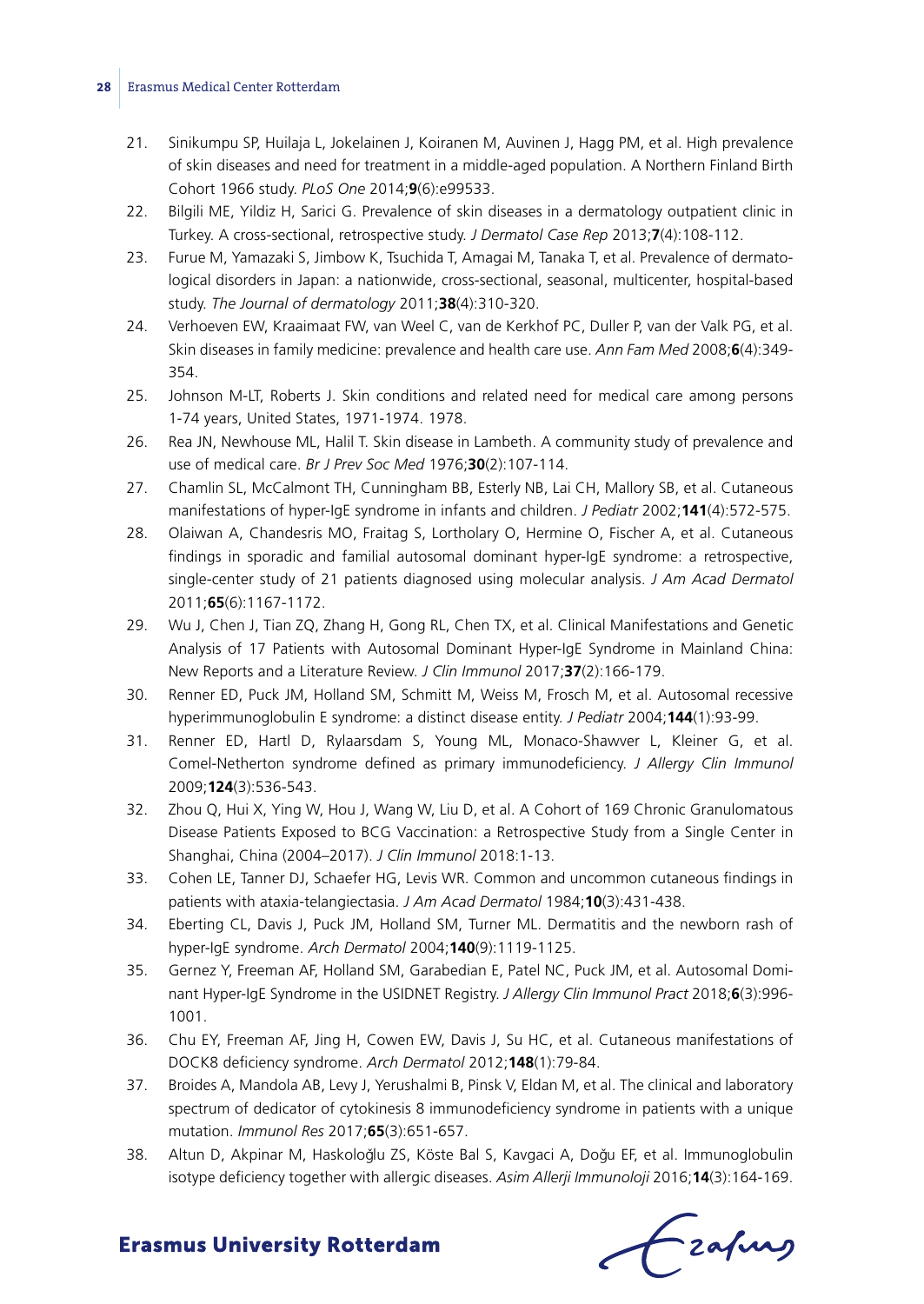- 39. Szczawińska-Popłonyk A, Komasińska P, Breborowicz A. IgA deficiency: A risk factor for food allergy-related atopic dermatitis in infants and young children. *Postepy Dermatol Alergol* 2016;**33**(5):369-374.
- 40. Koskinen S. Long-term follow-up of health in blood donors with primary selective IgA deficiency. *J Clin Immunol* 1996;**16**(3):165-170.
- 41. Patrizi A, Ricci G, Cassoli C, Specchia F, Neri I, Masi M. [Dermatologic diseases associated with IgA deficiency]. *G Ital Dermatol Venereol* 1992;**127**(7-8):325-329.
- 42. Aghamohammadi A, Cheraghi T, Gharagozlou M, Movahedi M, Rezaei N, Yeganeh M, et al. IgA deficiency: correlation between clinical and immunological phenotypes. *J Clin Immunol* 2009;**29**(1):130-136.
- 43. Erkoçoğlu M, Metin A, Kaya A, Özcan C, Akan A, Civelek E, et al. Allergic and autoimmune disorders in families with selective IgA deficiency. *Turk J Med Sci* 2017;**47**(2):592-598.
- 44. Gambineri E, Perroni L, Passerini L, Bianchi L, Doglioni C, Meschi F, et al. Clinical and molecular profile of a new series of patients with immune dysregulation, polyendocrinopathy, enteropathy, X-linked syndrome: inconsistent correlation between forkhead box protein 3 expression and disease severity. *J Allergy Clin Immunol* 2008;**122**(6):1105-1112 e1101.
- 45. Wu J, Wang WF, Zhang YD, Chen TX. Clinical Features and Genetic Analysis of 48 Patients with Chronic Granulomatous Disease in a Single Center Study from Shanghai, China (2005-2015): New Studies and a Literature Review. *J Immunol Res* 2017;**2017**.
- 46. Aderibigbe OM, Priel DL, Lee CC, Ombrello MJ, Prajapati VH, Liang MG, et al. Distinct Cutaneous Manifestations and Cold-Induced Leukocyte Activation Associated With PLCG2 Mutations. *JAMA Dermatol* 2015;**151**(6):627-634.
- 47. Ettinger M, Schreml J, Wirsching K, Berneburg M, Schreml S. Skin signs of primary immunodeficiencies - how to find the genes to check. *Br J Dermatol* 2017.
- 48. Jonkman-Berk BM, van den Berg JM, Ten Berge IJ, Bredius RG, Driessen GJ, Dalm VA, et al. Primary immunodeficiencies in the Netherlands: national patient data demonstrate the increased risk of malignancy. *Clin Immunol* 2015;**156**(2):154-162.
- 49. Foundation JM. 10 Warning Signs of Primary Immunodeficiency. 2016. Available from: http:// downloads.info4pi.org/pdfs/10-Warning-Signs---Generic-Text--2-.pdf.
- 50. Bousfiha AA, Jeddane L, Ailal F, Al Herz W, Conley ME, Cunningham-Rundles C, et al. A phenotypic approach for IUIS PID classification and diagnosis: guidelines for clinicians at the bedside. *J Clin Immunol* 2013;**33**(6):1078-1087.
- 51. Denianke KS, Frieden IJ, Cowan MJ, Williams ML, McCalmont TH. Cutaneous manifestations of maternal engraftment in patients with severe combined immunodeficiency: a clinicopathologic study. *Bone Marrow Transplant* 2001;**28**(3):227-233.
- 52. Pruszkowski A, Bodemer C, Fraitag S, Teillac-Hamel D, Amoric JC, de Prost Y. Neonatal and infantile erythrodermas: a retrospective study of 51 patients. *Arch Dermatol* 2000;**136**(7):875- 880.
- 53. Reed WB, Epstein WL, Boder E, Sedgwick R. Cutaneous manifestations of ataxia-telangiectasia. *JAMA* 1966;**195**(9):746-753.
- 54. Greenberger S, Berkun Y, Ben-Zeev B, Levi YB, Barziliai A, Nissenkorn A. Dermatologic manifestations of ataxia-telangiectasia syndrome. *J Am Acad Dermatol* 2013;**68**(6):932-936.
- 55. Paller AS, Massey RB, Curtis MA, Pelachyk JM, Dombrowski HC, Leickly FE, et al. Cutaneous granulomatous lesions in patients with ataxia-telangiectasia. *J Pediatr* 1991;**119**(6):917-922.
- 56. Sullivan KE, Mullen CA, Blaese RM, Winkelstein JA. A multiinstitutional survey of the Wiskott-Aldrich syndrome. *J Pediatr* 1994;**125**(6 Pt 1):876-885.

frahing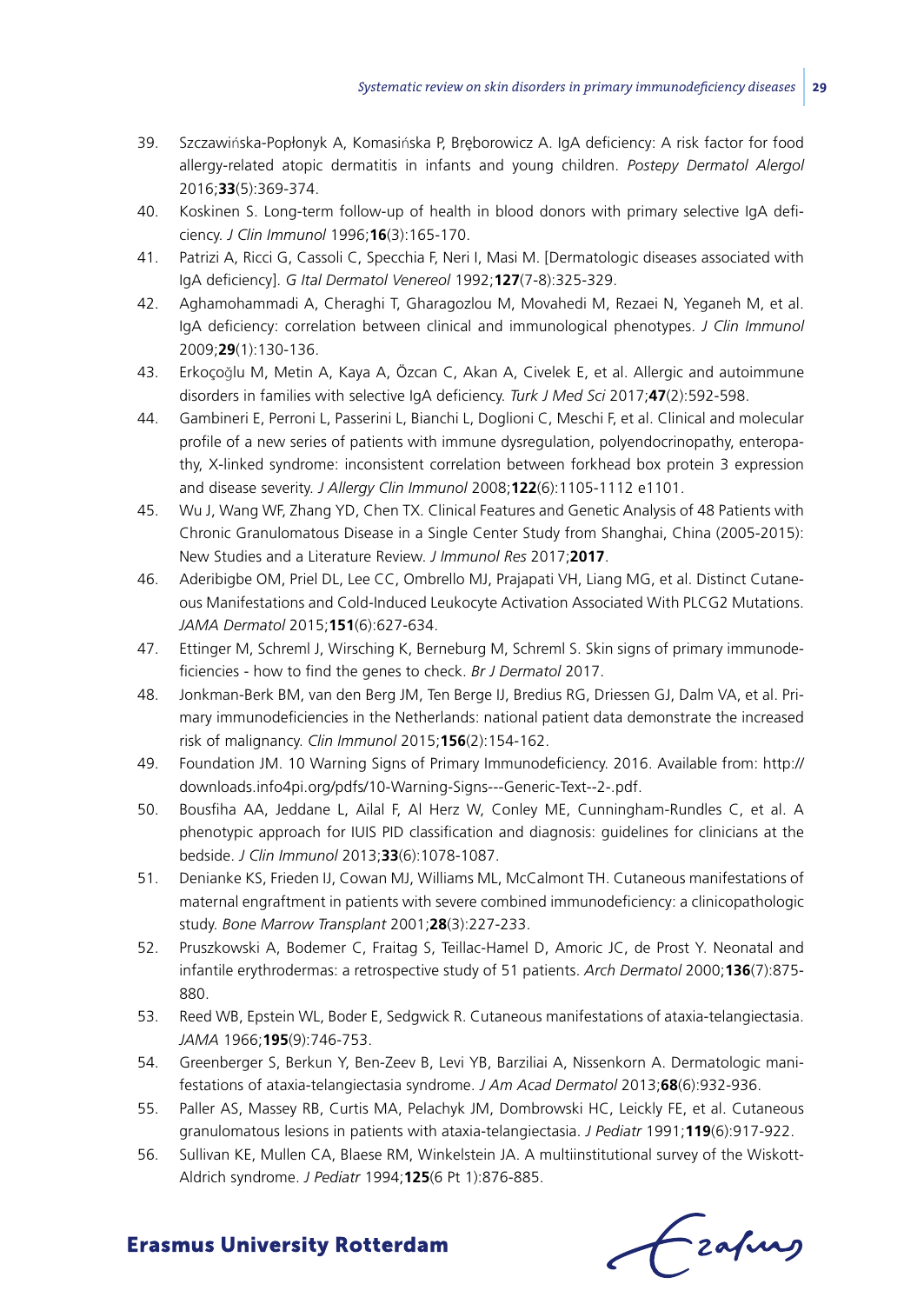- 57. Dupuis-Girod S, Medioni J, Haddad E, Quartier P, Cavazzana-Calvo M, Le Deist F, et al. Autoimmunity in Wiskott-Aldrich syndrome: risk factors, clinical features, and outcome in a singlecenter cohort of 55 patients. *Pediatrics* 2003;**111**(5 Pt 1):e622-627.
- 58. Aghamohammadi A, Moghaddam ZG, Abolhassani H, Hallaji Z, Mortazavi H, Pourhamdi S, et al. Investigation of underlying primary immunodeficiencies in patients with severe atopic dermatitis. *Allergol Immunopathol (Madr)* 2014;**42**(4):336-341.
- 59. Grimbacher B, Holland SM, Gallin JI, Greenberg F, Hill SC, Malech HL, et al. Hyper-IgE syndrome with recurrent infections--an autosomal dominant multisystem disorder. *N Engl J Med* 1999;**340**(9):692-702.
- 60. Charon JA, Mergenhagen SE, Gallin JI. Gingivitis and oral ulceration in patients with neutrophil dysfunction. *J Oral Pathol* 1985;**14**(2):150-155.
- 61. Gregorek H, Olczak-Kowalczyk D, Dembowska-Baginska B, Pietrucha B, Wakulinska A, Gozdowski D, et al. Oral findings in patients with Nijmegen breakage syndrome: a preliminary study. *Oral Surg Oral Med Oral Pathol Oral Radiol Endod* 2009;**108**(5):e39-45.
- 62. Hiel JA, Weemaes CM, van Engelen BG, Smeets D, Ligtenberg M, van Der Burgt I, et al. Nijmegen breakage syndrome in a Dutch patient not resulting from a defect in NBS1. *J Med Genet* 2001;**38**(6):E19.
- 63. Deripapa E, Balashov D, Rodina Y, Laberko A, Myakova N, Davydova NV, et al. Prospective study of a cohort of Russian Nijmegen breakage syndrome patients demonstrating predictive value of low kappa-deleting recombination excision circle (KREC) numbers and beneficial effect of hematopoietic stem cell transplantation (HSCT). *Front Immunol* 2017;**8**(JUL).
- 64. Markert ML, Alexieff MJ, Li J, Sarzotti M, Ozaki DA, Devlin BH, et al. Complete DiGeorge syndrome: development of rash, lymphadenopathy, and oligoclonal T cells in 5 cases. *J Allergy Clin Immunol* 2004;**113**(4):734-741.
- 65. Azizi G, Tavakol M, Rafiemanesh H, Kiaee F, Yazdani R, Heydari A, et al. Autoimmunity in a cohort of 471 patients with primary antibody deficiencies. *Expert Rev Clin Immunol* 2017;**13**(11):1099-1106.
- 66. Celiksoy MH, Topal E, Sancak R, Catal F, Sogut A. Relationship between hypogammaglobulinemia and severity of atopic dermatitis. *Ann Allergy Asthma Immunol* 2014;**113**(4):467-469.
- 67. Gualdi G, Lougaris V, Baronio M, Vitali M, Tampella G, Moratto D, et al. Burden of Skin Disease in Selective IgA Deficiency and Common Variable Immunodeficiency. *J Investig Allergol Clin Immunol* 2015;**25**(5):369-371.
- 68. Porter SR, Scully C. Orofacial manifestations in primary immunodeficiencies: common variable immunodeficiencies. *J Oral Pathol Med* 1993;**22**(4):157-158.
- 69. Muşabak UH, Demirel F, Yeşillik S, Baysan A, Selçuk A, Kartal Ö, et al. Adults with common variable immunodeficiency: A single-center experience. *Turk J Med Sci* 2017;**47**(1):1-12.
- 70. Porter SR, Scully C. Orofacial manifestations in primary immunodeficiencies involving IgA deficiency. *J Oral Pathol Med* 1993;**22**(3):117-119.
- 71. Blazina Š, Markelj G, Jeverica AK, Toplak N, Bratanič N, Jazbec J, et al. Autoimmune and Inflammatory Manifestations in 247 Patients with Primary Immunodeficiency—a Report from the Slovenian National Registry. *J Clin Immunol* 2016;**36**(8):764-773.
- 72. Magen E, Masalha A, Waitman DA, Kahan N, Viner I, Klassov L, et al. Prevalence of dermatologic diseases among patients with selective immunoglobulin A deficiency. *Allergy Asthma Proc* 2017;**38**(1):70-77.
- 73. Goring HD. [IgA deficiency in the dermatologic clinic. Frequency, clinical relevance, diagnosis and therapy]. *Hautarzt* 1981;**32**(10):505-511.

fraques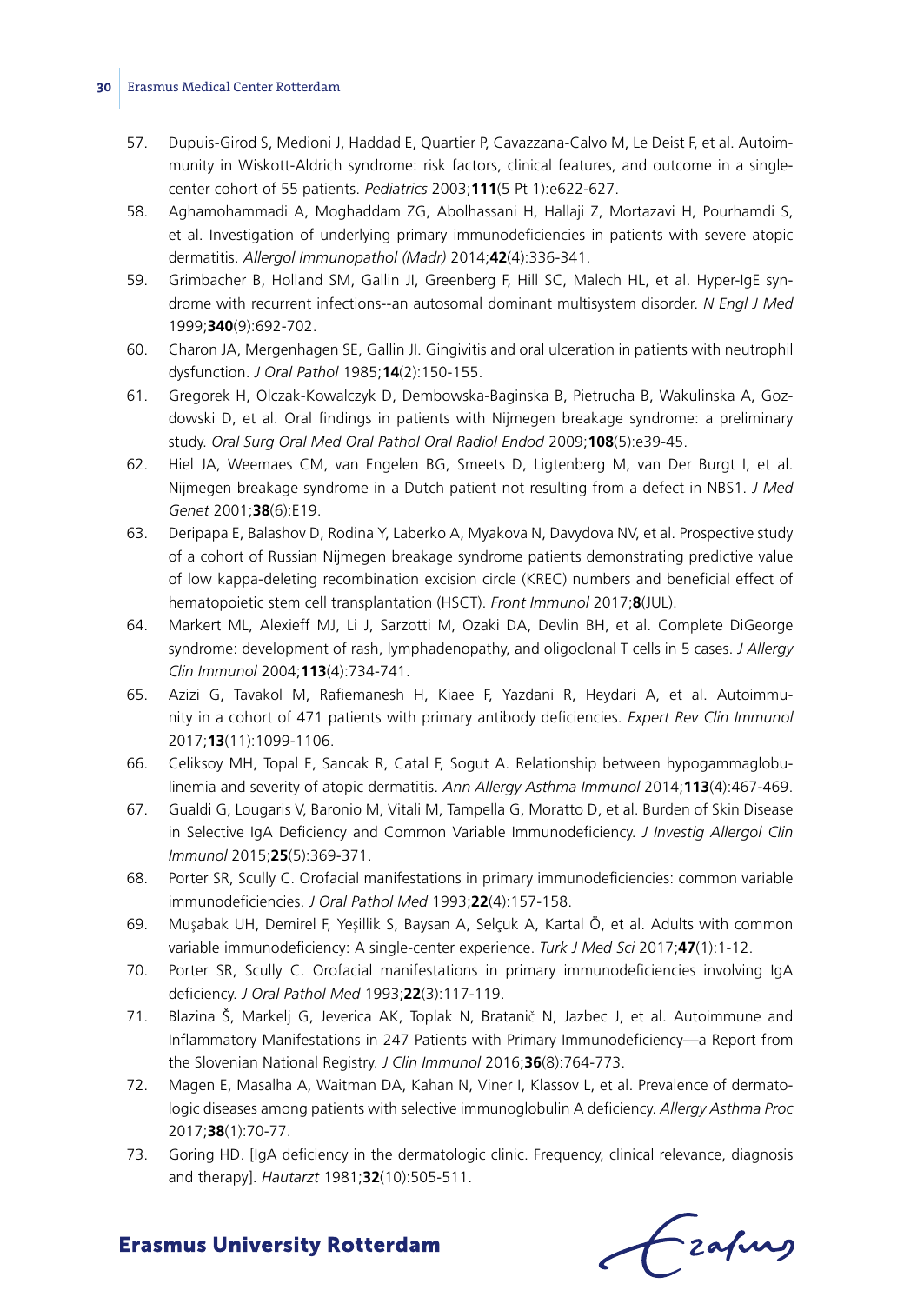- 74. Collins SM, Dominguez M, Ilmarinen T, Costigan C, Irvine AD. Dermatological manifestations of autoimmune polyendocrinopathy-candidiasis-ectodermal dystrophy syndrome. *Br J Dermatol* 2006;**154**(6):1088-1093.
- 75. Ahonen P, Myllarniemi S, Sipila I, Perheentupa J. Clinical variation of autoimmune polyendocrinopathy-candidiasis-ectodermal dystrophy (APECED) in a series of 68 patients. *N Engl J Med* 1990;**322**(26):1829-1836.
- 76. Ferre EM, Rose SR, Rosenzweig SD, Burbelo PD, Romito KR, Niemela JE, et al. Redefined clinical features and diagnostic criteria in autoimmune polyendocrinopathy-candidiasis-ectodermal dystrophy. 2016.
- 77. Zaidi G, Bhatia V, Sahoo SK, Sarangi AN, Bharti N, Zhang L, et al. Autoimmune polyendocrine syndrome type 1 in an Indian cohort: a longitudinal study. *Endocr. Connect.* 2017;**6**(5):289- 296.
- 78. Halabi-Tawil M, Ruemmele FM, Fraitag S, Rieux-Laucat F, Neven B, Brousse N, et al. Cutaneous manifestations of immune dysregulation, polyendocrinopathy, enteropathy, X-linked (IPEX) syndrome. *Br J Dermatol* 2009;**160**(3):645-651.
- 79. Uzel G, Sampaio EP, Lawrence MG, Hsu AP, Hackett M, Dorsey MJ, et al. Dominant gainof-function STAT1 mutations in FOXP3 wild-type immune dysregulation-polyendocrinopathyenteropathy-X-linked-like syndrome. *J Allergy Clin Immunol* 2013;**131**(6):1611-1623.
- 80. Barış HE, Kıykım A, Nain E, Özen AO, Karakoç-Aydıner E, Barış S. The plethora, clinical manifestations and treatment options of autoimmunity in patients with primary immunodeficiency. *Turk Pediatr Ars* 2016;**51**(4):186-192.
- 81. Van Montfrans JM, Hartman EAR, Braun KPJ, Hennekam EAM, Hak EA, Nederkoorn PJ, et al. Phenotypic variability in patients with ADA2 deficiency due to identical homozygous R169Q mutations. *Rheumatology* 2016;**55**(5):902-910.
- 82. Sahin S, Adrovic A, Barut K, Ugurlu S, Turanli ET, Ozdogan H, et al. Clinical, imaging and genotypical features of three deceased and five surviving cases with ADA2 deficiency. *Rheumatol Int* 2018;**38**(1):129-136.
- 83. Movahedi M, Entezari N, Pourpak Z, Mamishi S, Chavoshzadeh Z, Gharagozlou M, et al. Clinical and laboratory findings in Iranian patients with leukocyte adhesion deficiency (study of 15 cases). *J Clin Immunol* 2007;**27**(3):302-307.
- 84. van den Berg JM, van Koppen E, Ahlin A, Belohradsky BH, Bernatowska E, Corbeel L, et al. Chronic granulomatous disease: the European experience. *PLoS One* 2009;**4**(4):e5234.
- 85. Liese J, Kloos S, Jendrossek V, Petropoulou T, Wintergerst U, Notheis G, et al. Long-term follow-up and outcome of 39 patients with chronic granulomatous disease. *J Pediatr* 2000;**137**(5):687-693.
- 86. Winkelstein JA, Marino MC, Johnston RB, Jr., Boyle J, Curnutte J, Gallin JI, et al. Chronic granulomatous disease. Report on a national registry of 368 patients. *Medicine (Baltimore)* 2000;**79**(3):155-169.
- 87. Cohen MS, Leong PA, Simpson DM. Phagocytic cells in periodontal defense. Periodontal status of patients with chronic granulomatous disease of childhood. *J Periodontol* 1985;**56**(10):611- 617.
- 88. Wolach B, Gavrieli R, de Boer M, van Leeuwen K, Berger-Achituv S, Stauber T, et al. Chronic granulomatous disease: Clinical, functional, molecular, and genetic studies. The Israeli experience with 84 patients. *Am J Hematol* 2017;**92**(1):28-36.

Czafing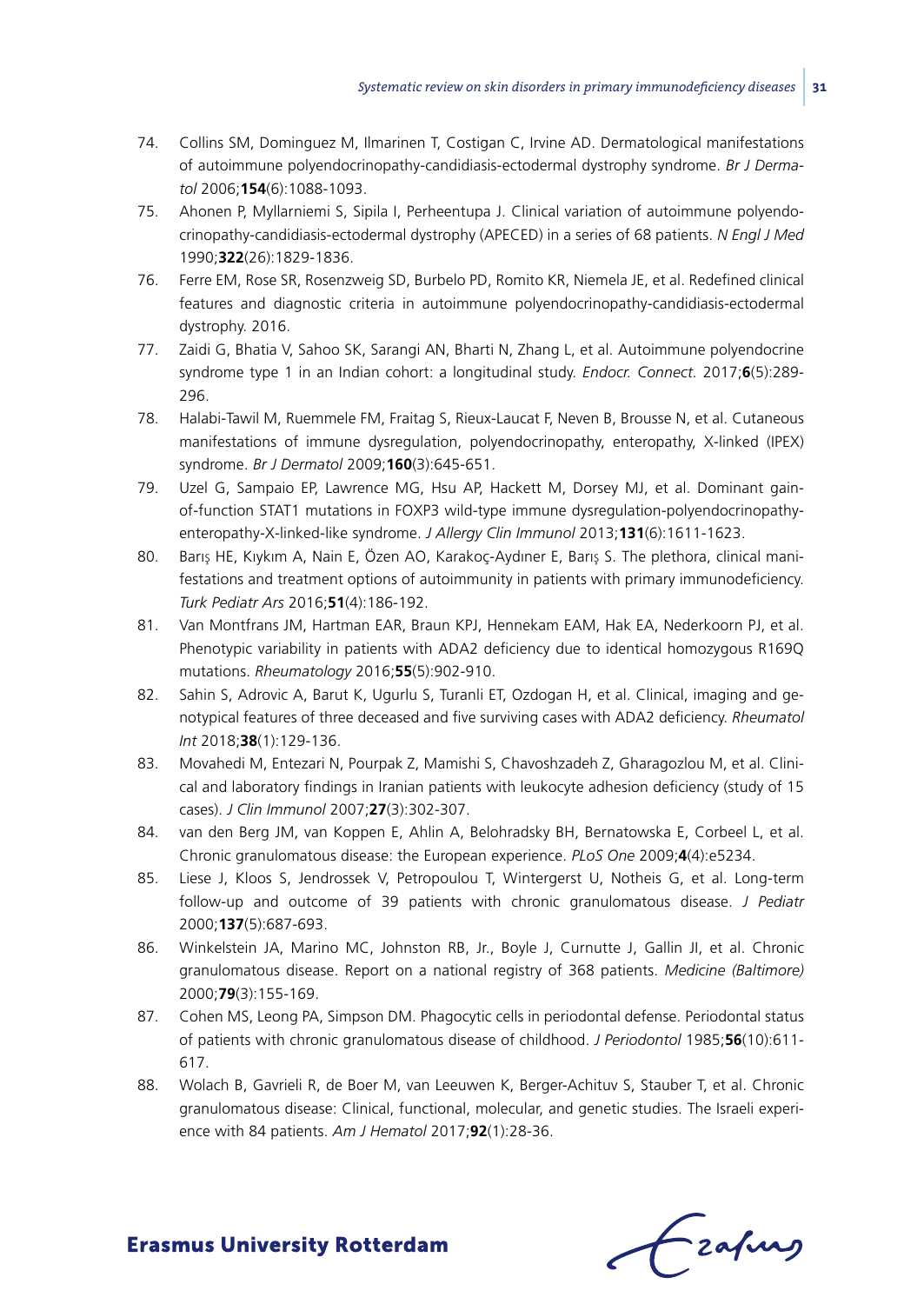- 89. Rezaei N, Moin M, Pourpak Z, Ramyar A, Izadyar M, Chavoshzadeh Z, et al. The clinical, immunohematological, and molecular study of Iranian patients with severe congenital neutropenia. *J Clin Immunol* 2007;**27**(5):525-533.
- 90. Ullbro C, Crossner CG, Nederfors T, Alfadley A, Thestrup-Pedersen K. Dermatologic and oral findings in a cohort of 47 patients with Papillon-Lefevre syndrome. *J Am Acad Dermatol* 2003;**48**(3):345-351.
- 91. Nguyen J, Alexander T, Jiang H, Hill N, Abdullaev Z, Pack SD, et al. Melanoma in patients with GATA2 deficiency. *Pigm Cell Melanoma Res* 2018;**31**(2):337-340.
- 92. Sobolewska B, Angermair E, Deuter C, Doycheva D, Kuemmerle-Deschner J, Zierhut M. NLRP3 A439V Mutation in a Large Family with Cryopyrin-associated Periodic Syndrome: Description of Ophthalmologic Symptoms in Correlation with Other Organ Symptoms. Erratum appears in J Rheumatol. 2016 Jul;43(7):1451; PMID: 27371654. *J Rheumatol* 2016;**43**(6):1101-1106.
- 93. El-Darouti MA, Marzouk SA, Abdel-Halim MR. Muckle-Wells syndrome: report of six cases with hyperpigmented sclerodermoid skin lesions. *Int J Dermatol* 2006;**45**(3):239-244.
- 94. Mehr S, Allen R, Boros C, Adib N, Kakakios A, Turner PJ, et al. Cryopyrin-associated periodic syndrome in Australian children and adults: Epidemiological, clinical and treatment characteristics. *J Paediatr Child Health* 2016;**52**(9):889-895.
- 95. Haas N, Kuster W, Zuberbier T, Henz BM. Muckle-Wells syndrome: clinical and histological skin findings compatible with cold air urticaria in a large kindred. *Br J Dermatol* 2004;**151**(1):99- 104.
- 96. Lipsker DM, Schreckenberg-Gilliot C, Uring-Lambert B, Meyer A, Hartmann D, Grosshans EM, et al. Lupus erythematosus associated with genetically determined deficiency of the second component of the complement. *Arch Dermatol* 2000;**136**(12):1508-1514.

Frahing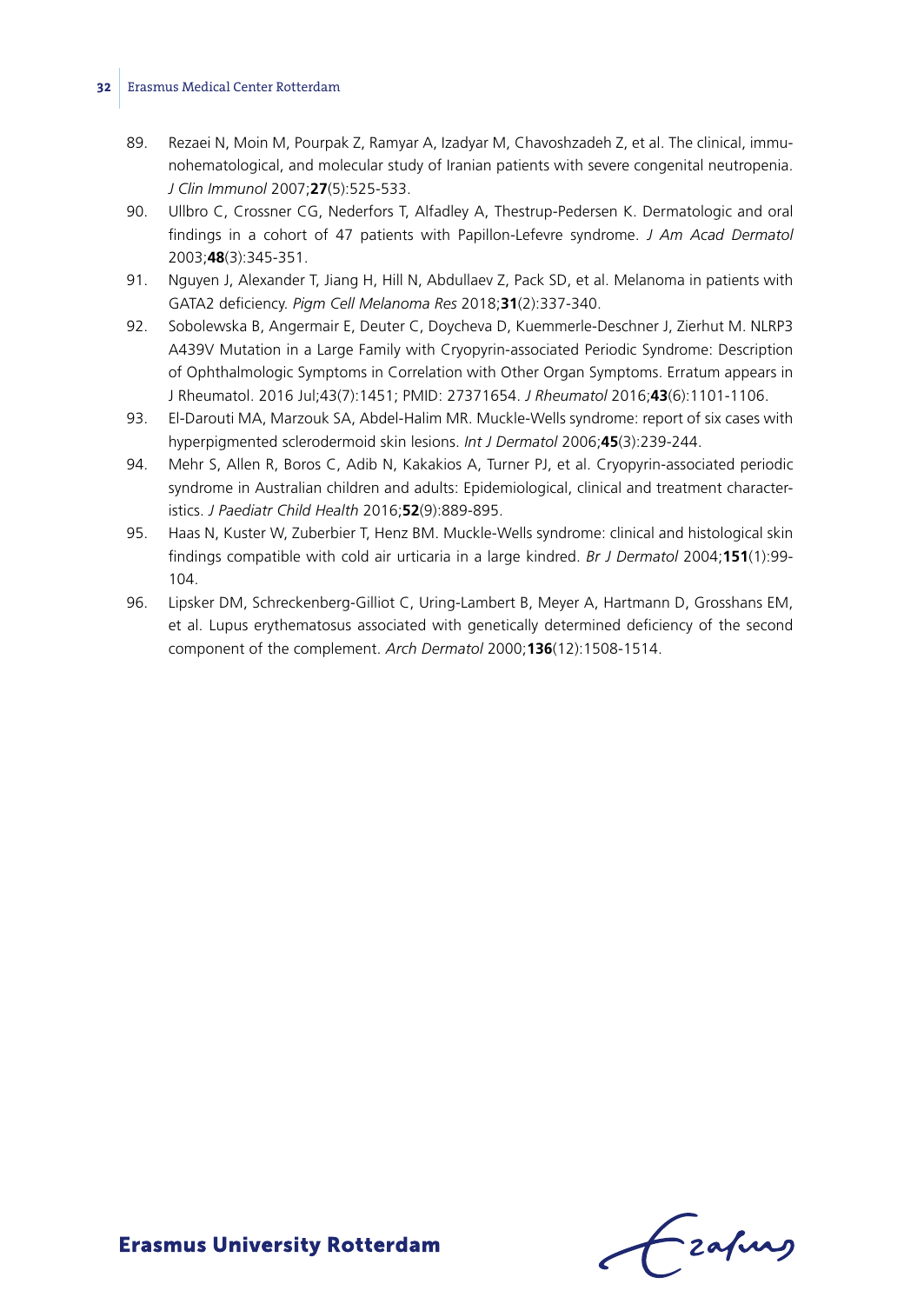| Table S1. Study characteristics per study |         |                     |          |                 |                                   |                                           |                                    |                                                                                  |
|-------------------------------------------|---------|---------------------|----------|-----------------|-----------------------------------|-------------------------------------------|------------------------------------|----------------------------------------------------------------------------------|
|                                           | Country |                     | Patients |                 | Ï                                 | Primary immunodeficiency                  | Staphylococcus aureus <sup>b</sup> | Atopy <sup>c</sup>                                                               |
|                                           |         | z                   | % Male   | age (y)<br>Mean | Appraisal <sup>a</sup><br>Quality | disease                                   |                                    |                                                                                  |
| Gernez 2018 <sup>40</sup>                 | USA     | 85                  | 58.8     | $27.3$ (med)    | 5.5/11                            | Autosomal dominant hyper IgE<br>syndrome  |                                    | 47/82 eczema, 31/82<br>food allergy                                              |
| Nguyen 2018 <sup>85</sup>                 | USA     | $\overline{2}$      | 32.4     |                 | 4.5/11                            | GATA2 deficiency                          |                                    |                                                                                  |
| Sahin 2018 <sup>74</sup>                  | Turkey  | $\infty$            | 75.0     | 16.9            | 7.5                               | Adenosine deaminase 2<br>deficiency       |                                    |                                                                                  |
| Zhou 2018 <sup>80</sup>                   | China   | 169                 | 95.9     | ï               | 10.5/13                           | Chronic granulomatous disease             | 1/4 suppurative dermatitis         |                                                                                  |
| Azizi 2017 <sup>50</sup>                  | lran    | 471                 | 67.3     | 16.0            | 7.5/11                            | X-linked agammaglobulinemia               |                                    |                                                                                  |
|                                           |         |                     |          | (med)           |                                   | immunodeficiency<br>Common variable       |                                    |                                                                                  |
|                                           |         |                     |          |                 |                                   | Selective IgA deficiency                  |                                    |                                                                                  |
| Broides 2017 <sup>43</sup>                | Israel  | $\overline{0}$      |          | 6.4             | 4.5/11                            | Autosomal recessive hyper IgE<br>syndrome |                                    | 0/10 eczema, 1/10<br>food allergy, 4/10<br>asthma                                |
| Deripapa 2017 <sup>47</sup>               | Russia  | 35                  | 45.7     | (med)<br>13.4   | 8.5/13                            | Nijmegen breakage syndrome                |                                    |                                                                                  |
| Erkoçoğlu 2017 <sup>62</sup>              | Turkey  | $\overline{\infty}$ | ï        | 10.4            | 7.5/13                            | Selective IgA deficiency                  |                                    | rhinoconjunctivitis<br>9/81 eczema, 1/81<br>food allergy, 28/81<br>asthma, 22/81 |
| Magen 2017 <sup>63</sup>                  | Israel  | 347                 | 54.2     | 24.1            | 8.5/11                            | Selective IgA deficiency                  |                                    | 16/347 eczema                                                                    |
| Muşabak 201 <sup>56</sup>                 | Turkey  | $\overline{5}$      | 61.3     | (med)<br>28     | 8/11                              | mmunodeficiency<br>Common variable        |                                    |                                                                                  |
| Wolach 2017 <sup>82</sup>                 | srael   | 84                  | 79.8     | ï               | 5.5/11                            | Chronic granulomatous disease             |                                    |                                                                                  |
| Wu 2017 <sup>41</sup>                     | China   | $\overline{1}$      | 47.1     | 11.8            | 7.5/11                            | Autosomal dominant hyper IgE<br>syndrome  | 3/4 wounds                         | 17/17 eczema, 2/17<br>food allergy                                               |

# Supplementary material

Fraking  $\overline{\epsilon}$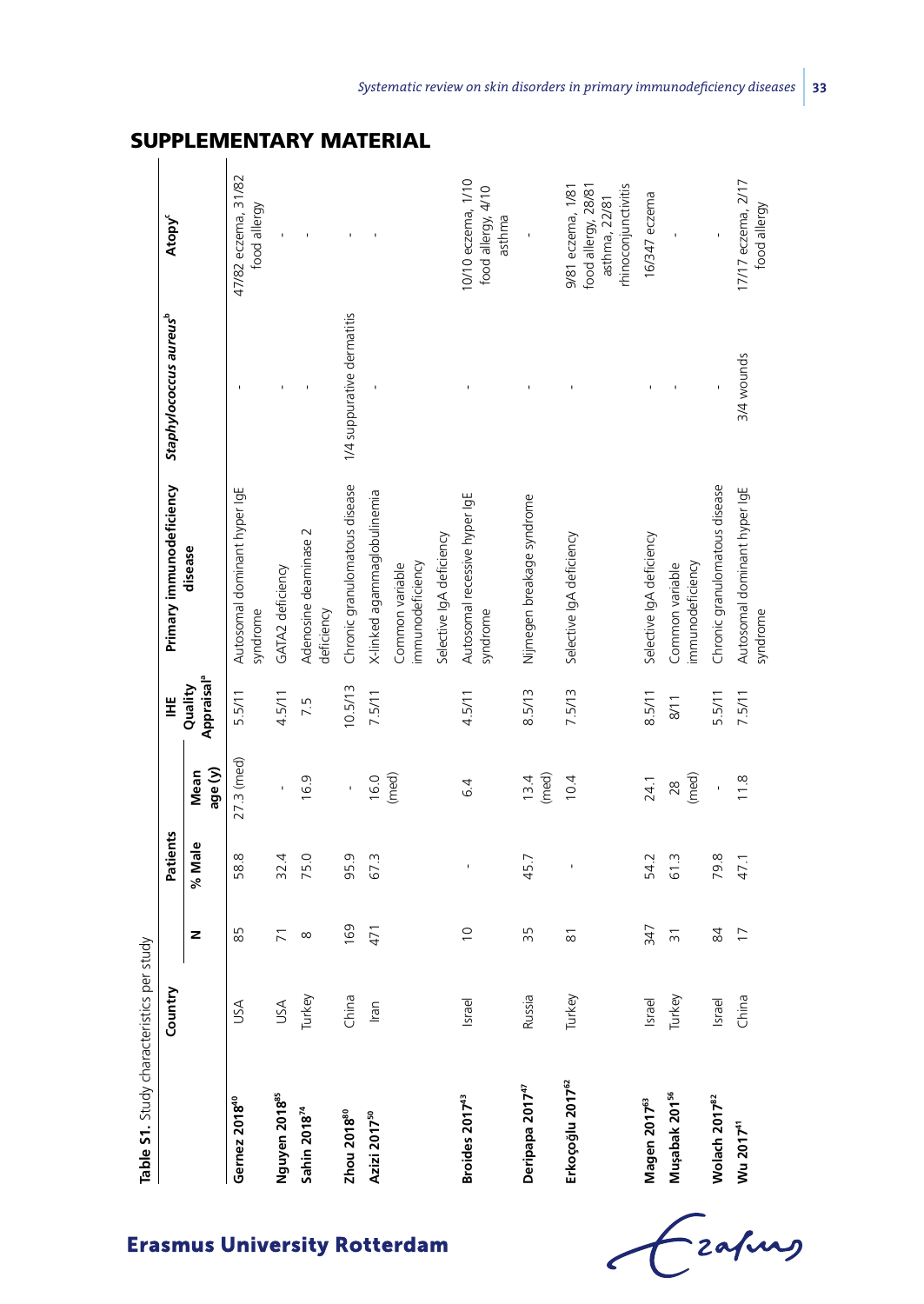Table S1. Study characteristics per study (continued) **Table S1.** Study characteristics per study (continued)

|                               | Country               |                | Patients |                        | Ï                                 | Primary immunodeficiency                                                     | Staphylococcus aureus <sup>b</sup> | Atopy <sup>c</sup>                                         |
|-------------------------------|-----------------------|----------------|----------|------------------------|-----------------------------------|------------------------------------------------------------------------------|------------------------------------|------------------------------------------------------------|
|                               |                       | z              | % Male   | age (y)<br>Mean        | Appraisal <sup>a</sup><br>Quality | disease                                                                      |                                    |                                                            |
| Wu 2017 <sup>78</sup>         | China                 | $\frac{8}{4}$  | 91.7     | 5.8                    | 5.5/11                            | Chronic granulomatous disease                                                |                                    | 8/48 eczema, 1/18<br>rhinoconjunctivitis                   |
| Zaidi 2017 <sup>68</sup>      | India                 | 22             |          | (med)<br>$\frac{4}{3}$ | 7/11                              | Autoimmune polyendocrinopathy<br>candidiasis ectodermal dystrophy            |                                    |                                                            |
| Altun 2016 <sup>52</sup>      | rkey<br>널             | 258            | 58.5     | 59.3 mo                | 4.5/11                            | Hypogammaglobulinemia                                                        |                                    | rhinoconjunctivitis<br>7/12 asthma, 8/12<br>0/12 eczema,   |
|                               |                       |                |          |                        |                                   | Selective IgA deficiency                                                     |                                    | rhinoconjunctivitis<br>3/12 asthma, 8/12<br>4/12 eczema,   |
|                               |                       |                |          |                        |                                   | IgM deficiency                                                               |                                    | 19/53 asthma, 35/53<br>minoconjunctivitis<br>11/53 eczema, |
| Baris 2016 <sup>72</sup>      | Turkey                | $\approx$      | 83.3     | 10.6                   | 6.5/11                            | polyendocrinopathy, enteropathy<br>Immunodysregulation,<br>X-linked syndrome |                                    | 2/5 eczema                                                 |
| Blazina 2016 <sup>61</sup>    | enia<br>$\frac{1}{2}$ | 247            | 59.5     | 20                     | 8/11                              | Selective IgA deficiency                                                     |                                    |                                                            |
|                               |                       |                |          |                        |                                   | Autoimmune polyendocrinopathy<br>candidiasis ectodermal dystrophy            |                                    |                                                            |
|                               |                       |                |          |                        |                                   | Chronic granulomatous disease                                                |                                    |                                                            |
| Ferre 2016 <sup>67</sup>      | USA                   | 35             | 45.7     | (med)<br>13.4          | 8.5/11                            | Autoimmune polyendocrinopathy<br>candidiasis ectodermal dystrophy            |                                    |                                                            |
| Mehr 2016 <sup>89</sup>       | Australia             | $\frac{8}{10}$ | 66.7     | $\frac{12}{(med)}$     | 7.5/11                            | Muckle-Wells syndrome                                                        |                                    |                                                            |
|                               |                       |                |          |                        |                                   | Neonatal onset multisystem<br>inflammatory disease                           |                                    |                                                            |
| Sobolewska 2016 <sup>87</sup> | Germany               | 57             | 43.2     |                        | 4.5/11                            | Muckle-Wells syndrome                                                        |                                    |                                                            |

Czafing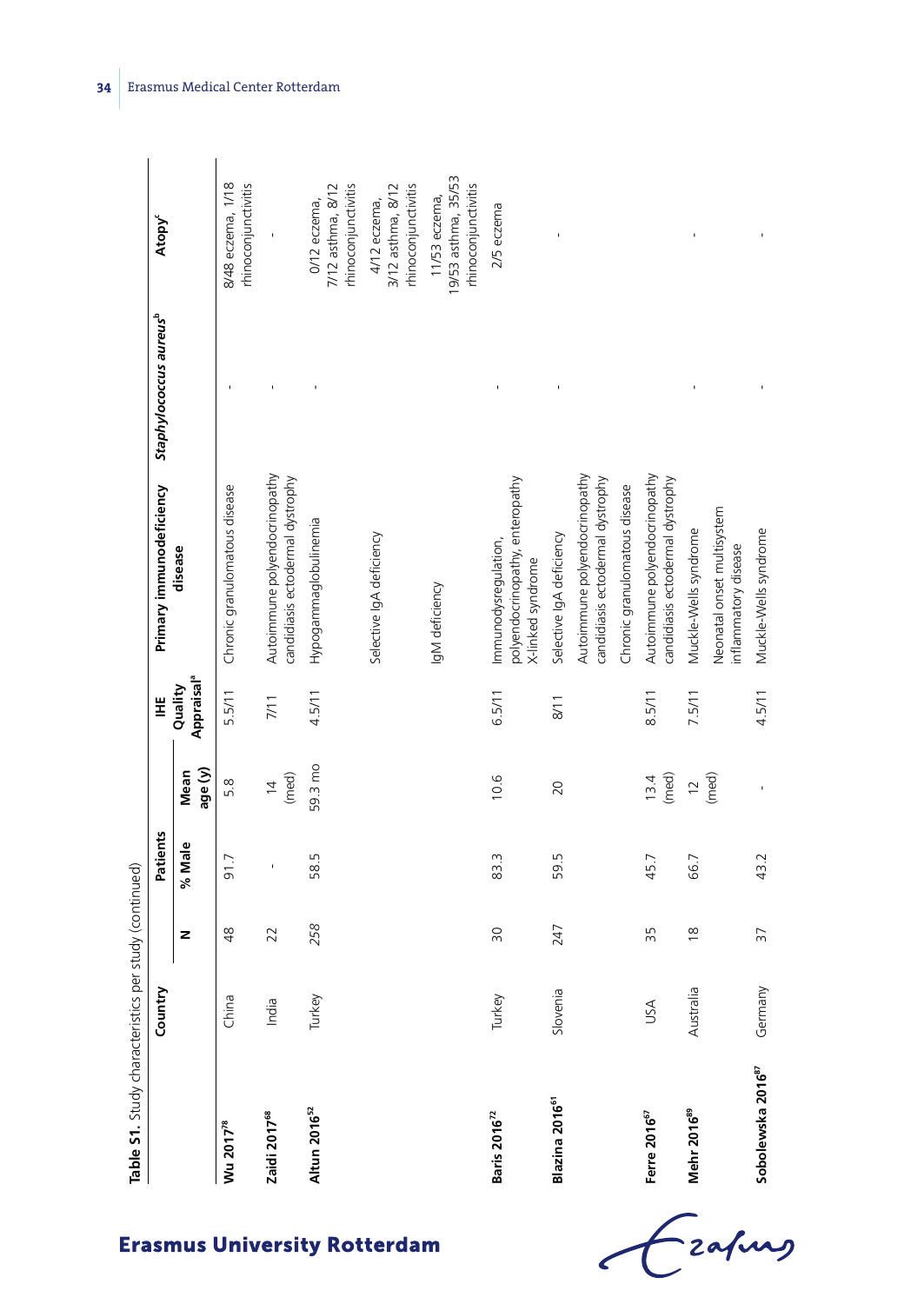| Completed a System DA Contractor of South 1, 2020 | ntry<br>ت<br>S                 |                            | Patients                 |                             | Ï                                 | Primary immunodeficiency                                                     | Staphylococcus aureus <sup>b</sup> | Atopy <sup>c</sup>                                                                   |
|---------------------------------------------------|--------------------------------|----------------------------|--------------------------|-----------------------------|-----------------------------------|------------------------------------------------------------------------------|------------------------------------|--------------------------------------------------------------------------------------|
|                                                   |                                | z                          | % Male                   | age (y)<br>Mean             | Appraisal <sup>a</sup><br>Quality | disease                                                                      |                                    |                                                                                      |
| Popłonyk 2016 <sup>53</sup><br>Szczawińska-       | Poland                         | 78                         | 53.8                     | $17 \text{ mo}$             | 5/11                              | Hypogammaglubulinemia                                                        |                                    | 46/78 eczema, 40/78<br>food allergy                                                  |
| Van Montfrans<br>2016 <sup>73</sup>               | The<br>Netherlands,<br>Belgium | G                          | 77.8                     | 17.3                        | 10/13                             | Adenosine deaminase 2<br>deficiency                                          |                                    | 5/9 eczema                                                                           |
| Aderibigbe 2015 <sup>86</sup>                     | USA                            | 36                         |                          |                             | 7/11                              | PLCG2 associated antibody<br>deficiency and immune<br>dysregulation          |                                    | 2/8 rhinoconjunctivitis <sup>d</sup><br>1/8 eczema, 3/8 food<br>allergy, 3/8 asthma, |
| Gualdi 2015 <sup>54</sup>                         | Italy                          | (CVID),<br>$\overline{47}$ | $(CVD),$<br>54.9<br>57.4 | 23.4 (CVID),<br>8.6 (SIgAD) | 9/13                              | mmunodeficiency<br>Common variable                                           |                                    | 9/47 eczema                                                                          |
|                                                   |                                | (SIgAD)<br>102             | (SIqAD)                  |                             |                                   | Selective IgA deficiency                                                     |                                    | 59/102 eczema                                                                        |
| Aghamohammadi<br>2014 <sup>34</sup>               | Iran                           | 75                         | 58.7                     | $2$<br>(med)                | 11.5/13                           | Hyper IgE syndrome unspecified                                               |                                    | 5/5 eczema                                                                           |
| Celiksoy 2014 <sup>51</sup>                       | Turkey                         | 160                        | 61.3                     | 1.2                         | 11.5/13                           | Hypogammaglobulinemia                                                        |                                    | 28/28 eczema                                                                         |
|                                                   |                                |                            |                          | (med)                       |                                   | Selective IgA deficiency                                                     |                                    | 13/13 eczema                                                                         |
|                                                   |                                |                            |                          |                             |                                   | IgM deficiency                                                               |                                    | 11/11 eczema                                                                         |
|                                                   |                                |                            |                          |                             |                                   | IgG deficiency                                                               |                                    | 14/14 eczema                                                                         |
| Greenberger 2013 <sup>29</sup>                    | Israel                         | 32                         | 59.4                     | 11.8                        | 7.5/11                            | Ataxia-telangiectasia                                                        |                                    |                                                                                      |
| Uze12013 <sup>71</sup>                            | USA                            | LN                         | 80.0                     | 9.9                         | 10/13                             | polyendocrinopathy, enteropathy<br>Immunodysregulation,<br>X-linked syndrome |                                    | 5/5 eczema                                                                           |
| Chu 2012 <sup>42</sup>                            | USA                            | $\overline{21}$            | 47.6                     | 15.9                        | 4.5/11                            | Autosomal recessive hyper IgE<br>syndrome                                    |                                    | 19/21 eczema, 14/21<br>food allergy, 10/21<br>asthma                                 |

Table S1. Study characteristics ner study (continued) **Table S1.** Study characteristics per study (continued)

Czapus

 $\epsilon$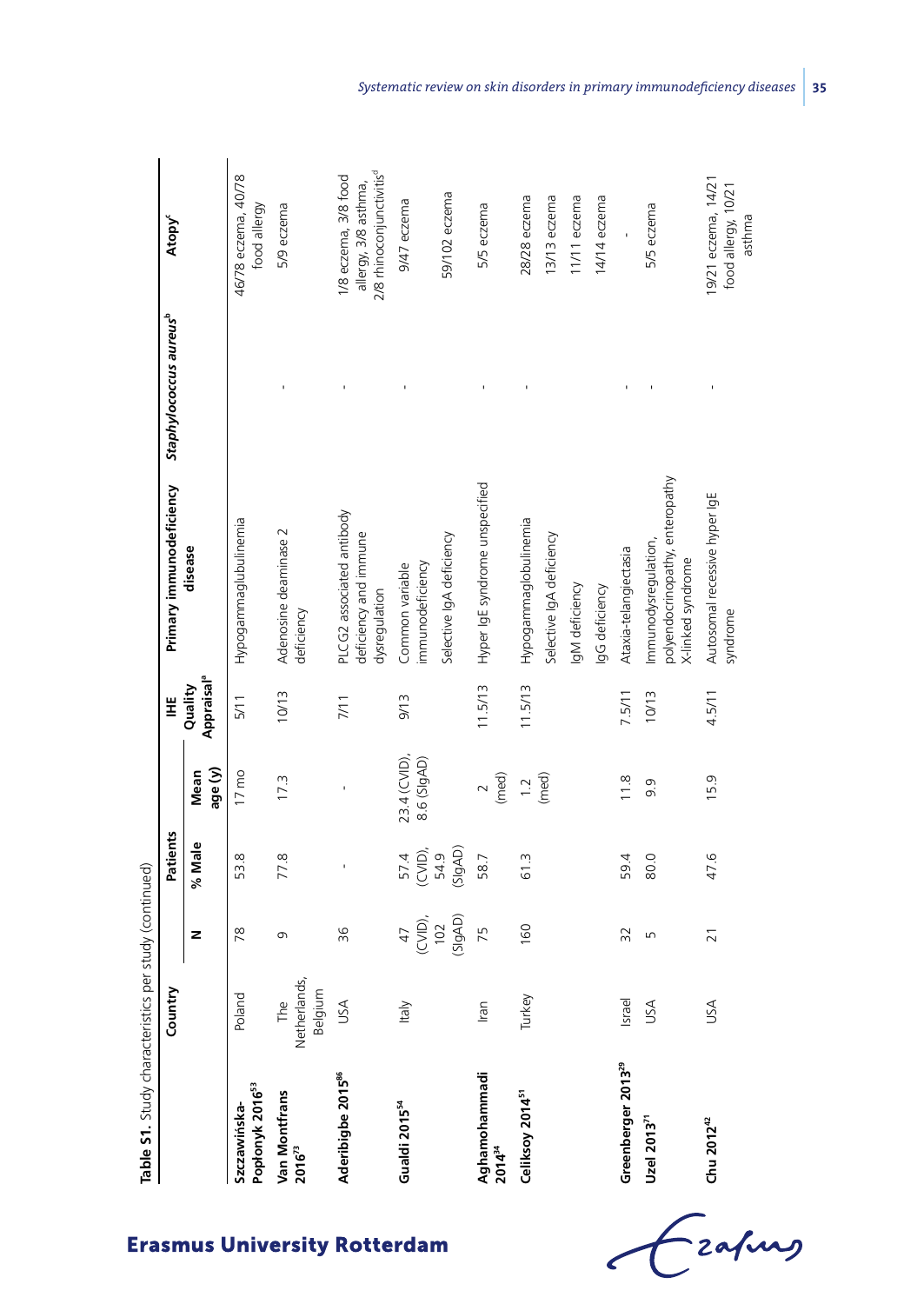| ì<br>֕<br>$\ddot{\phantom{a}}$<br>j |
|-------------------------------------|
| J<br><b>Contract</b><br>j           |
| j                                   |
| J<br>i                              |
|                                     |
|                                     |

|                           |                                            | Country            |                 | Patients |                   | Ï                                 | Primary immunodeficiency                                                     | Staphylococcus aureus <sup>b</sup>                                                  | Atopy <sup>c</sup>                                                                    |
|---------------------------|--------------------------------------------|--------------------|-----------------|----------|-------------------|-----------------------------------|------------------------------------------------------------------------------|-------------------------------------------------------------------------------------|---------------------------------------------------------------------------------------|
|                           |                                            |                    | z               | % Male   | age (y)<br>Mean   | Appraisal <sup>a</sup><br>Quality | disease                                                                      |                                                                                     |                                                                                       |
|                           | Olaiwan 2011 <sup>39</sup>                 | rance<br>正         | $\overline{z}$  | 52.4     | $\overline{0}$    | 5/11                              | Autosomal dominant hyper IgE<br>syndrome                                     | rash, 20/20 eczematous<br>dermatitis, 20/20 cold<br>2/5 papulopustular<br>abscesses | rhinoconjunctivitis<br>5/21 asthma or<br>20/21 eczema,                                |
| smus University Rotterdam | Aghamohammadi<br><b>2009</b> <sup>59</sup> | Iran               | 23              | 65.2     | (med)<br>$\infty$ | 8/13                              | Selective IgA deficiency                                                     |                                                                                     | 12/23 asthma, 8/23<br>rhinoconjunctivitis<br>7/23 food allergy,<br>12/23 eczema,      |
|                           | Gregorek 2009 <sup>45</sup>                | Poland             | $\overline{21}$ | 52.4     | $11.2$ (med)      | 6/11                              | Nijmegen breakage syndrome                                                   |                                                                                     |                                                                                       |
|                           | Halabi-Tawil 2009 <sup>69</sup>            | France             | $\overline{0}$  | 100      |                   | 5.5/11                            | polyendocrinopathy, enteropathy<br>Immunodysregulation,<br>X-linked syndrome |                                                                                     | 7/10 eczema                                                                           |
|                           | Renner 2009 <sup>49</sup>                  | Germany            | G               | 66.7     | (med)<br>$\circ$  | 6/11                              | Comèl-Netherton syndrome                                                     | 8/9 recurrent or persistent<br>skin infections                                      | 9/9 atopy: 8/9 eczema,<br>rhinoconjunctivitis<br>7/9 food allergy,<br>2/9 asthma, 5/9 |
|                           | Van den Berg<br>${\bf 2009}^{76}$          | Netherlands<br>The | 429             | 81.8     |                   | 7/11                              | Chronic granulomatous disease                                                |                                                                                     | eczema                                                                                |
|                           | Gambineri 2008 <sup>70</sup>               | Italy              | $\overline{4}$  |          | range<br>$0 - 19$ | 7/11                              | polyendocrinopathy, enteropathy<br>Immunodysregulation,<br>X-linked syndrome |                                                                                     | 11/14 eczema, 1/14<br>food allergy, 1/14<br>asthma                                    |
|                           | Movahedi 2007 <sup>75</sup>                | Iran               | $\frac{5}{1}$   | 66.7     | (med)<br>4        | 6.5/11                            | Leukocyte adhesion defect type                                               |                                                                                     |                                                                                       |
|                           | Rezaei 200783                              | Iran               | $\frac{8}{1}$   | 55.6     | $\frac{8}{8}$     | 6/11                              | Severe congenital neutropenia                                                |                                                                                     |                                                                                       |
|                           | Collins 2006 <sup>65</sup>                 | Ireland            | $\frac{8}{1}$   | 38.9     | 14.6              | 8.5/13                            | Autoimmune polyendocrinopathy<br>candidiasis ectodermal dystrophy            |                                                                                     |                                                                                       |
|                           | El-Darouti 2006 <sup>88</sup>              | Egypt              | 6               | 33.3     | 23.2              | 2/11                              | Muckle-Wells syndrome                                                        |                                                                                     |                                                                                       |

l,

**Erasmus University Rotterdam**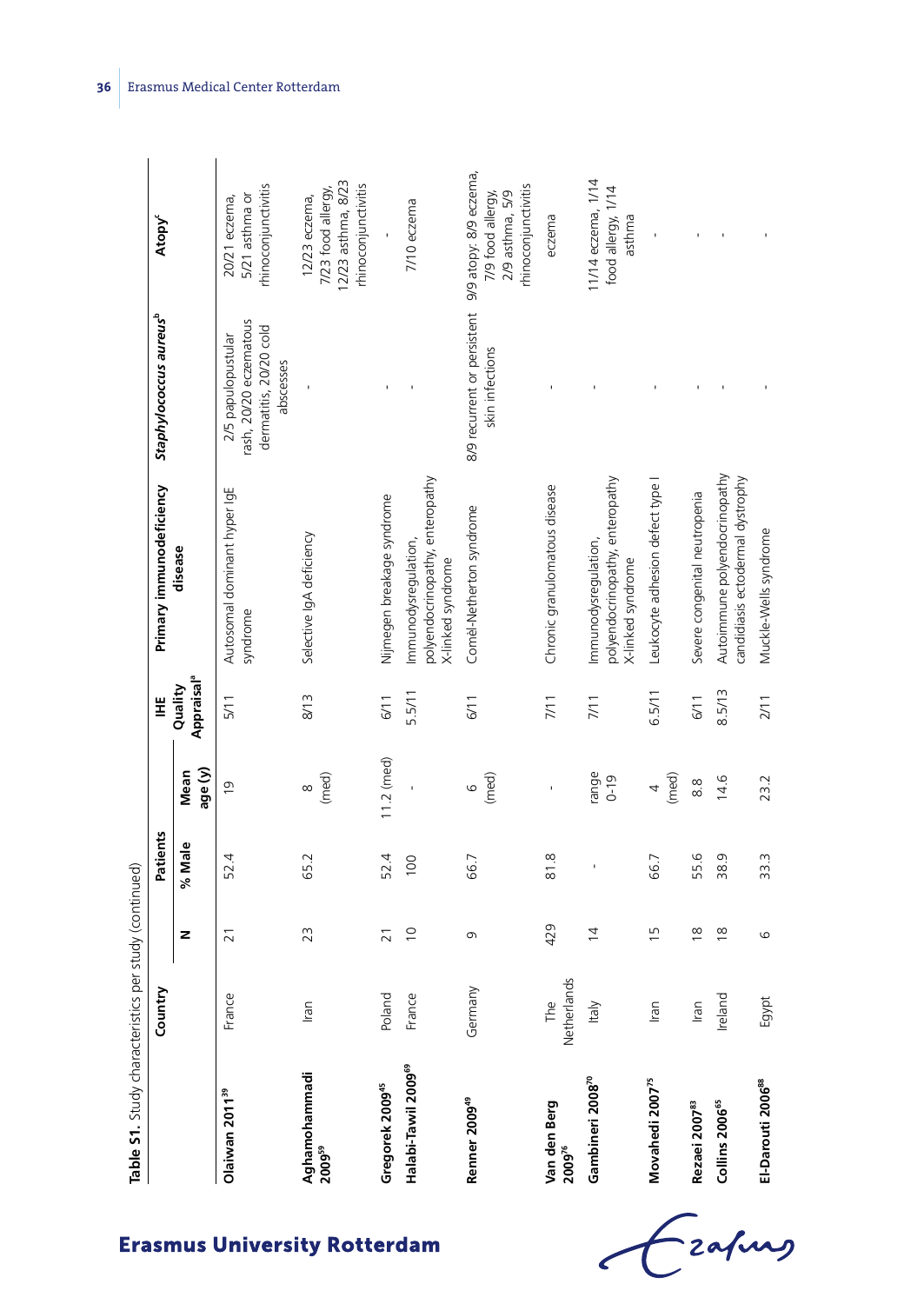| Table S1. Study characteristics per study (continued) |                 |                 |          |                 |                                   |                                           |                                    |                                                             |
|-------------------------------------------------------|-----------------|-----------------|----------|-----------------|-----------------------------------|-------------------------------------------|------------------------------------|-------------------------------------------------------------|
|                                                       | Country         |                 | Patients |                 | Ï                                 | Primary immunodeficiency                  | Staphylococcus aureus <sup>b</sup> | Atopy <sup>c</sup>                                          |
|                                                       |                 | z               | % Male   | age (y)<br>Mean | Appraisal <sup>a</sup><br>Quality | disease                                   |                                    |                                                             |
| Moin 2006 <sup>6</sup>                                | ran             | 210             | 58.1     |                 | 5/11                              | Ataxia-telangiectasia                     |                                    | 1/62 eczema                                                 |
|                                                       |                 |                 |          |                 |                                   | Hyper IgE syndrome unspecified            |                                    | 5/6 eczema                                                  |
|                                                       |                 |                 |          |                 |                                   | X-linked agammaglobulinemia               |                                    | 4/23 eczema                                                 |
|                                                       |                 |                 |          |                 |                                   | immunodeficiency<br>Common variable       |                                    | 6/28 eczema                                                 |
|                                                       |                 |                 |          |                 |                                   | Selective IgA deficiency                  |                                    | 5/17 eczema                                                 |
|                                                       |                 |                 |          |                 |                                   | Leukocyte adhesion defect                 |                                    |                                                             |
|                                                       |                 |                 |          |                 |                                   | Chronic granulomatous disease             |                                    | f,                                                          |
|                                                       |                 |                 |          |                 |                                   | Chronic mucocutaneous<br>candidiasis      |                                    | $\blacksquare$                                              |
| Eberting 2004 <sup>35</sup>                           | USA             | $\frac{3}{4}$   | 37.2     | 23              | 5/11                              | Hyper IgE syndrome unspecified            |                                    | 22/43 asthma, 14/43<br>rhinoconjunctivitis<br>28/43 eczema, |
| Haas 2004 <sup>90</sup>                               | Germany         | $\frac{6}{2}$   | 43.8     |                 | 6.5/13                            | Muckle-Wells syndrome                     | ï                                  | J,                                                          |
| Markert 2004 <sup>48</sup>                            | USA             | Б               | 100      |                 | 9/13                              | DiGeorge syndrome                         |                                    |                                                             |
| Renner 2004 <sup>44</sup>                             | Germany,<br>USA | $\tilde{c}$     | 30.1     |                 | 10/13                             | Autosomal recessive hyper IgE<br>syndrome | skin abscesses (frequently)        | 13/13 eczema                                                |
| Dupuis-Girod<br>2003 <sup>33</sup>                    | France          | 55              | 100      |                 | 5/11                              | Wiskott-Aldrich syndrome                  |                                    |                                                             |
| Ullbro 2003 <sup>84</sup>                             | Sweden          | $\overline{47}$ | 44.7     | $10$ (med)      | 9/13                              | Papillon-Lefèvre syndrome                 |                                    |                                                             |
| Chamlin 2002 <sup>36</sup>                            | USA             | $\infty$        | 75.0     |                 | 4/11                              | Hyper IgE syndrome unspecified            | 4/7 papulopustular<br>eruption     | 5/8 eczema                                                  |

Czafing

 $\epsilon$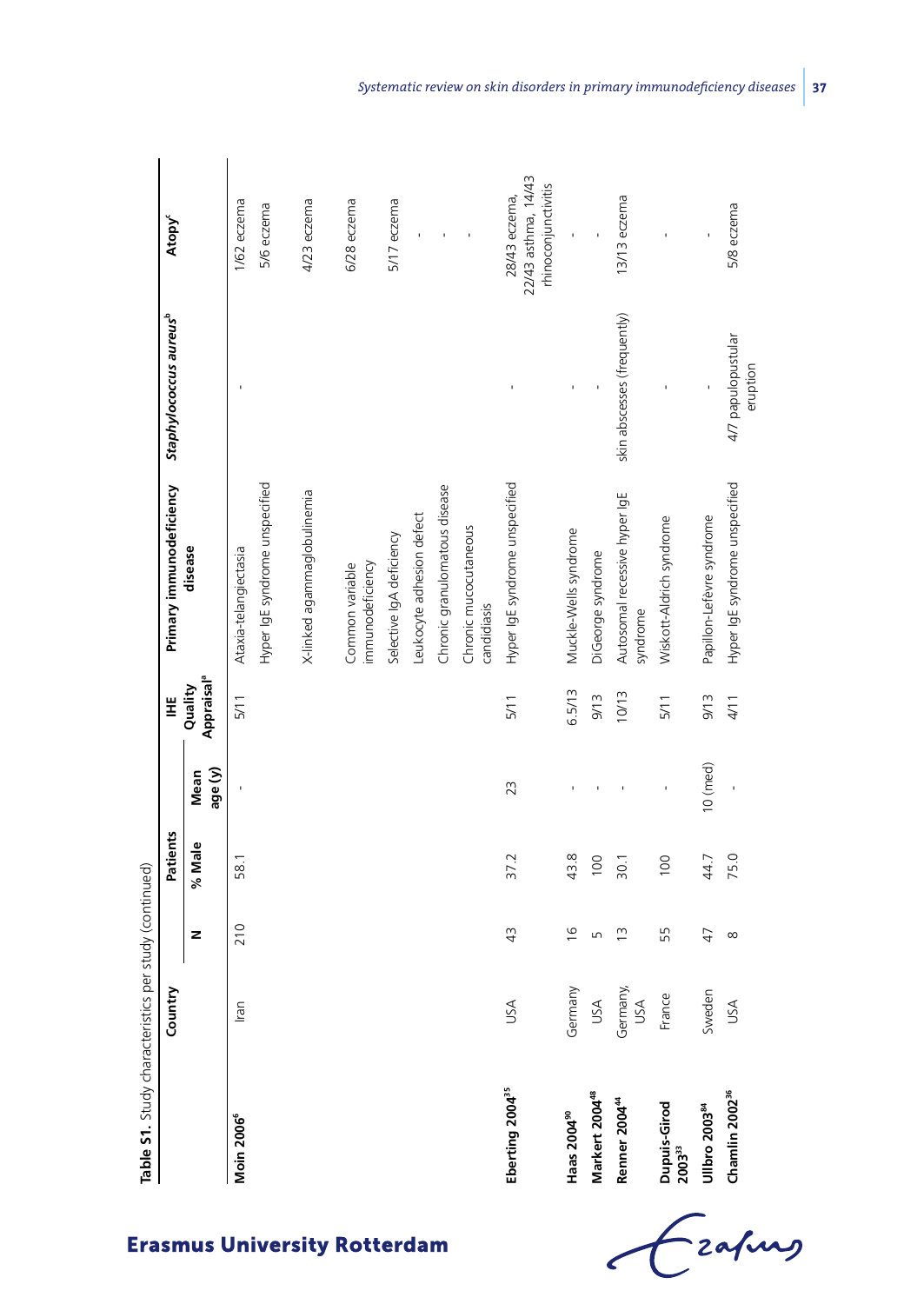| i                                                                                                            |  |
|--------------------------------------------------------------------------------------------------------------|--|
|                                                                                                              |  |
| .<br>גי המי                                                                                                  |  |
| ;<br>a la a ua atta uua?<br>֧֦֦֦֦֦֦֦֦֦֧֦֧֦֧֦֦֧֦֧֦֧֦֧֦֦֧֦֧֦֧֛֪֦֧֛֦֧֦֧֦֧֦֦֪֦֧֚֚֚֚֚֝֝֝֝֝֝֝֝֝֝֝֝֟֝֝֜֝֟֜֟֓֝֜֜֜֜֟֜ |  |
|                                                                                                              |  |
|                                                                                                              |  |
| י                                                                                                            |  |
|                                                                                                              |  |

| Table S1. Study characteristics per study (continued) |                         |                |          |                   |                                   |                                     |                                    |                                                                     |
|-------------------------------------------------------|-------------------------|----------------|----------|-------------------|-----------------------------------|-------------------------------------|------------------------------------|---------------------------------------------------------------------|
|                                                       | Country                 |                | Patients |                   | Ï                                 | Primary immunodeficiency            | Staphylococcus aureus <sup>b</sup> | Atopy <sup>c</sup>                                                  |
|                                                       |                         | z              | % Male   | age (y)<br>Mean   | Appraisal <sup>a</sup><br>Quality | disease                             |                                    |                                                                     |
| <b>Hiel 2001<sup>46</sup></b>                         | Netherlands<br>The      | 55             | 56.4     |                   | 3/11                              | Nijmegen breakage syndrome          |                                    |                                                                     |
| Berron-Ruiz 2000                                      | <b>lexico</b><br>$\geq$ | 130            | ı        | range<br>$0 - 17$ | 3/11                              | immunodeficiency<br>Severe combined |                                    |                                                                     |
|                                                       |                         |                |          |                   |                                   | Ataxia-telangiectasia               |                                    |                                                                     |
|                                                       |                         |                |          |                   |                                   | Wiskott-Aldrich syndrome            |                                    | 5/5 eczema                                                          |
|                                                       |                         |                |          |                   |                                   | X-linked agammaglobulinemia         |                                    |                                                                     |
|                                                       |                         |                |          |                   |                                   | immunodeficiency<br>Common variable |                                    |                                                                     |
|                                                       |                         |                |          |                   |                                   | Selective IgA deficiency            |                                    |                                                                     |
| Liese 2000 $^{77}$                                    | Germany                 | 39             | 94.9     |                   | 6/11                              | Chronic granulomatous disease       |                                    | eczema                                                              |
| Lipsker 2000 <sup>91</sup>                            | France                  | $\overline{4}$ |          |                   | 5/11                              | C2 deficiency                       |                                    | ï                                                                   |
| Pruszkowski 2000 <sup>27</sup>                        | rance                   | 51             | 47.1     |                   | 5/11                              | Omenn syndrome                      |                                    |                                                                     |
|                                                       |                         |                |          |                   |                                   | Comèl Netherton syndrome            |                                    |                                                                     |
| Winkelstein 2000 <sup>79</sup>                        | USA                     | 368            | 85.9     |                   | 5/11                              | Chronic granulomatous disease       |                                    |                                                                     |
| Grimbacher 1999 <sup>37</sup>                         | USA                     | 30             | 33.3     | 26.5              | 5.5/11                            | Hyper IgE syndrome unspecified      |                                    | 30/30 eczema                                                        |
| Koskinen 1996 <sup>58</sup>                           | Finland                 | 159            |          |                   | 8/13                              | Selective IgA deficiency            |                                    | 12/159 eczema, 5/159<br>food allergy, 17/159<br>rhinoconjunctivitis |
| Sullivan 1994 <sup>32</sup>                           | USA                     | 154            | 100      |                   | 7/11                              | Wiskott-Aldrich syndrome            |                                    |                                                                     |
| Porter 1993 <sup>55</sup>                             | hgland<br>모             | $\frac{15}{2}$ | 86.7     | range<br>$3-14$   | 4.5/11                            | immunodeficiency<br>Common variable |                                    | 4/15 eczema                                                         |
| Porter 1993 <sup>57</sup>                             | hgland<br>ᇛ             | δŚ             | 71.8     | range<br>$2 - 13$ | 4.5/11                            | Selective IgA deficiency            |                                    | 2/39 eczema                                                         |
| Patrizi 1992 <sup>60</sup>                            | <b>Italy</b>            | 142            | 57.0     | 6.0               | 6.5/13                            | Selective IgA deficiency            |                                    | $9/123$ eczema                                                      |

**38** Erasmus Medical Center Rotterdam

 $\ddot{\phantom{a}}$ 

Czahny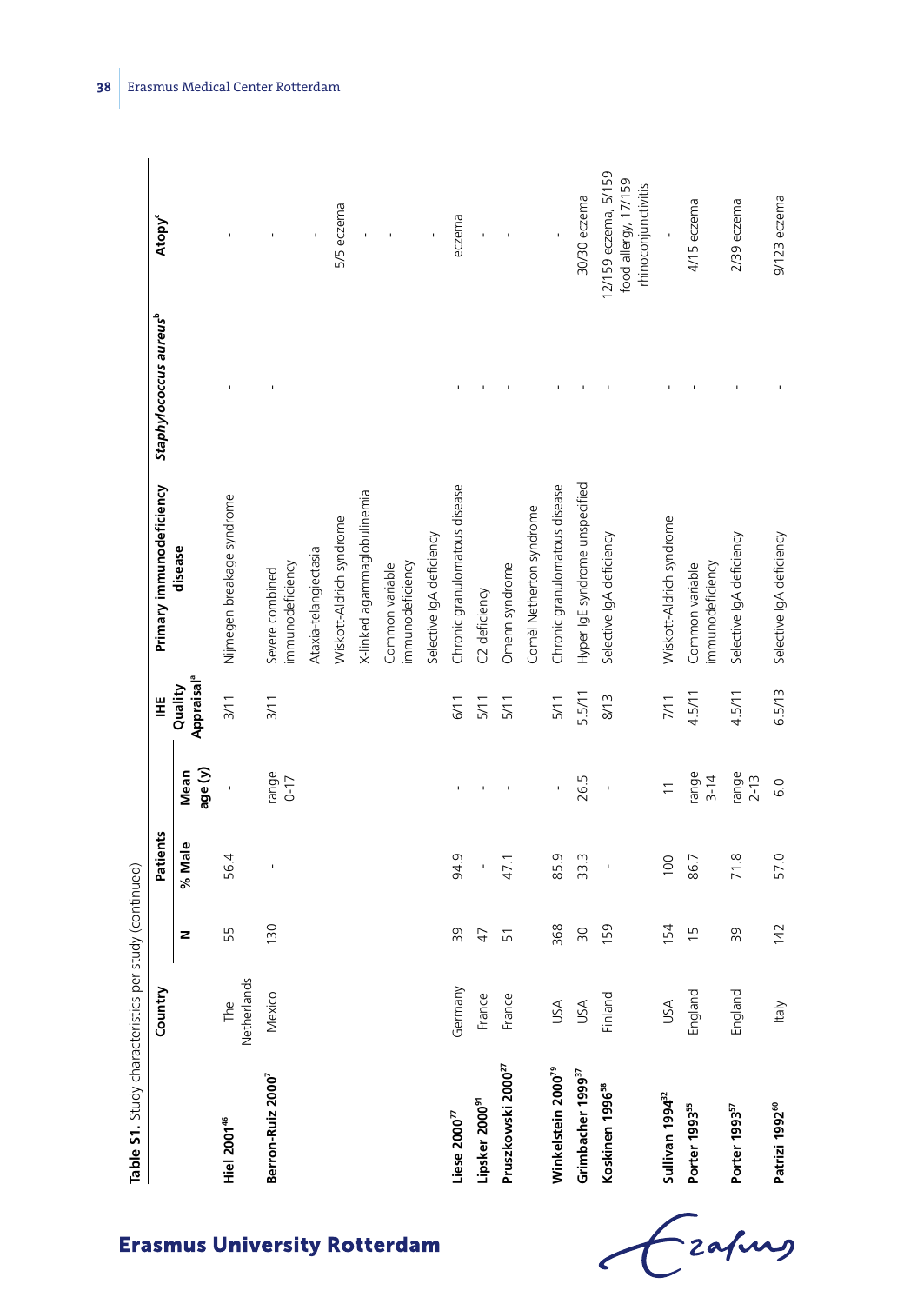|                           | Country |                | Patients |                                                        | Ï                                 | Primary immunodeficiency                                          | Staphylococcus aureus <sup>b</sup> | Atopy <sup>c</sup> |
|---------------------------|---------|----------------|----------|--------------------------------------------------------|-----------------------------------|-------------------------------------------------------------------|------------------------------------|--------------------|
|                           |         | z              | % Male   | age (y)<br>Mean                                        | Appraisal <sup>a</sup><br>Quality | disease                                                           |                                    |                    |
| Paller 1991 <sup>31</sup> | SS      | ∞              | 25.0     | 10.5                                                   | 4.5/11                            | Ataxia-telangiectasia                                             |                                    |                    |
| Ahonen 1990 <sup>66</sup> | Finland | 89             | 54.4     | follow-up to<br>age 10 mo-<br>$53y$ at end<br>of study | 10/13                             | Autoimmune polyendocrinopathy<br>candidiasis ectodermal dystrophy |                                    |                    |
| Charon 1985 <sup>38</sup> | USA     | 27             | 44.4     | 20.3                                                   | 3.5/11                            | Hyper IgE syndrome unspecified                                    |                                    |                    |
|                           |         |                |          |                                                        |                                   | Chronic granulomatous disease                                     |                                    |                    |
| Cohen 1985 <sup>81</sup>  | SA      | ဖ              | 66.6     | range<br>$17 - 32$                                     | 4/11                              | Chronic granulomatous disease                                     |                                    |                    |
| Cohen 1984 <sup>30</sup>  | USA     | $\overline{C}$ |          |                                                        | 4.5/11                            | Ataxia-telangiectasia                                             |                                    | 0/12 atopy         |
| Göring 1981 <sup>64</sup> | Germany | ∞              |          |                                                        | 3.5/11                            | Selective IgA deficiency                                          |                                    |                    |
| Reed 1966 <sup>28</sup>   | USA     | 22             | 63.6     | 13.4                                                   | 6/11                              | Ataxia-telangiectasia                                             |                                    | $2/22$ eczema      |

 $\frac{4}{10}$  of Economics. aProspective studies could reach a maximum score of 13 points and retrospective studies could reach a maximum score of 11 points according to the Institute of Health Economics Quality Appraisal Checklist for Case Series Studies. <sup>b</sup>Number of patients with positive Staphylococcus aureus culture / number of patients with reported skin Health Economics Quality Appraisal Checklist for Case Series Studies. bNumber of patients with positive *Staphylococcus aureus* culture / number of patients with reported skin disorder. 'Number of patients with atopic disorder / number of patients included in the study. 'Number of patients with atopic disorder / number of patients with a history of disorder. 'Number of patients with atopic disorder / number of patients included in the study. 'Number of patients with atopic disorder / number of patients with a history of cold urticaria (subgroup in original study). cold urticaria (subgroup in original study). ことり

-zafung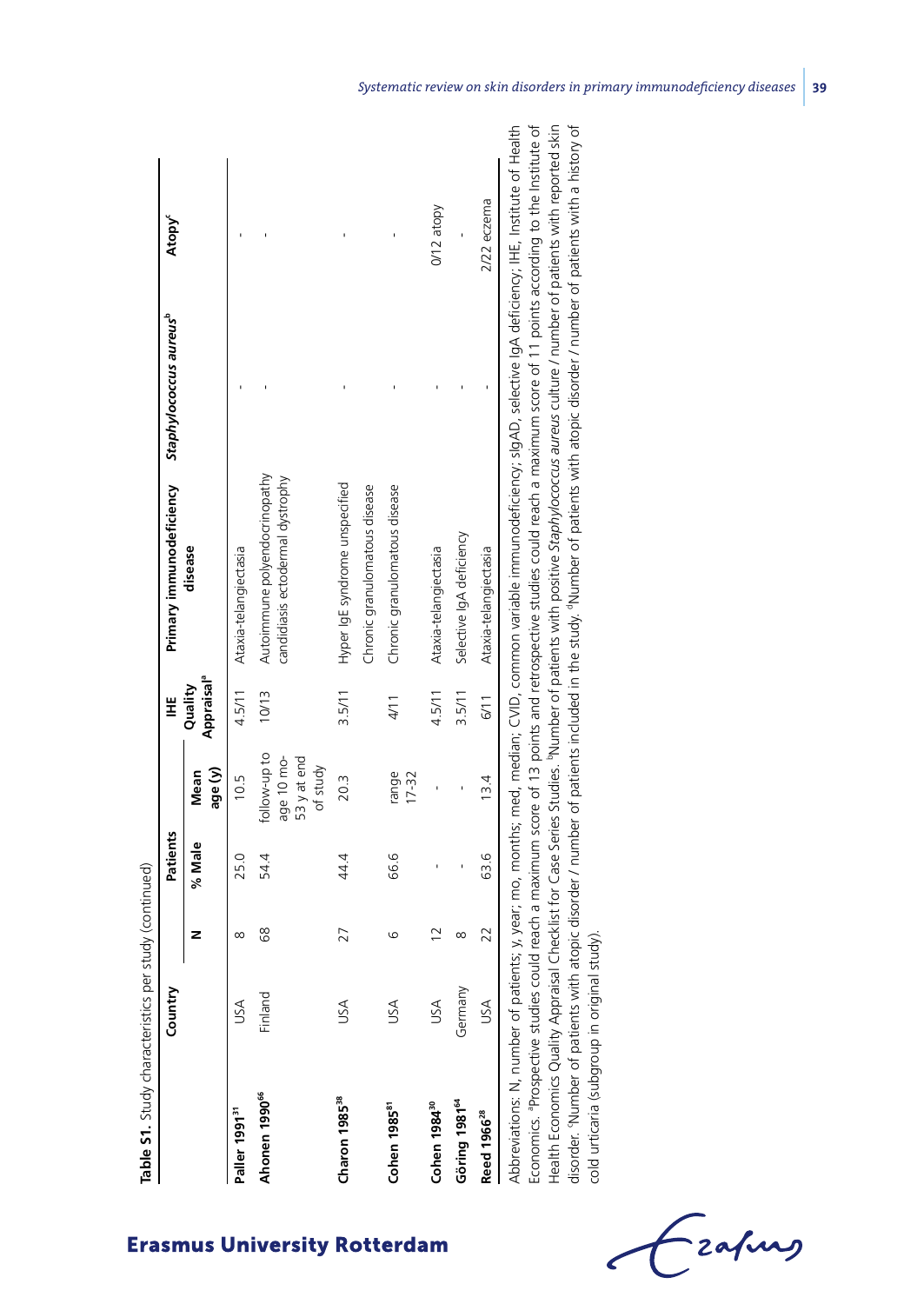**Figure S1.** Skin disorders in patients wit a primary immondeficiency disease



a. Exfoliative erythroderma in Omenn syndrome b. Dermatitis in Comèl Netherton syndrome





c. Exfoliative erythroderma in Comèl Netherton syndrome d. Urticaria in common variable immunodeficiency



Czafing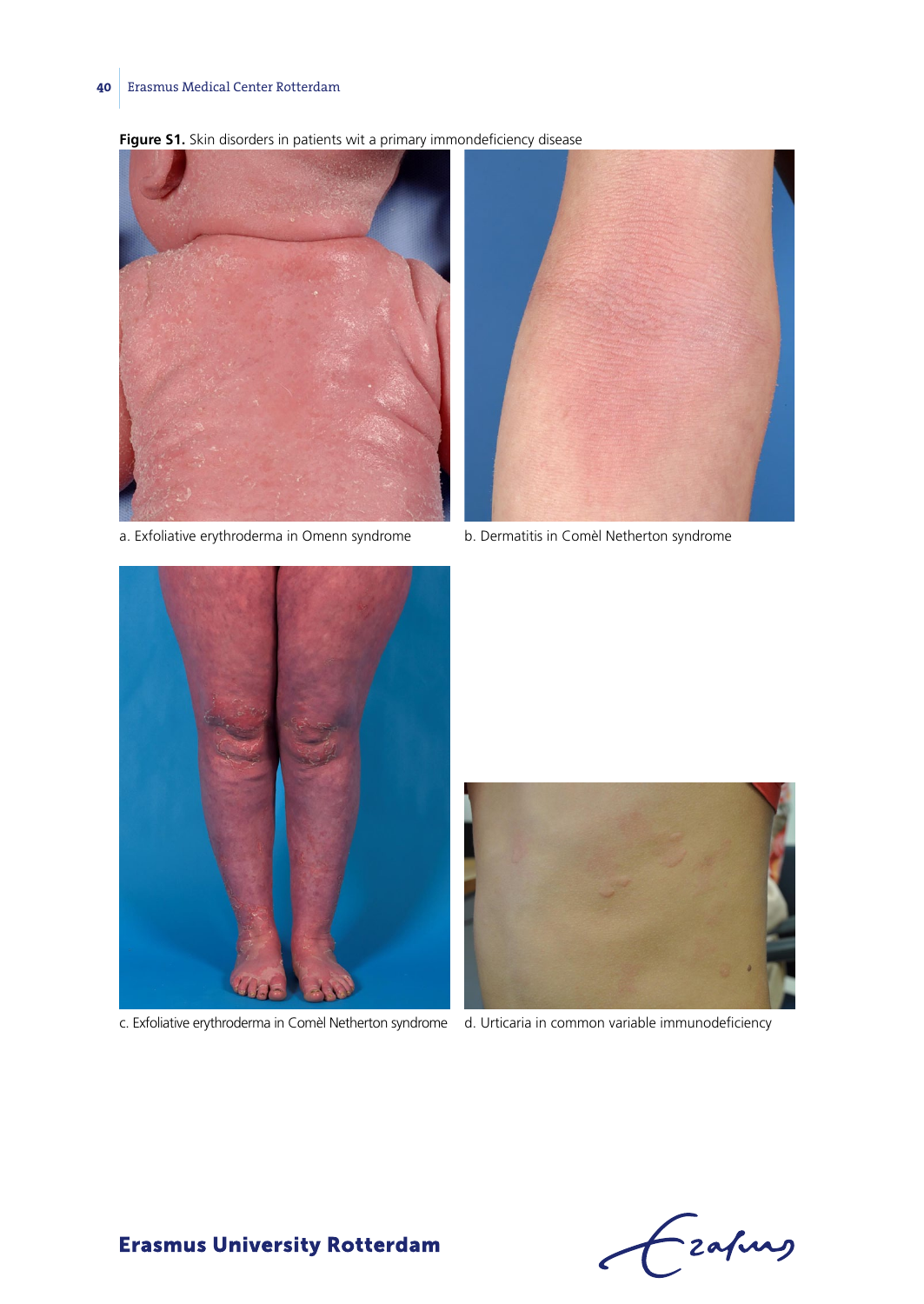

athy enteropathy X-linked syndrome



e. Alopecia in immunodysregulation polyendocrinop-f. Onychodystrophy in immunodysregulation polyendocrinopathy enteropathy X-linked syndrome



g. Discoid lupus erythematosus in chronic granuloma-h. Thrush in chronic mucocutaneous candidiasis tous disease



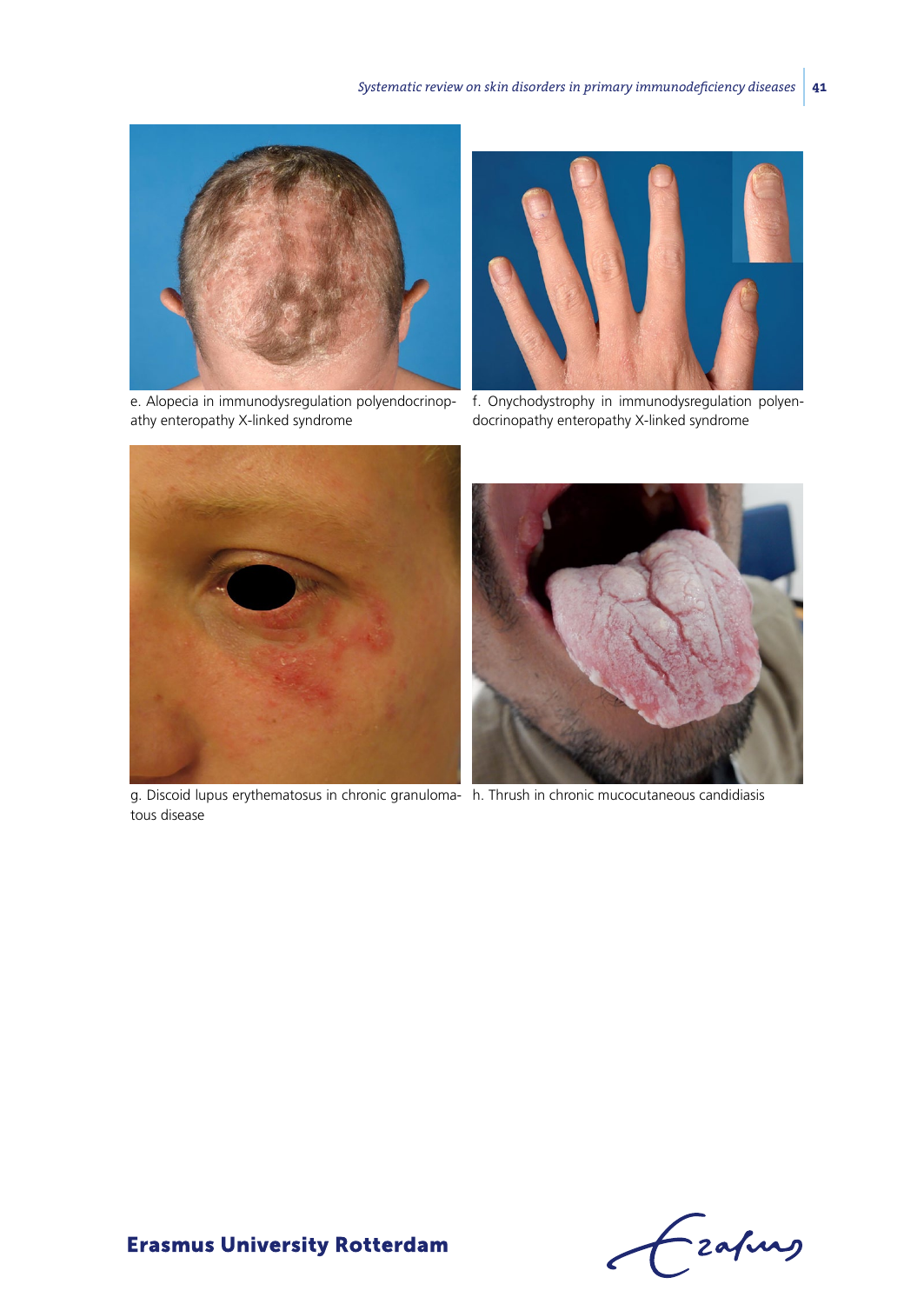# **Appendix 1. Selected terms of primary immunodeficiency disease and skin disorder used for the electronic search**

| Primary immunodeficiency disease                                             | Skin disorder           |
|------------------------------------------------------------------------------|-------------------------|
| Agammaglobulinemia                                                           | Abscess                 |
| Autoimmune polyendocrinopathy candidiasis ectodermal<br>dystrophy            | Albinism                |
| Ataxia-telangiectasia                                                        | Basal cell carcinoma    |
| Chediak-Higashi syndrome                                                     | Café-au-lait            |
| Chronic granulomatous disease                                                | Candidiasis             |
| Chronic mucocutaneous candidiasis                                            | Carcinoma               |
| Common variable immunodeficiency                                             | Decubitus               |
| DiGeorge syndrome                                                            | Depigmentation disorder |
| Griscelli syndrome                                                           | Dermatitis              |
| Hermansky-Pudlak syndrome                                                    | Ecthyma                 |
| Hyper IgE syndrome                                                           | Eczema                  |
| Hyper IgM syndrome                                                           | Erythroderma            |
| Hypogammaglobulinemia                                                        | Granuloma               |
| Idiopathic CD4+ lymphocytopenia                                              | Hyperkeratosis          |
| IgA deficiency                                                               | Hyperpigmentation       |
| IgM deficiency                                                               | Hypopigmentation        |
| Interleukin-1 receptor-associated kinase-4 deficiency                        | Infection               |
| Immunodysregulation polyendocrinopathy enteropathy<br>X-linked syndrome      | Lupus erythematosus     |
| Leukocyte adhesion defect                                                    | Lymphoma                |
| Comèl-Netherton syndrome                                                     | Melanoma                |
| PLCG2 associated antibody deficiency and immune<br>dysregulation             | Panniculitis            |
| Severe combined immunodeficiency                                             | Pigment disorder        |
| Transporter-associated-with-antigen deficiency                               | Pyoderma                |
| Warts, hypogammaglobulinemia, immunodeficiency and<br>myelokathexis syndrome | Small vessel vasculitis |
| Wiskott-Aldrich syndrome                                                     | Squamous cell carcinoma |
| X-linked agammaglobulinemia                                                  | Ulcer                   |
|                                                                              | Verruca                 |
|                                                                              | Vitiligo                |
|                                                                              | Wart                    |

Grafing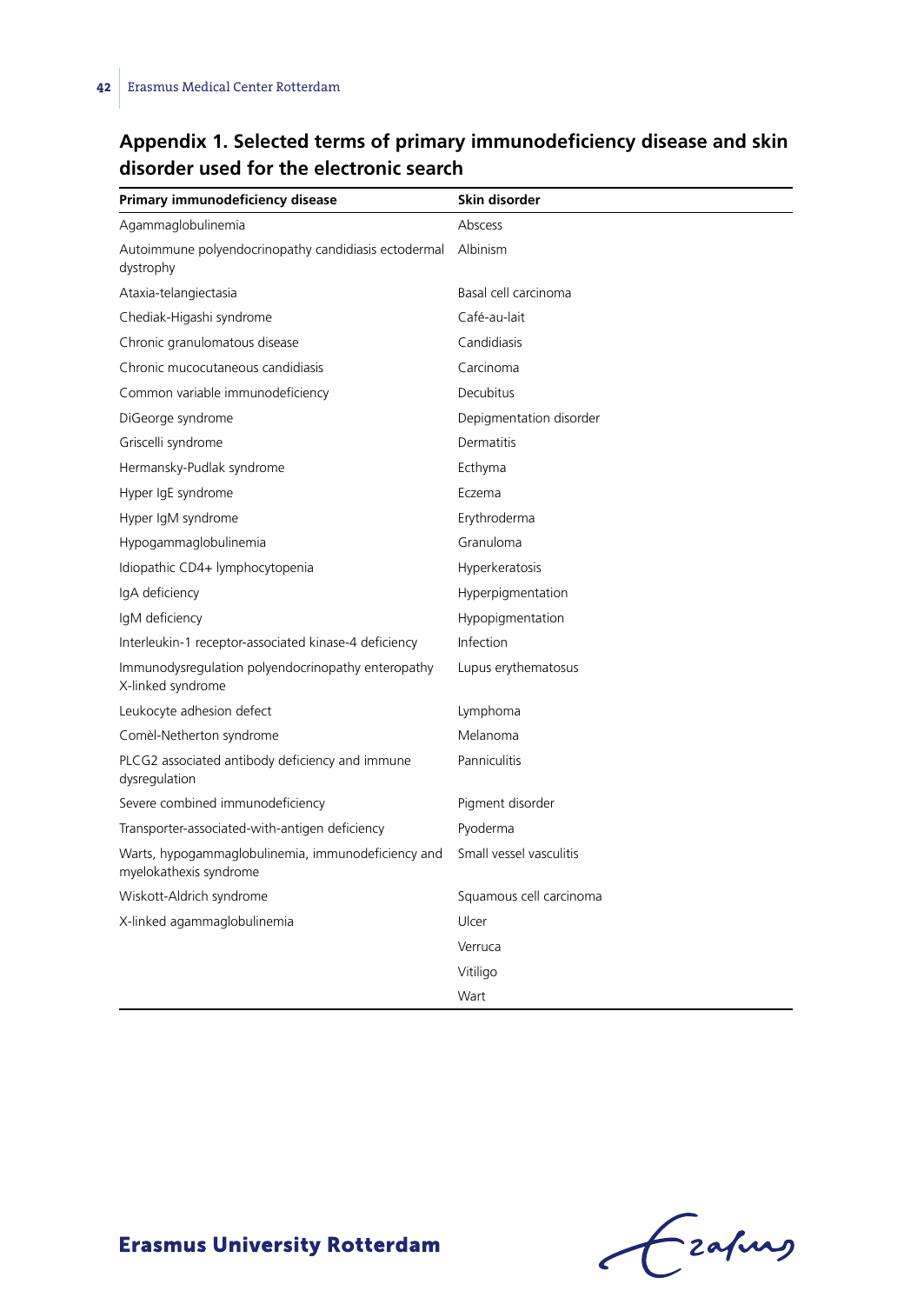# **Appendix 2. Inclusion and exclusion criteria for selecting studies for this review**

#### Types of studies

Inclusion criteria

- · Original observational and experimental human studies which assess the presence of skin disorders in patients with a primary immunodeficiency disease.
- · Original observational and experimental human studies which report a differential diagnosis of a specific skin disorder that includes a primary immunodeficiency disease.

#### Exclusion criteria

- · Case reports (<5 patients per primary immunodeficiency disease), conference abstracts, letters, editorials and review articles.
- Studies reporting only a genetic mutation (suggestive for a primary immunodeficiency disease) instead of a primary immunodeficiency disease as clinical diagnosis.
- Studies reporting skin disorders in primary immunodeficiency diseases that developed after and/or during treatment or intervention.
- · Studies in which the description of skin disorders in primary immunodeficiency diseases was not part of the results section.

#### Participants

Inclusion criteria

Patients of all ages with a primary immunodeficiency disease according to Picard et al. both in hospital setting and the general population.<sup>16</sup>

#### Exclusion criteria

Patients with an acquired immunodeficiency.

#### Controls

No controls.

#### Outcome measures

- · Primary: An overview of the presence of skin disorders described in patients with a PID, in order to compose a differential diagnosis of primary immunodeficiency diseases per skin disorder.
- Secondary: The prevalence of skin disorders in primary immunodeficiency diseases, S. aureus associated skin disorders in primary immunodeficiency diseases and primary immunodeficiency diseases associated with an atopic constitution (i.e. atopic dermatitis, food allergy, asthma, rhinoconjunctivitis).

- zafung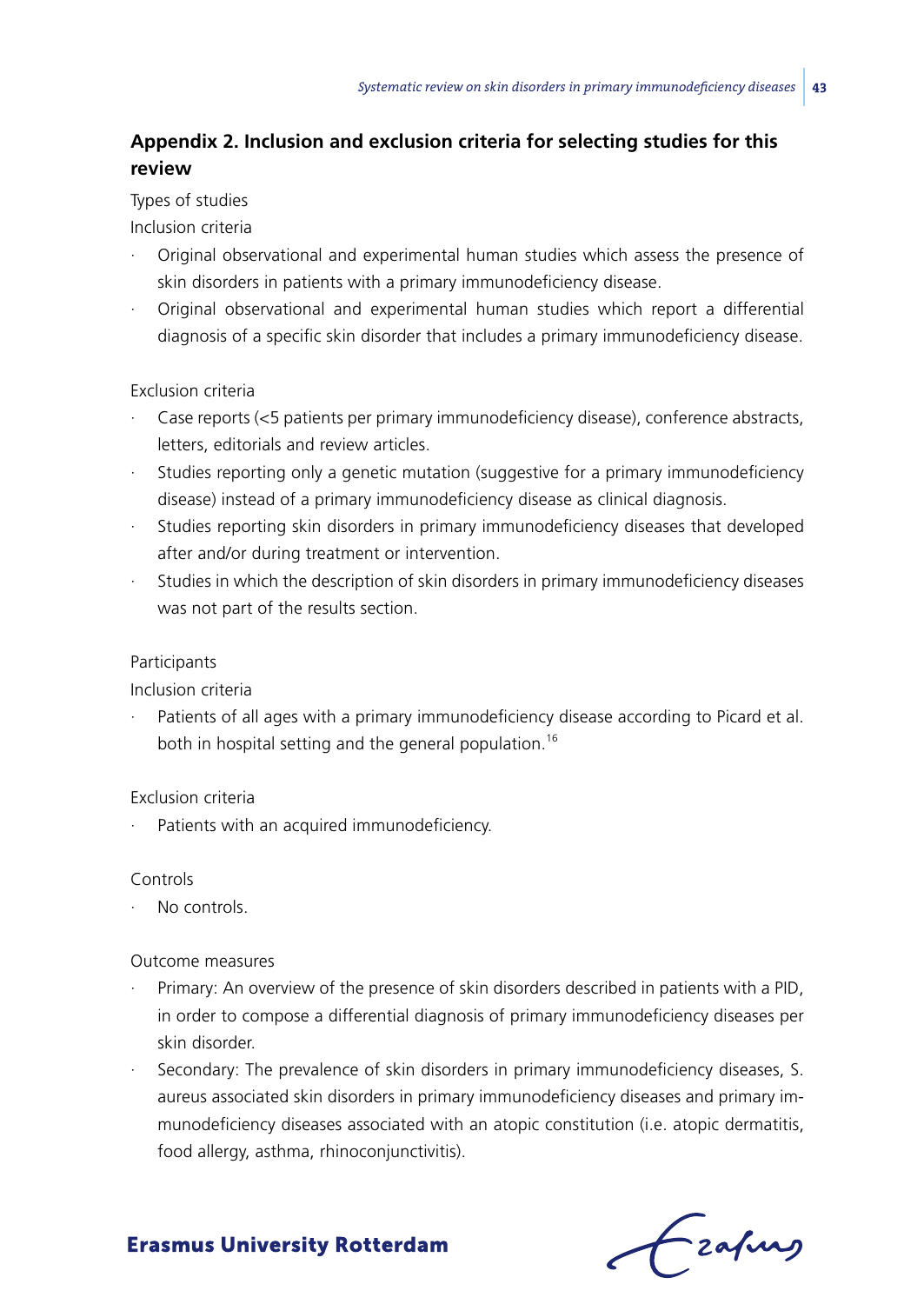# **Appendix 3. Quality assessment score**

Institute of Health Economics (IHE) Quality Appraisal Checklist for Case Series Studies

Stars indicate the points allocated if the item criterion is met.<sup>20</sup> A maximum score of 13 can be allocated in each article.

Criteria that are not applicable are excluded.

|    | Study objective                                                                                                                                                                                                                                                                                                                                                                                                                                                                                                                                                                                                                                                                                                                                                                                                                                      |
|----|------------------------------------------------------------------------------------------------------------------------------------------------------------------------------------------------------------------------------------------------------------------------------------------------------------------------------------------------------------------------------------------------------------------------------------------------------------------------------------------------------------------------------------------------------------------------------------------------------------------------------------------------------------------------------------------------------------------------------------------------------------------------------------------------------------------------------------------------------|
| 1. | Was the hypothesis/aim/objective of the study clearly stated?<br>Yes: The hypothesis/aim/objective of the study was clearly reported (includes patients, intervention and<br>outcome). $\star$<br><b>Partial</b> : Only one or two components (patients, intervention, or outcome) were included. $\star$<br>No: The hypothesis/aim/objective was not reported.                                                                                                                                                                                                                                                                                                                                                                                                                                                                                      |
|    | Study design                                                                                                                                                                                                                                                                                                                                                                                                                                                                                                                                                                                                                                                                                                                                                                                                                                         |
| 2. | Was the study conducted prospectively?<br>Yes: It was clearly stated that the study was conducted prospectively. ★<br><b>Unclear:</b> Unclear or no information was provided.<br>No: The study clearly stated it was a retrospective study.                                                                                                                                                                                                                                                                                                                                                                                                                                                                                                                                                                                                          |
| з. | Were the cases collected in more than one centre?<br>Yes: Cases were collected in more than one centre (multicentre study). $\star$<br><b>Unclear:</b> Unclear where the patients came from.<br>No: Cases were collected from one centre.                                                                                                                                                                                                                                                                                                                                                                                                                                                                                                                                                                                                            |
| 4. | Were patients recruited consecutively?<br>Yes: There was a clear statement or it was clear from the context that the patients were recruited<br>consecutively; or the study stated that all eligible patients were recruited. ★<br><b>Unclear:</b> No information was provided about the method used to recruit patients in the study.<br>No: The study clearly stated that patients were not recruited consecutively; or the patients were recruited<br>based on other criteria such as access to intervention determined by the distance or availability of resources.                                                                                                                                                                                                                                                                             |
|    | <b>Study population</b>                                                                                                                                                                                                                                                                                                                                                                                                                                                                                                                                                                                                                                                                                                                                                                                                                              |
| 5. | Were the characteristics of the patients included in the study described?<br>Yes: All of the most relevant characteristics of the patients were reported (for example, number, age, gender,<br>ethnicity, severity of disease/condition, comorbidity, or etiology). ★<br><b>Partial</b> : Some, but not all, of the most relevant characteristics were reported. $\frac{1}{2}$ *<br>No: Only the number of patients was reported.<br>Note: Assessor(s) should decide which aspects are important before using the checklist.                                                                                                                                                                                                                                                                                                                         |
| 6. | Were the eligibility criteria (i.e. inclusion and exclusion criteria) for entry into the study clearly<br>stated?<br>Yes: Both inclusion and exclusion criteria were reported. ★<br><b>Partial:</b> Either the inclusion or exclusion criteria were reported. $\frac{1}{2} \star$<br>No: Neither inclusion nor exclusion criteria were reported.                                                                                                                                                                                                                                                                                                                                                                                                                                                                                                     |
| 7. | Note: Assessor(s) should decide which aspects are important before using the checklist.<br>Did patients enter the study at a similar point in the disease?<br>Yes: It was clear from the baseline data presented in the study (for example, tables of patients' characterises)<br>that the majority (at least 80%) of patients entered the study at a similar point in terms of the duration and<br>severity of the disease/condition and the presence of co-morbidities/complications. ★<br><b>Unclear:</b> There was no baseline information on patients' characteristics to make a judgment.<br>No: There was a wide range in the severity of the disease/condition and co-morbidities/complications in<br>patients at baseline.<br>Note: Assessor(s) should decide which aspects are important before using the checklist. It might be useful to |
|    | discuss with specialists to determine the most important aspects that should be considered.                                                                                                                                                                                                                                                                                                                                                                                                                                                                                                                                                                                                                                                                                                                                                          |
|    | <b>Outcome measures</b>                                                                                                                                                                                                                                                                                                                                                                                                                                                                                                                                                                                                                                                                                                                                                                                                                              |

Czapus